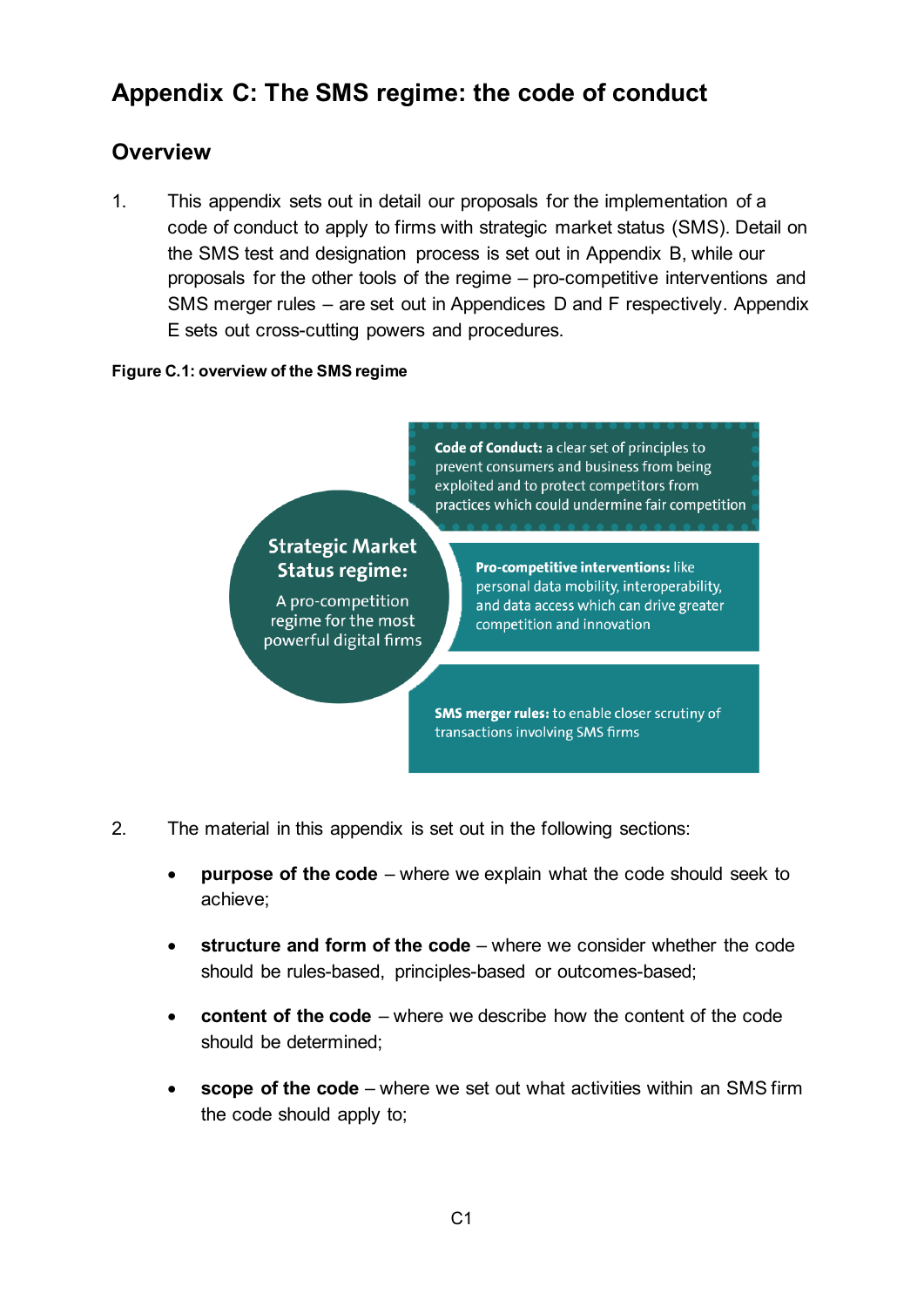- **making the code** where we explain the process for designing and implementing the code;
- **fostering compliance and preventing harm** where we outline the measures that could be taken to encourage compliance with the code; and
- **monitoring and enforcing the code**  where we describe how we expect the DMU would monitor the conduct of SMS firms and ensure the code is complied with.

# **The purpose of the code**

**Recommendation 4: The government should establish the SMS regime such that when the SMS test is met, the DMU can establish an enforceable code of conduct for the firm in relation to its designated activities to prevent it from taking advantage of its power and position.**

- 3. The purpose of the code is to prevent SMS firms from taking advantage of their powerful positions in the activities that give rise to their SMS designation. It will provide a set of clear, legally enforceable *ex ante* principles for SMS firms to follow, with the aim of preventing consumers and businesses from being exploited, and to prevent practices by the firm which could undermine fair competition.
- 4. Setting the 'rules of the game' in advance will influence firms' behaviour upfront, enabling it to be challenged and changed much more rapidly than is possible through existing laws, with the aim of preventing significant harm from materialising.
- 5. Our proposal is not for a voluntary code that firms can decide whether or not to adopt. It is pro-competition and pro-innovation regulation that SMS firms must comply with or face enforcement action. Whilst the focus of the regime is on getting firms to change their behaviour to comply with the code, the ability to force firms to comply, and to penalise non-compliance, will be essential in deterring firms from engaging in harmful behaviours.
- 6. In reaching our recommendations on the design and operation of the code, we have built on the work of the CMA's market study into online platforms and digital advertising<sup>[1](#page-1-0)</sup> (referred to as 'the market study' throughout) and input provided by stakeholders to our call for information. Our recommendations

<span id="page-1-0"></span><sup>&</sup>lt;sup>1</sup> CMA's market study into online platforms and digital advertising, [final report.](https://assets.publishing.service.gov.uk/media/5efc57ed3a6f4023d242ed56/Final_report_1_July_2020_.pdf)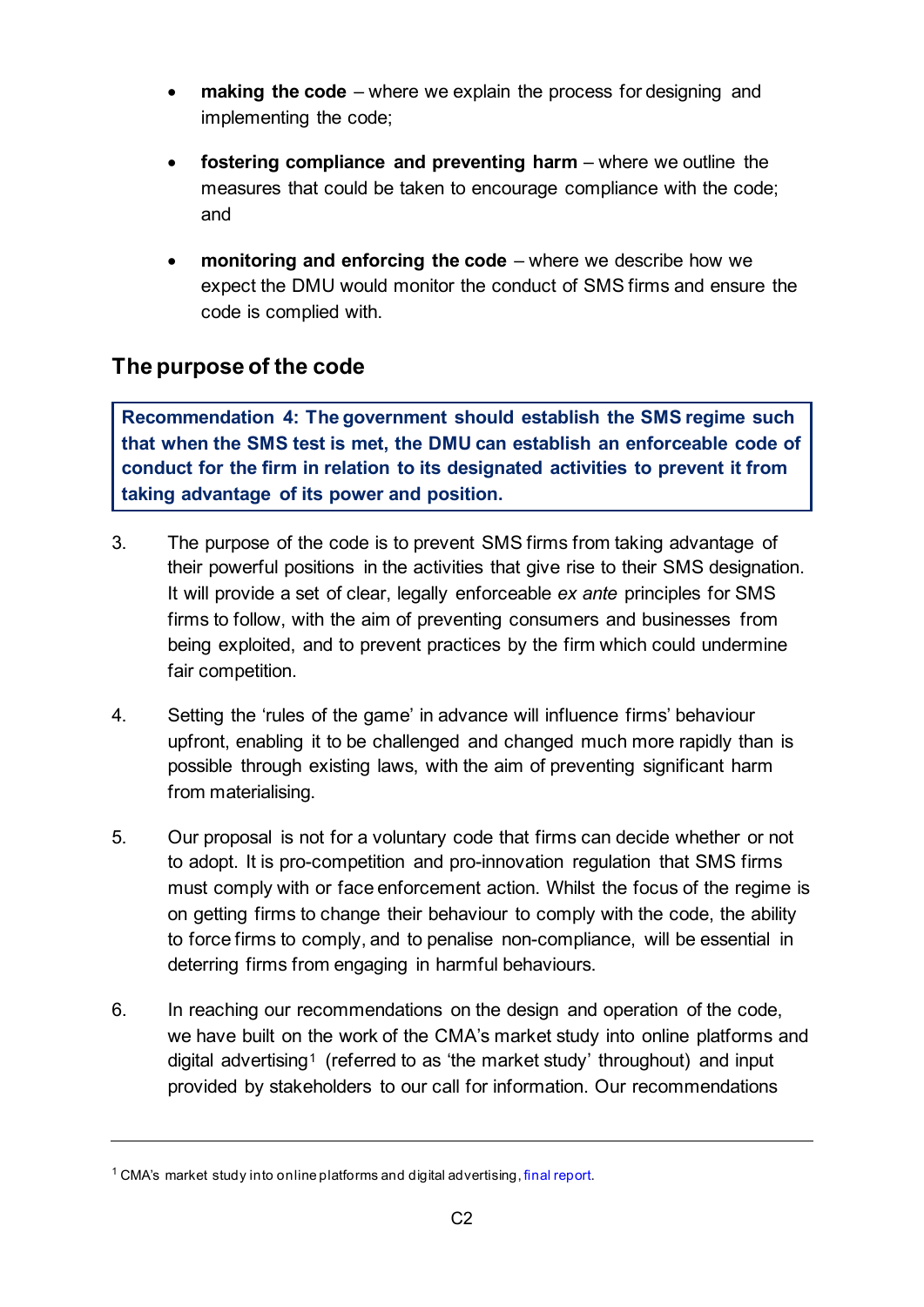have been shaped by the following factors which we (and stakeholders) consider are important if the code is to be effective:

- **predictability and legal certainty** SMS firms need to understand the requirements of the code and be able to self-assess existing conduct and review new conduct for compliance. Stakeholders need to understand how the code will affect the behaviour of SMS firms, and the consequences for their own commercial strategies and investment;
- **flexibility**  the code needs to be capable of capturing a range of competition and consumer concerns and practices in markets that are constantly evolving; and
- **speed**  digital markets and technologies operate in real time, and the consequences of actions by SMS firms can be felt very quickly. The code needs to be able to deal with problematic conduct much more quickly than existing tools can.
- 7. These factors build on the key principles for the overarching regulatory approach set out in the main advice,<sup>[2](#page-2-0)</sup> in particular the desire for an **evidencebased approach**, with interventions **targeted at addressing particular problems** rather than relying on 'one-size-fits-all' rules.
- 8. There are, however, trade-offs between these factors. Ensuring there is sufficient flexibility for the code to address future conduct is in tension with providing certainty for SMS firms about what the code could capture and the speed at which formal action could be taken. These trade-offs were recognised by a number of stakeholders and have informed our proposals for the code.
- 9. Our proposals in this appendix on the working of the code should be read alongside our proposals for the rest of the regime, and in particular the proposals on pro-competitive interventions (PCIs) in Appendix D. As described in the main advice, the code and PCIs should work together as complementary tools, capable of addressing different problems and having different effects.

<span id="page-2-0"></span> $2$  Key principles are: Evidence driven and effective; proportionate and targeted; open, transparent and accountable; proactive and forward looking; and coherent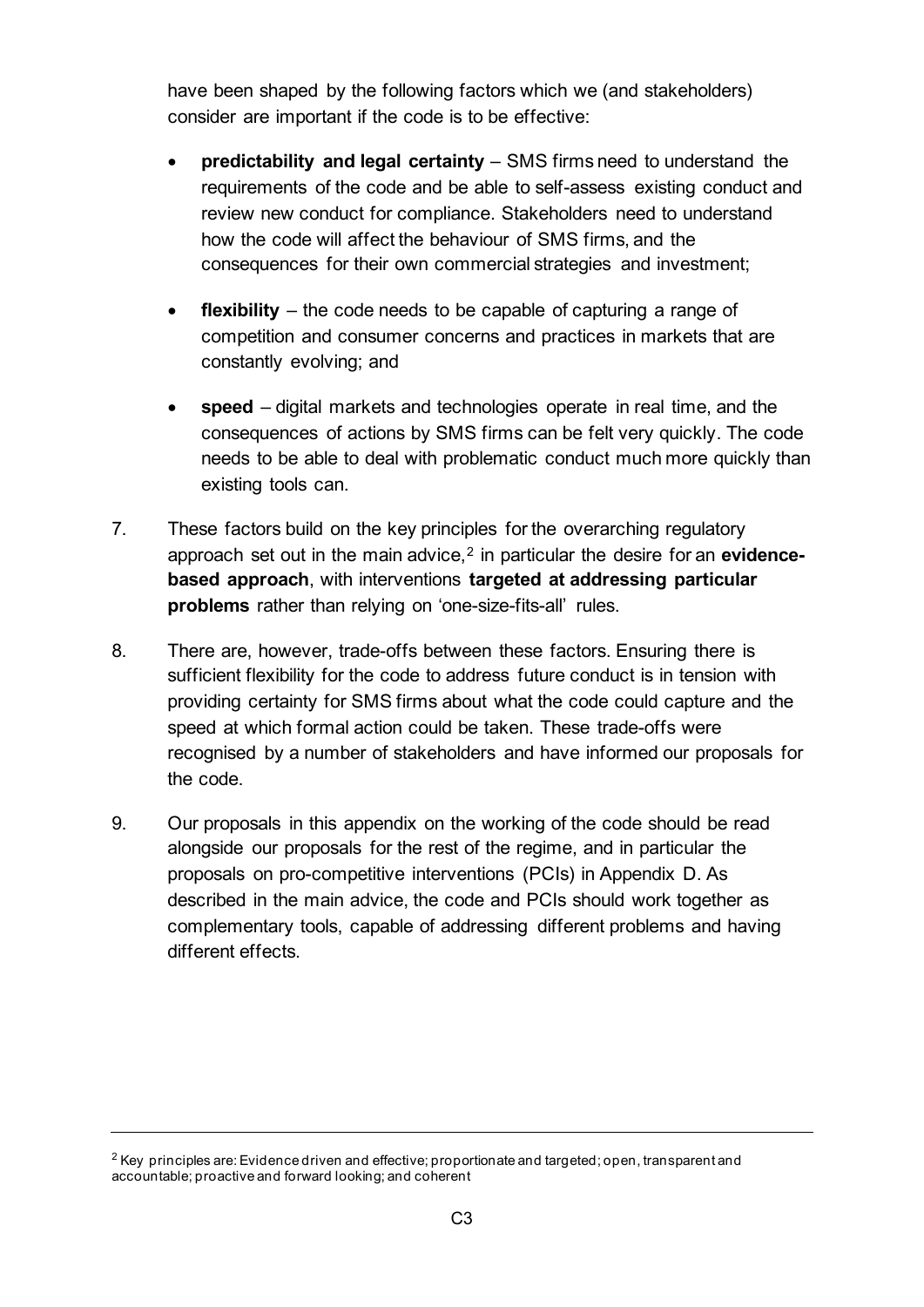# **Structure and form of the code**

- 10. In this section we set out:
	- the framework for the code (comprising objectives, principles and guidance) and the rationale for recommending a principles-based code; and
	- how the code should be designed, including whether it includes a power to ban certain practices and who bears the burden of proving the code has been breached*.*
- 11. In the next section on the content of the code we set out how the content of codes would be determined and the degree to which codes may differ between SMS firms and activities.

## **Recommendation 4a: A code should comprise high-level objectives supported by principles and guidance.**

- 12. We recommend the form of each code should comprise three elements: highlevel objectives, supported by principles and guidance. This approach builds on that recommended by the market study.
	- **Objectives** these set out the objectives the code seeks to deliver. An example of such an objective is 'fair trading'.
	- **Principles** these set the standards as to how the SMS firm should behave, in order to achieve the objective. They provide a more detailed articulation of what a firm must or must not do. An example of such a principle is 'to trade on fair and reasonable contractual terms'.
	- **Guidance** this provides greater clarity to the SMS firm on how the principles should be interpreted, with specific examples of what conduct would be expected to breach the principles (although the examples would be non-exhaustive). An example of such guidance is 'in trading with small advertisers, a term may be unfair if it is applied by default and benefits the SMS firm by imposing costs on the advertiser by comparison to alternatives, unless there are offsetting benefits to advertisers from the default option'.
- 13. We believe this framework strikes the right balance between providing certainty for firms, whilst retaining a degree of flexibility for the DMU. Responses to our call for information strongly supported this approach and agreed it could work in digital markets other than those considered in the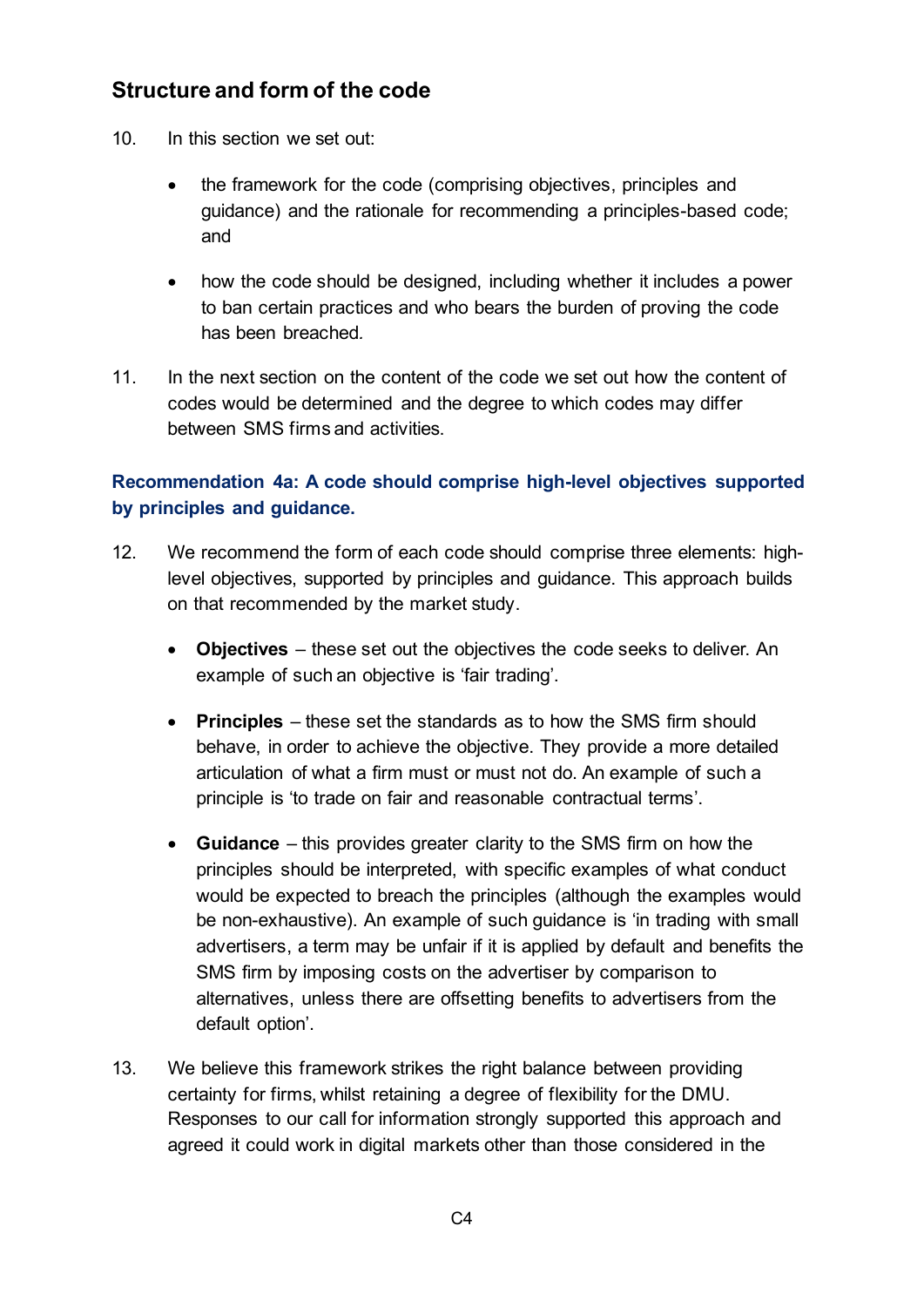market study.<sup>[3](#page-4-0)</sup> Our view is the three elements taken together should deliver the benefits of a code while meeting the important criteria identified by stakeholders of certainty and flexibility. The objectives would define the scope of the code and be applicable across firms, thereby providing certainty. The principles and guidance would be firm- and activity-specific and flexible, and provide more detail about what is required. We set out here what each element would do and why it is necessary.

#### *First element: Objectives*

- 14. High-level objectives would provide the framework and scope for the issues the code can address. An example of an objective would be 'fair trading'. In this way, objectives will help ensure the code is clearly focussed.
- 15. Having a clear focus would provide firms with a degree of certainty about what the code can address. Clarity over the conduct covered by the code was a point raised by a wide range of stakeholders. This is important because there are a range of wider concerns about digital markets beyond a lack of competition, such as people's safety or emotional wellbeing online, the hosting or sharing of illegal content, and harmful or inaccurate information potentially undermining our democratic values. It might be argued that some of these should be dealt with by the DMU and through this pro-competition enforceable code where they arise in the context of SMS firms. By clearly defining through objectives what the code can address, it will provide clarity to firms that these wider issues are not in scope of the pro-competitive code.
- 16. The objectives would be common across all firms and set out in legislation. Further information on the content of the objectives is set out in the content of the code section below.

#### *Second element: Principles*

17. We recommend the objectives are supported by principles which set out further detail as to how the code will deliver the objective – for example the conduct required of firms to deliver 'fair trading.' Principles could only be included in the code if they address one of the overarching objectives.

<span id="page-4-0"></span> $3$  For example, Google stated in its response to our call for information that: 'We think the structure contemplated by the CMA in the market study is an appropriate basis to develop the Code. High-level objectives and principles are better suited to fast-changing digital services than prescriptive or rigid rules, which risk becoming quickly obsolete.' (Google's call for information response, page 12). Match stated in its response to our call for information that: 'We believe that a code of conduct incorporating high-level objectives, principles and supporting guidance would be an effective way of dealing with the issues raised in digital markets dominated by digital gatekeepers. The flexibility allowed by such a code of conduct will allow the authorities to not only tackle conducts that have been identified to have anticompetitive effects, but also to tackle conducts that may arise in the future – and which might not be envisaged at this time.' (Match's call for information response, paragraph 67).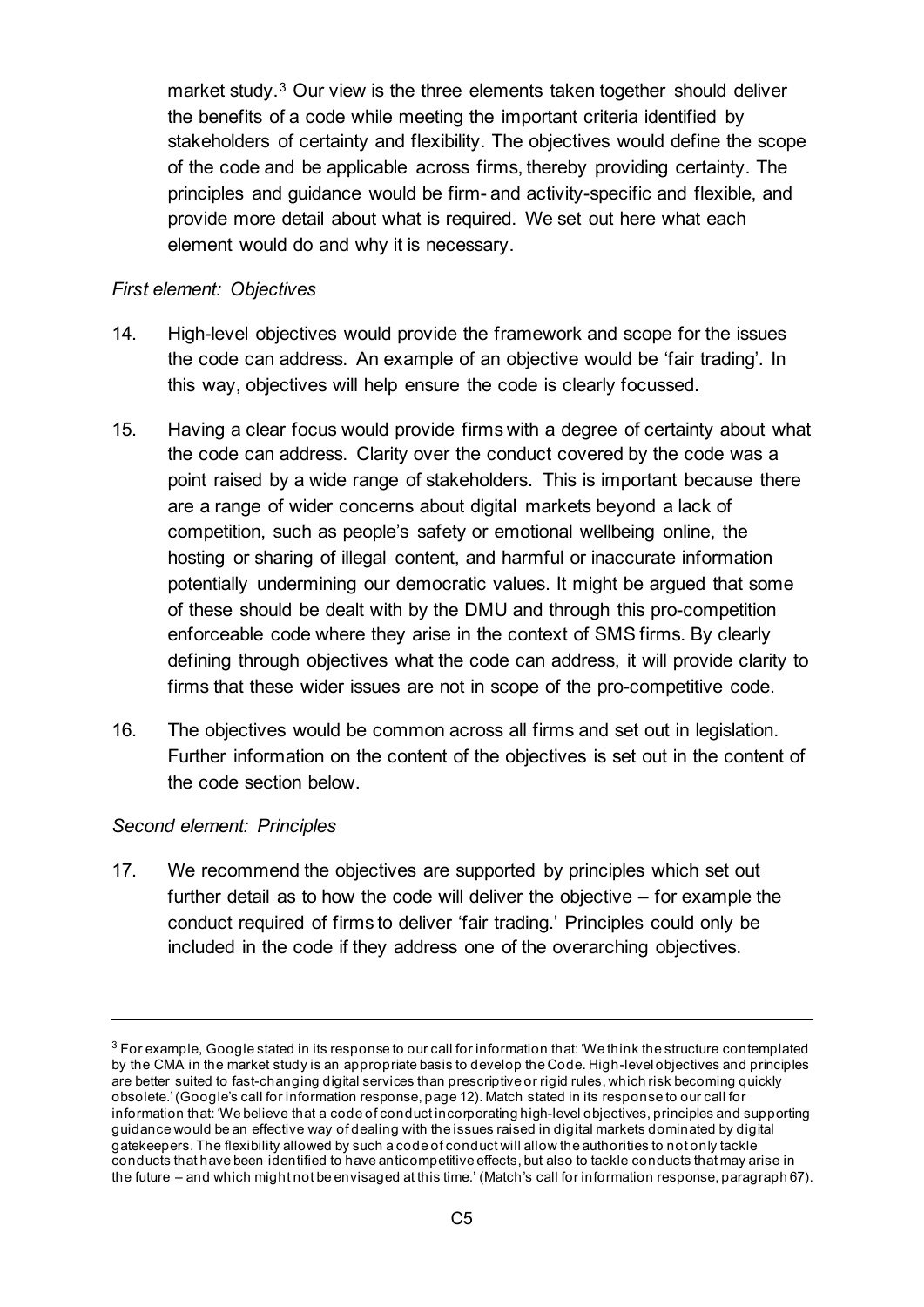- 18. We have considered different approaches as to how the main part of the code could be specified. In particular, we have considered:
	- rules-based a prescriptive approach which provides strict direction to firms on required and prohibited conduct – for example a rule might require a firm to present at least five options in any choice of services to purchase, and it might set out the information users must be provided with such as price or delivery format;
	- principles-based this approach sets out at a high-level what a firm must or must not do, but provides greater flexibility to firms as to how they comply than a rules-based approach – for example 'a firm must provide clear information to consumers in relation to the services they receive in an easily understandable format';
	- outcomes-based this approach sets the outcomes a firm should achieve, but leaves the greatest flexibility to firms as to how to achieve that outcome – for example 'users must be able to make informed decisions about the services they receive'.
- 19. In considering these different approaches<sup>[4](#page-5-0)</sup> there is a trade-off between providing clarity to firms on the actions they must take in order to comply, and providing flexibility such that firms have discretion as to how they comply. Similarly, providing greater clarity and specificity is likely to mean a code is less future-proof and must be updated more regularly.
- 20. In relation to rules-based regulation:
	- This provides clarity to firms on what they must do to comply.
	- But if the rules are applied to a wide range of areas of conduct, then they tend towards a one-size-fits-all approach which is not tailored to where there is evidence of harm. It therefore risks over-intervention with associated unforeseen consequences such as reduced innovation.
	- In addition, rules can be 'tick-box' in nature, leaving them open to circumvention, particularly if they are very granular. For example, a firm complies with a rule which prohibits a particular behaviour, but then engages in a slightly different behaviour (not explicitly covered by the rules) resulting in the same harmful outcome.

<span id="page-5-0"></span><sup>4</sup> The best approach for regulation will depend on its purpose. The discussion here is about the appropriateness of these forms of regulation for a pro-competitive code for digital markets.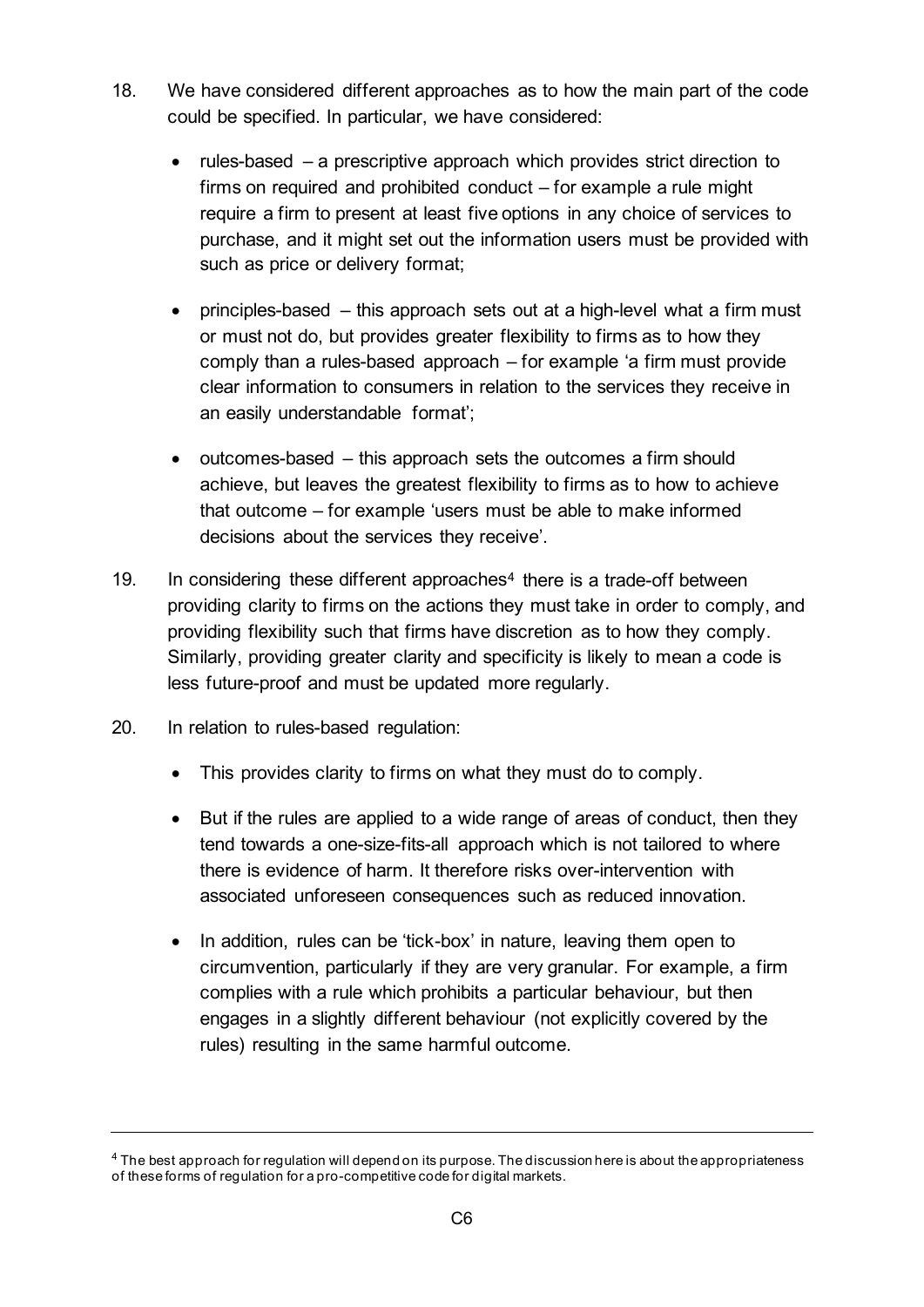- Similarly, rules will never be exhaustive, and given the pace with which firms' conduct evolves in digital markets, are likely to need frequent review and updating to remain effective. This may mean there is less predictability and certainty in practice, if rules are frequently being revisited. In addition, updating rules regularly is likely to be a resourceintensive process for both firms and the DMU.
- 21. In relation to outcomes-based regulation:
	- This approach provides a firm with the greatest freedom to determine what it does to comply, so long as the result meets the desired outcome.
	- However, the effective application of outcomes-based regulation rests on the DMU being able to measure and assess outcomes effectively. This may be possible, but will not always be straightforward and therefore there could be some ambiguity as to whether a particular action is compliant. This could have implications and create risk for firms if they are unable to self-assess whether they are compliant. It could also have implications for the DMU in being able to act swiftly to address harmful conduct.
- 22. Given these features of both a rules-based and outcomes-based approach, a primarily principles-based approach strikes the right balance between providing clarity and flexibility.[5](#page-6-0) Principles provide:
	- Clarity on how harmful conduct will be assessed, allowing the SMS firm to make an informed judgement as to whether conduct is likely to breach the code.
	- Discretion to firms as to how they are met, providing firms with some flexibility in how they choose to comply.
	- Flexibility to address conduct and practices that can change rapidly, or which may not yet be known. Given the rate of change in digital markets and technologies, as well as the complexity and diversity of activity that many digital firms engage in, this is an important feature to ensure that the code remains relevant and capable of addressing a wide range of harms.
- 23. 'Principles-based regulation' has been developed over recent years as a relatively flexible way to regulate firms. It is an approach taken in other

<span id="page-6-0"></span><sup>5</sup> It would be possible for certain principles to be drafted in a more rule- or outcomes-based way if the DMU judged that appropriate to the specific situation.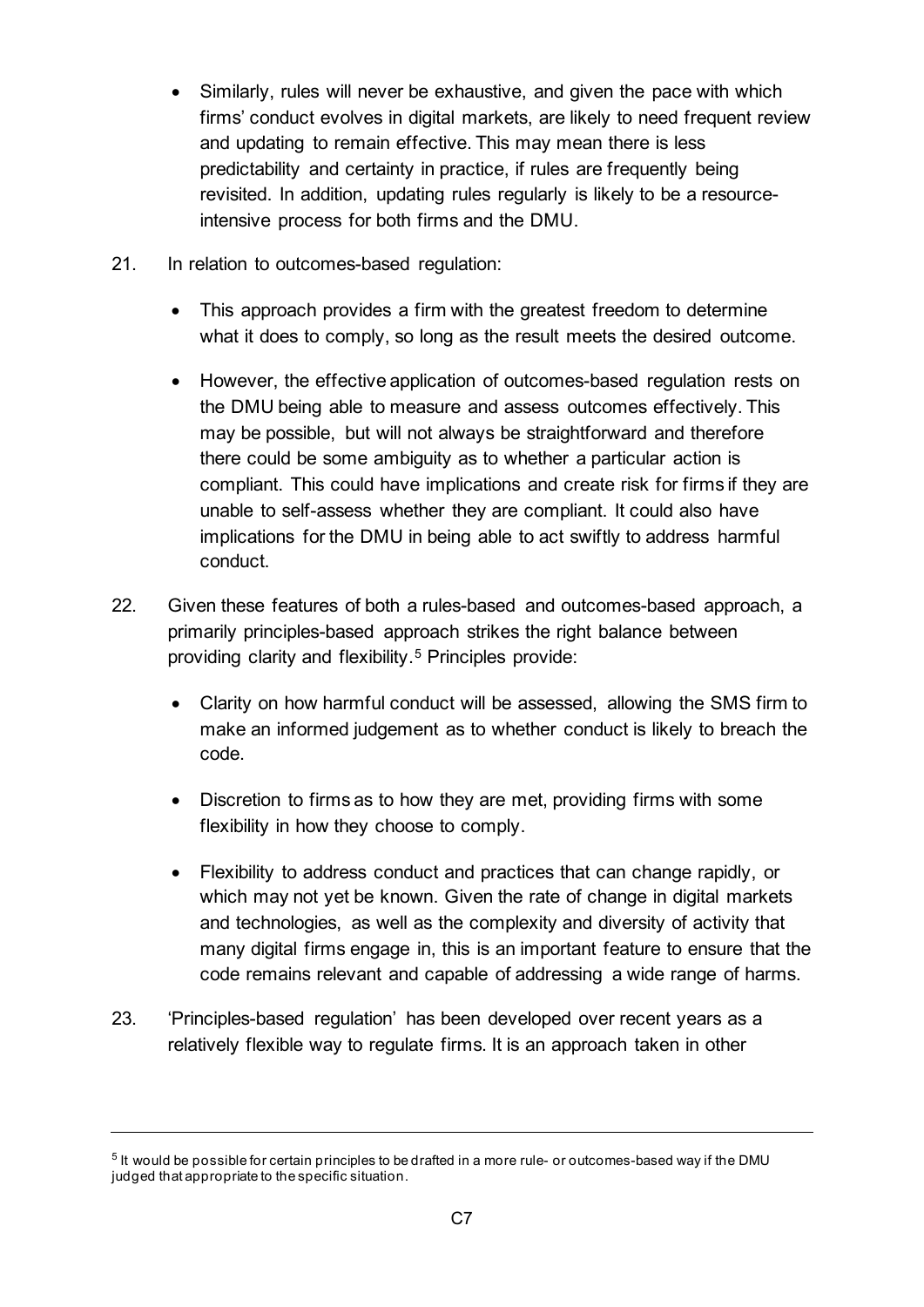regulatory regimes to good effect – for example in financial services, energy, through the groceries code, and also in data protection.

- 24. Although rules still form part of financial services and energy regulation, regulators in these sectors are increasingly moving towards principles and outcome-based approaches, with associated guidance. These approaches put more responsibility on the firms to consider what they do and more scope for innovative approaches. These are in line with how we think the code should work for SMS firms. Further information on approaches in other sectors is set out in [Box C.1](#page-8-0) below.
- 25. A principles-based approach was proposed by the market study and strongly supported by stakeholders in response to our call for information. We note that no stakeholder responses to our call for information argued for a rulesbased approach.
- 26. We envisage that some principles might be applicable to a range of SMS firms and designated activities, $6$  whereas others may need to be more tailored to particular activities, conduct or behaviour. We discuss this further in the section on the content of the code.
- 27. After discussing the role of guidance, we provide further detail on how principles could be designed, including to what extent principles could prohibit certain forms of conduct. We then go on to discuss the content of the principles and the extent to which they are tailored to the particular activity, conduct or behaviour a code is intended to address.

<span id="page-7-0"></span> $6$  We explain what we mean by 'designated activities' in Appendix B.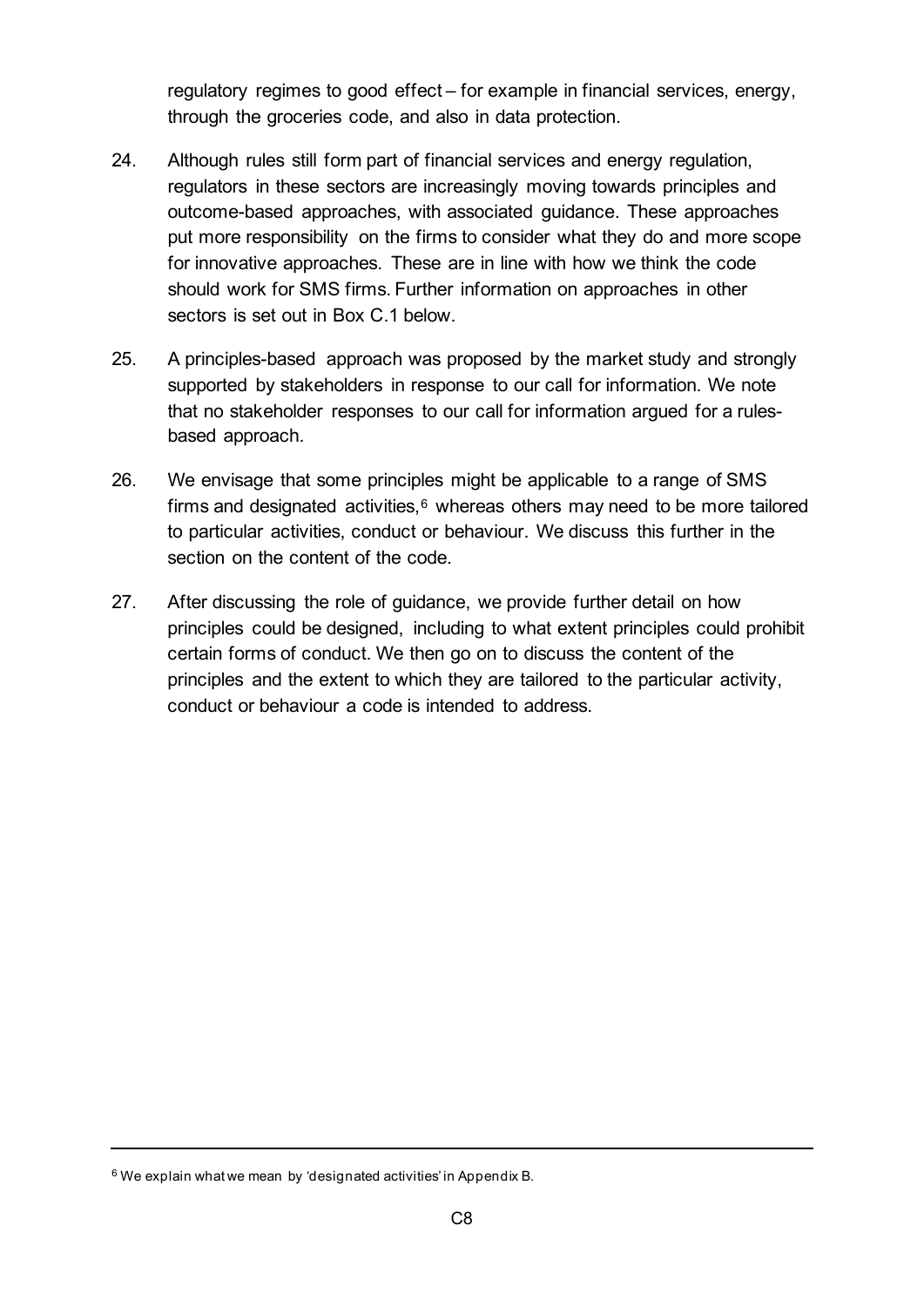# <span id="page-8-0"></span>**Box C.1: Principles-based regulation and codes in other sectors Energy**

Ofgem has moved in recent years towards regulating suppliers of domestic energy using principles and customer outcomes, following previous findings that rules-based approaches led to companies following the letter of the rules, without delivering the customer outcomes that were intended.

In August 2013, Ofgem introduced enforceable Standards of Conduct that imposed certain high-level principles as obligations on suppliers.[7](#page-8-1) In 2017, it replaced a number of rules on how suppliers trade with their retail customers with principles that place greater responsibility on suppliers for delivering positive consumer outcomes. For example, in trading fairly, Ofgem requires the following: 'The licensee must ensure that the structure, terms and conditions of its Tariffs are clear and easily comprehensible.'[8](#page-8-2)

Ofgem's objective is for suppliers to rely more on general principles rather than detailed prescriptive rules<sup>[9](#page-8-3)</sup> in determining how they run their businesses to meet regulatory requirements. It aims to put greater responsibility on suppliers to understand and deliver what is right and fair for their customers while allowing suppliers to innovate in how they reach those outcomes.<sup>10</sup>

### **Financial services**

The FCA supervises nearly 60,000 firms. It uses judgment to supervise and enforce against a framework of principles and rules that represent minimum standards of conduct, supported by guidance.[11](#page-8-5) Examples include: A firm must conduct its business with integrity (Principle 1); A firm must observe proper standards of market conduct (Principle 5); A firm must pay due regard to the interests of its customers and treat them fairly (Principle 6). The FCA expects firms and their employees to meet these standards and holds them to account when they fail to meet them.

### *Third element: Guidance*

28. The third element of the code structure should be guidance. This should be tailored to each firm in relation to its designated activities in order to help it interpret the principles, and set out the kinds of practices it does or might undertake that would likely be captured by each principle. It could include

<span id="page-8-1"></span> $7$  Ofgem's Standards of Conduct in August 2013.<br><sup>8</sup> Ofgem's [decision on introducing principles on 'informed choices' for customers.](https://www.ofgem.gov.uk/system/files/docs/2017/04/slc_25_decision_document_0.pdf)

<span id="page-8-3"></span><span id="page-8-2"></span><sup>9</sup> Ofgem's approach maintained a role for prescriptive regulations alongside principles-based regulation, where more appropriate<br><sup>10</sup> Ofgem's Future of Retail Market Regulation.

<span id="page-8-5"></span><span id="page-8-4"></span> $11$  The FCA has laid out the eight principles of good regulation [and eleven principles for businesses.](https://www.fca.org.uk/about/principles-good-regulation) The FCA then elaborates on each of these principles in great detail in it[s Handbook](https://www.handbook.fca.org.uk/handbook/APER.pdf).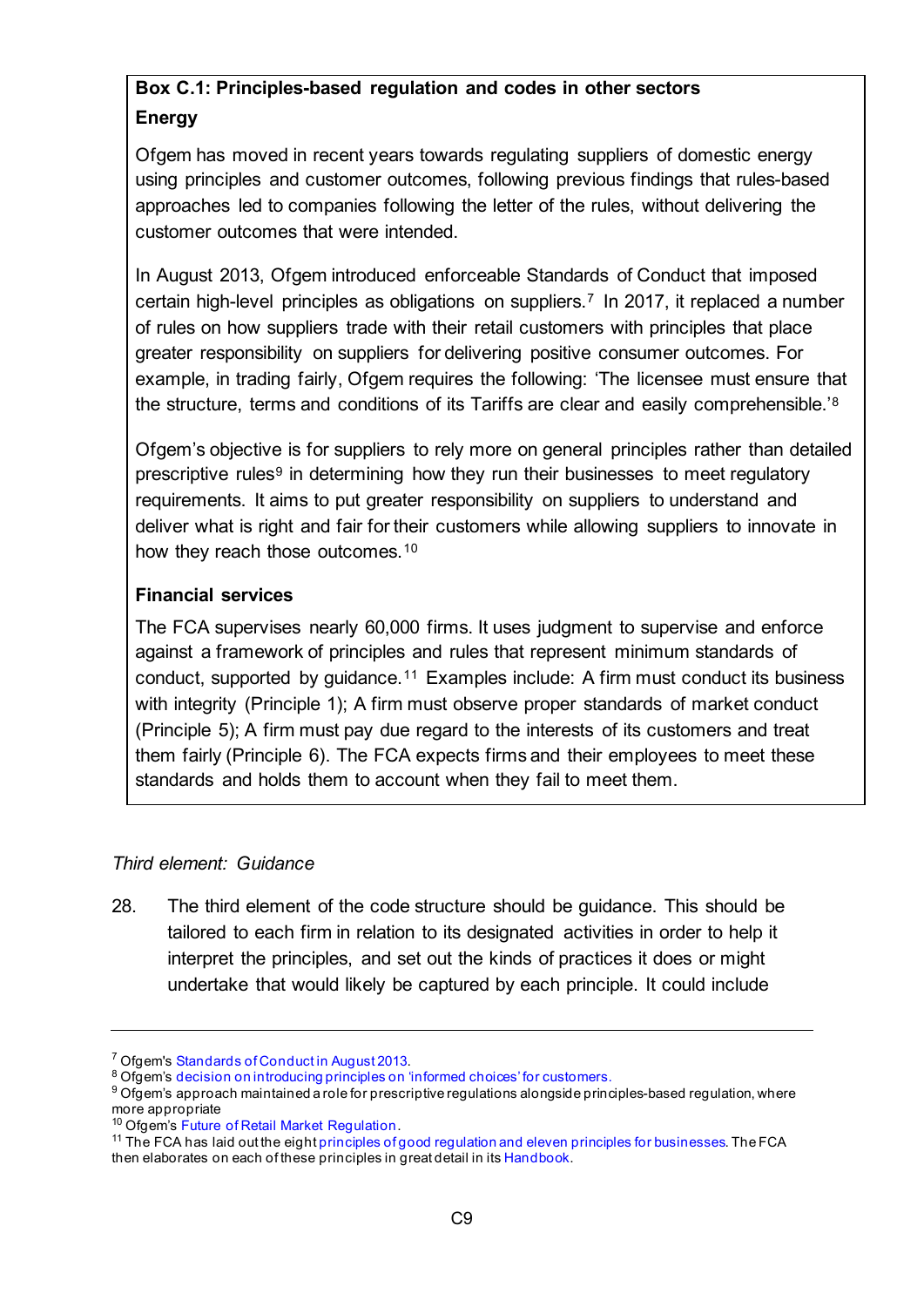examples of conduct that would be in line with or in breach of the principles, but any examples would be non-exhaustive. There may be some areas of commonality in the guidance for different firms and activities if they share some common principles. A number of responses to our call for information emphasised the importance of guidance in ensuring firms understood their obligations under the code.<sup>[12](#page-9-0)</sup>

- 29. An example of the kind of content contained within guidance would be 'in trading with small advertisers, a term may be unfair if it is applied by default and benefits the SMS firm by comparison to alternatives, unless there are offsetting benefits to advertisers from the default option'. Guidance might also give examples of particular terms which have been reviewed by the DMU and which appear to either represent examples of good practice or to breach the code.
- 30. In a legal sense, guidance would be non-binding, but the DMU would be expected to take relevant aspects of the guidance into consideration when assessing complaints about conduct and in decisions about enforcement action.
- 31. Guidance should be consulted on and further information on its content is set out in the following section on the content of the code.
- 32. In our view this proposed structure of objectives, principles and guidance balances predictability for firms with flexibility to address changing and emerging harms. We expect that the combination should provide clarity over both the concerns the code is intended to address and what types of conduct are prohibited or required by the code. On that basis, the DMU will be able to act more quickly to assess compliance of new issues that arise from changes in SMS firms' conduct.

### *The DMU should be able to design and apply principles flexibly in order to best deliver the objectives of the code*

33. In this section, we set out the importance of the DMU having discretion in designing principles, rather than their being set, for instance, in legislation. We consider whether it should be possible for the DMU to allow for exemptions to code principles, and if so where the burden of proof to determine that should fall.

<span id="page-9-0"></span><sup>&</sup>lt;sup>12</sup> For example, Skyscanner stated in its response to our call for information that: 'It would be highly advantageous to have thorough guidance documents alongside the code or regulation to provide greater detail on how it should be applied in practice, particularly on a more case by case basis' (Skyscanner's call for information response, page 5).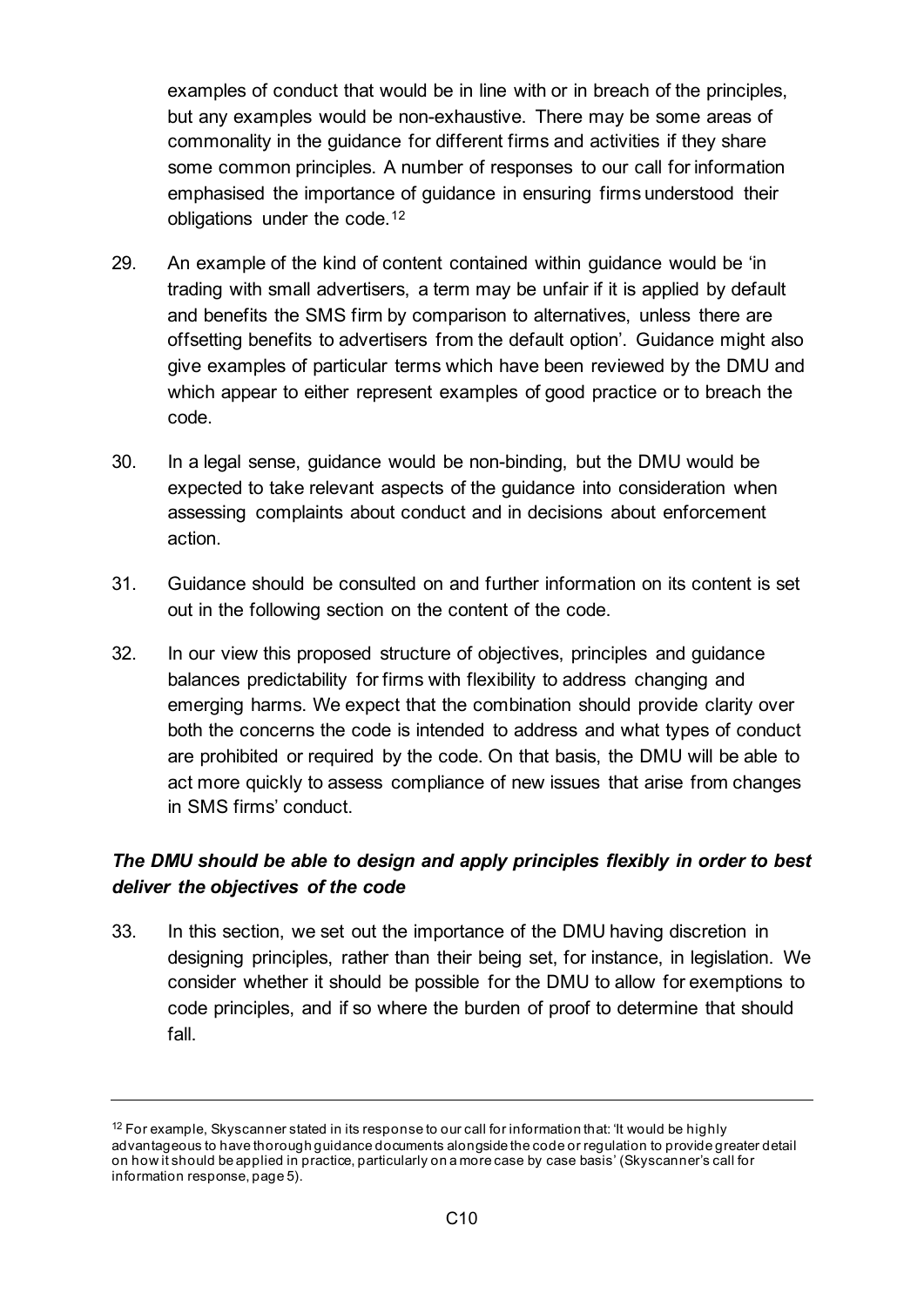- 34. In the early stages of this new regime, the DMU will need to have discretion and use its judgment to determine the best approach to designing principles. This will be informed by a range of factors including how flexible and futureproof it wants the principles to be, how much certainty it is able to provide through the principles themselves (as opposed to the guidance) and how quickly it wants to be able to open an enforcement case (which we describe below) when it has a concern about a breach.
- 35. An important part of this discretion for the DMU should be that it can allow for 'exemptions' to principles. This would mean it had the power to adopt principles which prohibit SMS firms from prescribed conduct, except where specified conditions apply – for example that the conduct is necessary, or objectively justified, based on the efficiency, innovation or other competition benefits it brings. This is in recognition of the fact that conduct which may in some circumstances be harmful, in others may be permissible or desirable as it produces sufficient countervailing benefits. We would anticipate guidance clarifying the circumstances when countervailing benefits might be accepted as a justification.
- 36. This is not unique the Competition Act 1998 has a similar position. Agreements that restrict competition in the UK are prohibited,<sup>[13](#page-10-0)</sup> but certain types of agreement are exempted as a block.[14](#page-10-1) Further, individual agreements which provide countervailing efficiencies which are proportionate and shared with consumers may also be exempt from the prohibition. Where a firm wishes to establish that it is exempt from the general prohibition in this way, it is the firm 'claiming the benefit [that] shall bear the burden of proving that the conditions of that subsection are satisfied'.[15](#page-10-2)
- 37. In the sections below, when describing how the code should be enforced, we recommend that the legal and evidential burden of proof for establishing a breach of the code should normally rest with the DMU.
- 38. If there are exemptions to certain obligations in the code because some conduct may produce mixed outcomes in different circumstances, there is a question as to who should be required to prove the exemption applies. This will depend on whether the risk should fall more on the SMS firm or its users, and who is best placed to get the necessary evidence.
- 39. We recommend that the DMU should have the power to specify who should bear the burden of proof for proving an exemption is engaged and what

<span id="page-10-0"></span><sup>13</sup> Section 2 Competition Act 1998.

<span id="page-10-1"></span><sup>&</sup>lt;sup>14</sup> Section 3 Competition Act 1998.

<span id="page-10-2"></span><sup>15</sup> Section 9(2) Competition Act 1998.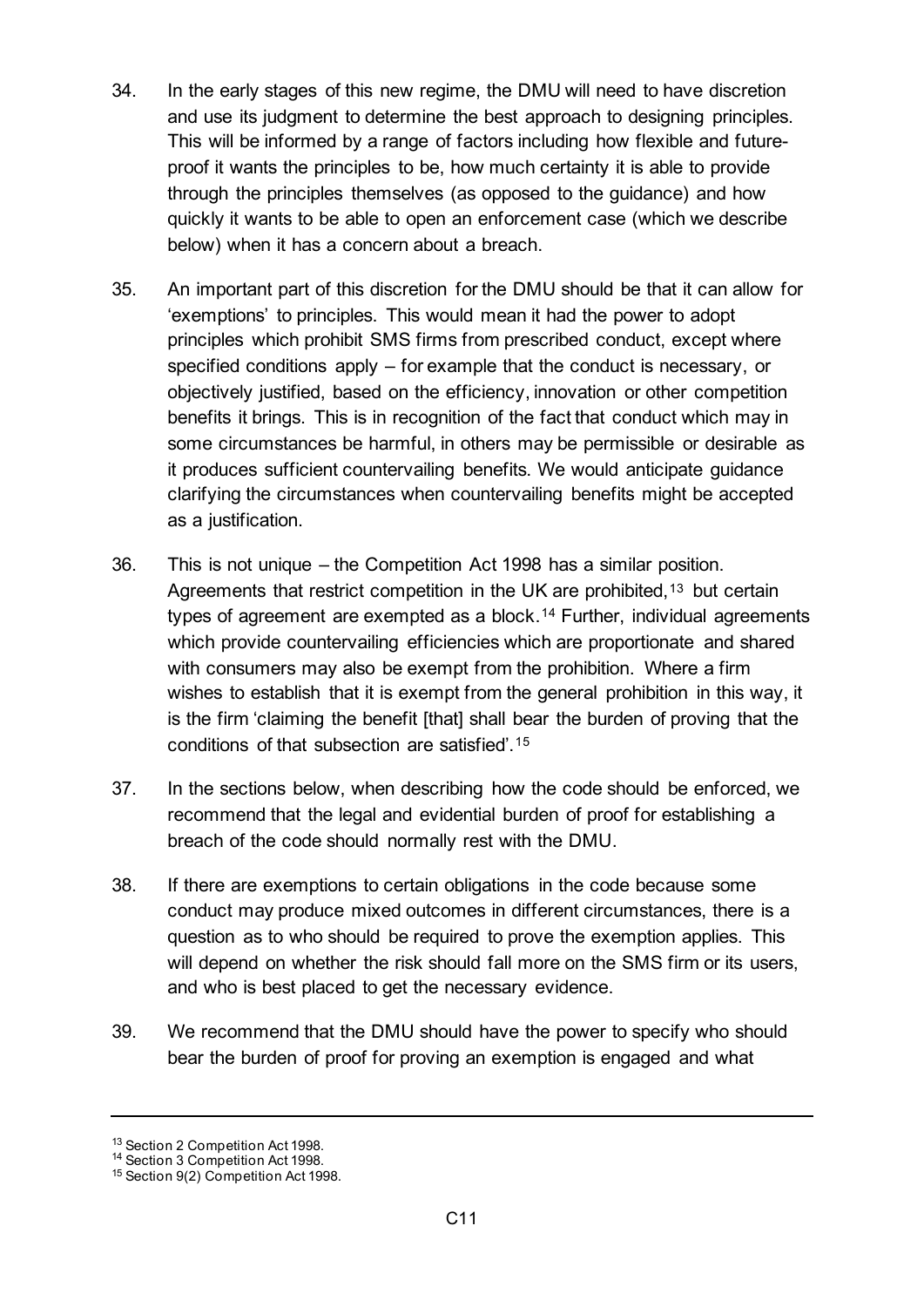evidence they need to provide. This is likely to be most important when there is not sufficient transparency about the actions of the SMS firm for the DMU to reasonably be able to monitor compliance with the relevant principle. The market study identified this lack of transparency as a primary source of concerns from firms that rely on the platforms for hosting content and for providing digital advertising services, and in that context it may be proportionate for the DMU to reverse the burden of proof in cases where a lack of transparency is a particular concern.

- 40. An example is if there were a principle that required SMS firms to give users fair notice, and no less than 28 days, of a deprecation or removal of an API relied on by users, unless objectively necessary to give less. If an SMS firm was of the view that it could not provide such notice before deprecating an API, the DMU could require the firm to bear the burden of proving it was objectively necessary to do so. For example, there may have been a serious and imminent risk to consumers' data that could not be remedied without deprecating the API. If the SMS firm did not, or could not, establish that there was an exceptional circumstance, it would have breached the code.
- 41. The appropriate allocation of the burden of proof for exemptions may facilitate prompt and effective enforcement. It provides a mechanism allowing the DMU to appropriately allocate risk between SMS firms and users and make sure the burden is with the entity best placed to address a point.<sup>16</sup>
- 42. When developing the code, if the criteria which would provide an exemption are not clear, or the evidence is not likely to be held by the SMS firm, it is unlikely to be right to place the burden on it.<sup>[17](#page-11-1)</sup> However, where conduct can be expected to be problematic unless certain criteria apply, it is likely to be right that the burden of establishing it is an 'exemption' rests with the SMS firm. This is particularly the case when it will be well placed to gather the relevant evidence.
- 43. [Box C.2](#page-12-0) provides an example of how code principles and guidance would work in practice.

<span id="page-11-0"></span> $16$  This will also facilitate the DMU avoiding the need to adopt a blanket prohibition where this may not be necessary or desirable.

<span id="page-11-1"></span> $17$  We expect that as the DMU gains experience of operating the code and the competitive issues in these markets, it is more likely to be in a position to reverse the burden of proof in appropriate cases. If this recommendation were accepted a narrower use of this power in the first edition of the code should not necessarily be interpreted as the power being ineffective. Where the DMU had successively found that conduct breached a code principle (or objective) except in certain cases or situations, it may be appropriate to vary the code to prohibit that conduct unless specified exemptions applied.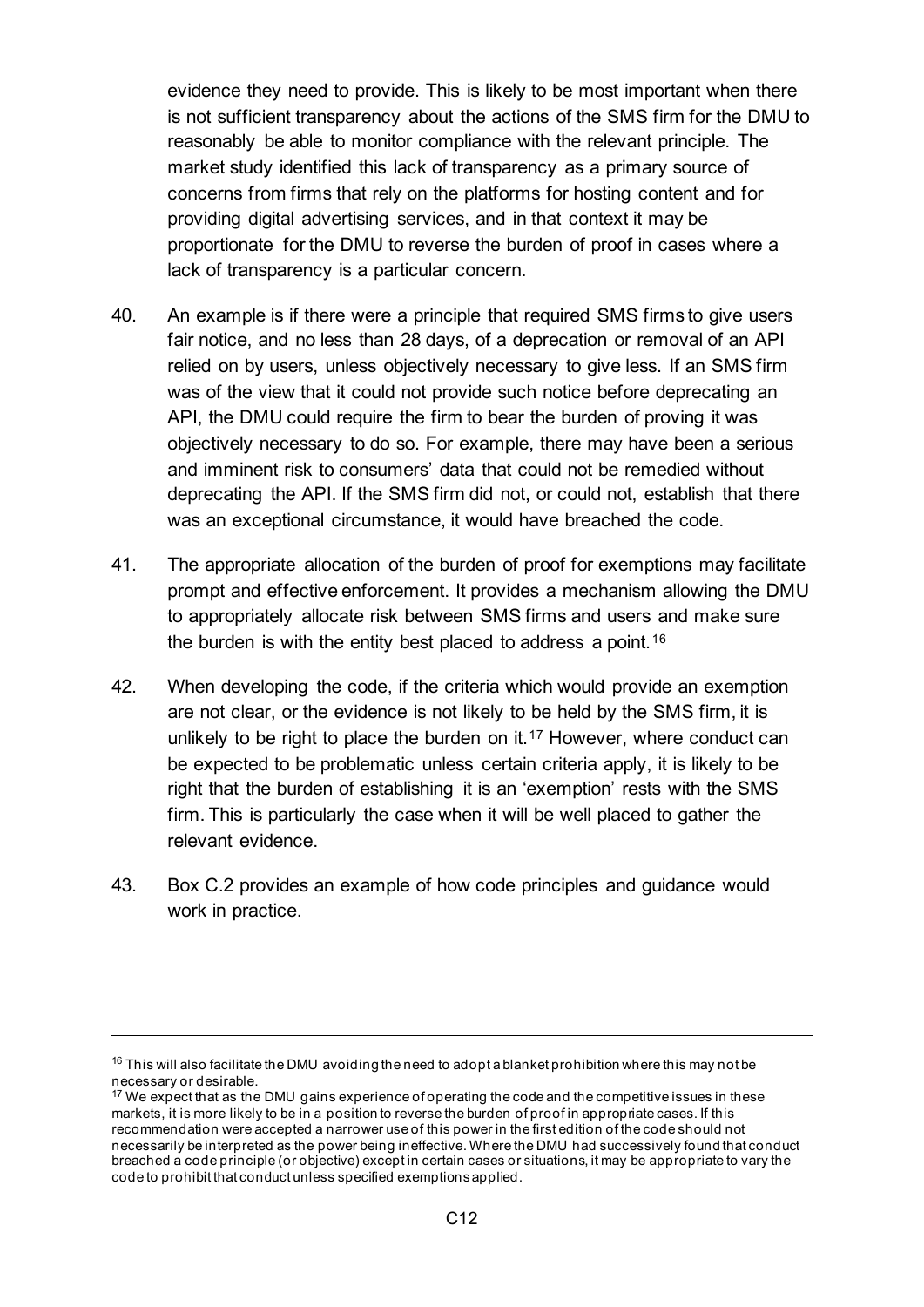### <span id="page-12-0"></span>**Box C.2: Illustrative example – use of principles and guidance together to address concerns in specialised search**

One of the concerns frequently raised in call for information submissions and submissions to the market study is in relation to 'specialised search' – where it is alleged that Google uses its position in general search to give it a competitive advantage in other online search markets (eg shopping and travel search).

The CMA proposed a code principle in the market study which should cover specialised search: 'Not to bundle services in markets where the SMS platform has market power with other services in a way which has an adverse effect on users'. This:

- identifies potentially problematic behaviour: bundling of services where the SMS platform has market power; and
- identifies a test for when the SMS should not do this: when the adverse effects for users, including making it harder to access alternatives and ultimately a reduction in competitors, outweigh the efficiency benefits for users, resulting in adverse effects.

The DMU could then consult on guidance as to:

- 1) how the scope of services which might be covered by this principle should be determined, with specific examples of services which the DMU considers should be explicitly covered by the principle, including specialised search;
- 2) what aspects of presentation of these services are to be regarded as 'bundling', rather than presenting own services on equal terms to third parties; and
- 3) what should be included when assessing whether there are adverse effects on users, including the benefits and the costs of bundling.

Based on this guidance, the DMU could assess any specific complaints that arise about particular products, or aspects of products, and can review outcomes as part of its monitoring regime discussed below.

# **Content of the code**

44. In this section, we consider how the content of the code of conduct should be determined. In doing so we consider: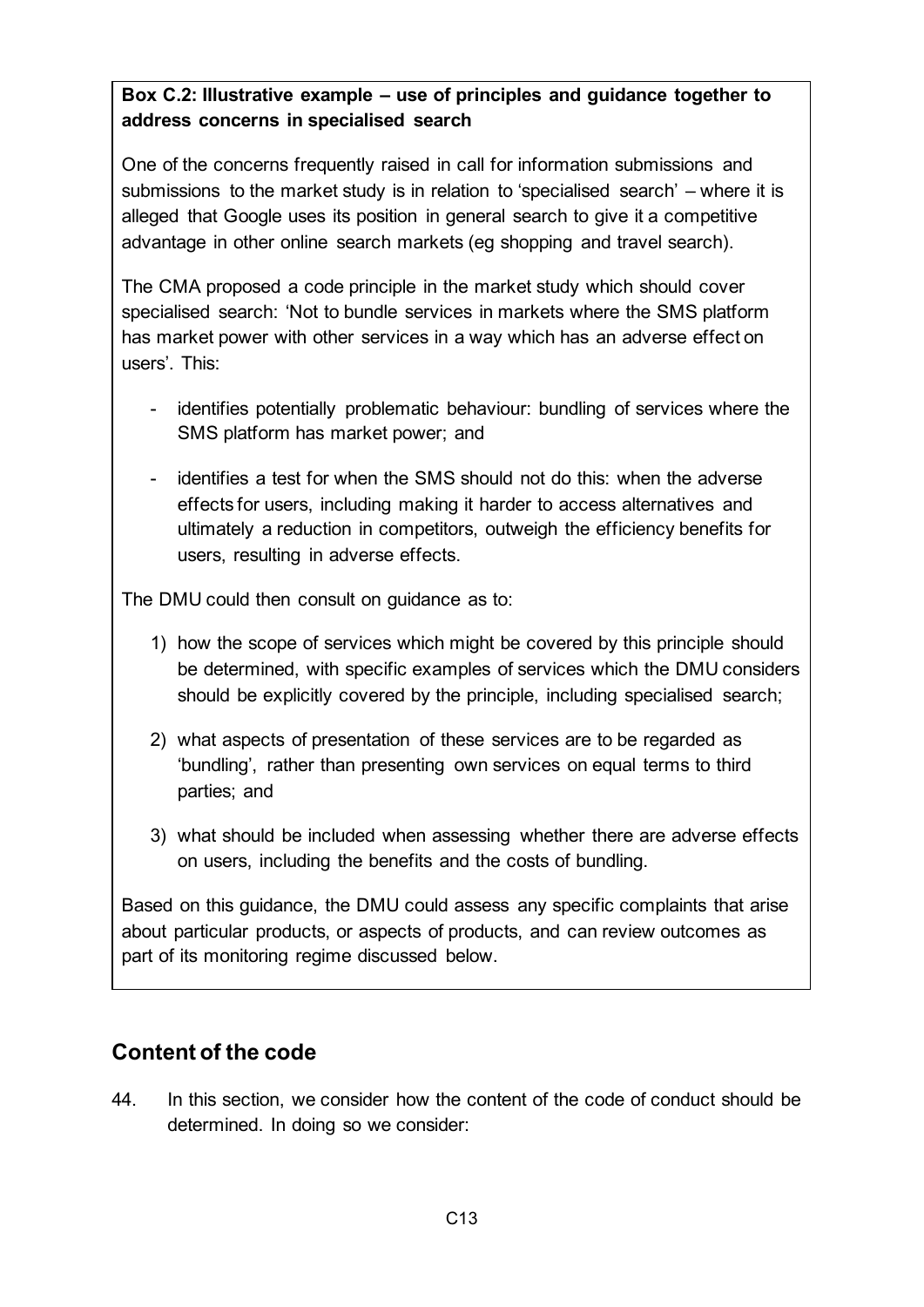- How should the content of each of the objectives, principles and guidance be determined? We consider each element of the code in turn and recommend that the objectives of the code should be set out in legislation with the remainder of the content of each code to be determined by the DMU, tailored to the activity and conduct it is intended to address.
- How to ensure coherence between the content of the code of conduct and some of the recommendations from the Cairncross Review.

**Recommendation 4b: The objectives of the code should be set out in legislation, with the remainder of the content of each code to be determined by the DMU, tailored to the activity, conduct and harms it is intended to address.**

## *The code's objectives should be 'fair trading', 'open choices' and 'trust and transparency' and they should be set out in legislation*

- 45. As described above, the purpose of objectives is to provide the framework for what conduct the code can address. An important reason for this is to give clarity about what the code can (and cannot) cover, thereby setting an outer limit on what it can address. We think this clarity needs to be provided upfront, at the outset of the new regime. This will help all stakeholders understand, broadly, what to expect. In this sense, the objectives are a key part of the design of the regime.<sup>18</sup>
- 46. We set out earlier that we consider the objectives should be common to all firms with SMS. We have considered what they should be. The market study proposed three objectives: 'Fair trading', 'Open choices' and 'Trust and transparency'. Fair trading was designed to deal with exploitative conduct; Open choices to deal with exclusionary conduct; and Trust and transparency to address the information asymmetry between platforms and users by ensuring sufficient information and clarity for users to make informed choices. These objectives would cover trading terms with business users that rely on the SMS firm, and also the terms on which consumers use the platform.
- 47. We have considered whether such objectives are likely to be appropriate for codes of conduct in relation to potential SMS firms active in other activities beyond digital advertising. Our conclusion is that they are, based on

<span id="page-13-0"></span><sup>&</sup>lt;sup>18</sup> We do recognise there are alternative legislative models which would not so limit the scope of a regulator's discretion to make subordinate provision. For example, in its general rules the FCA is empowered so it 'may make such rules applying to authorised persons with respect to the carrying on by them of regulated activities, or with respect to the carrying on by them of activities which are not regulated activities, as appear to the FCA to be necessary or expedient for the purpose of advancing one or more of its operational objectives'(s.137A FSMA2000). A similar open model could be adopted for the DMU allowing it to adopt any principle it judged expedient to advance its objectives. Nevertheless, for the reasons in this sub-section we believe there is merit in expressly framing the scope of the DMU's code making power in respect of 'objectives' in the legislation.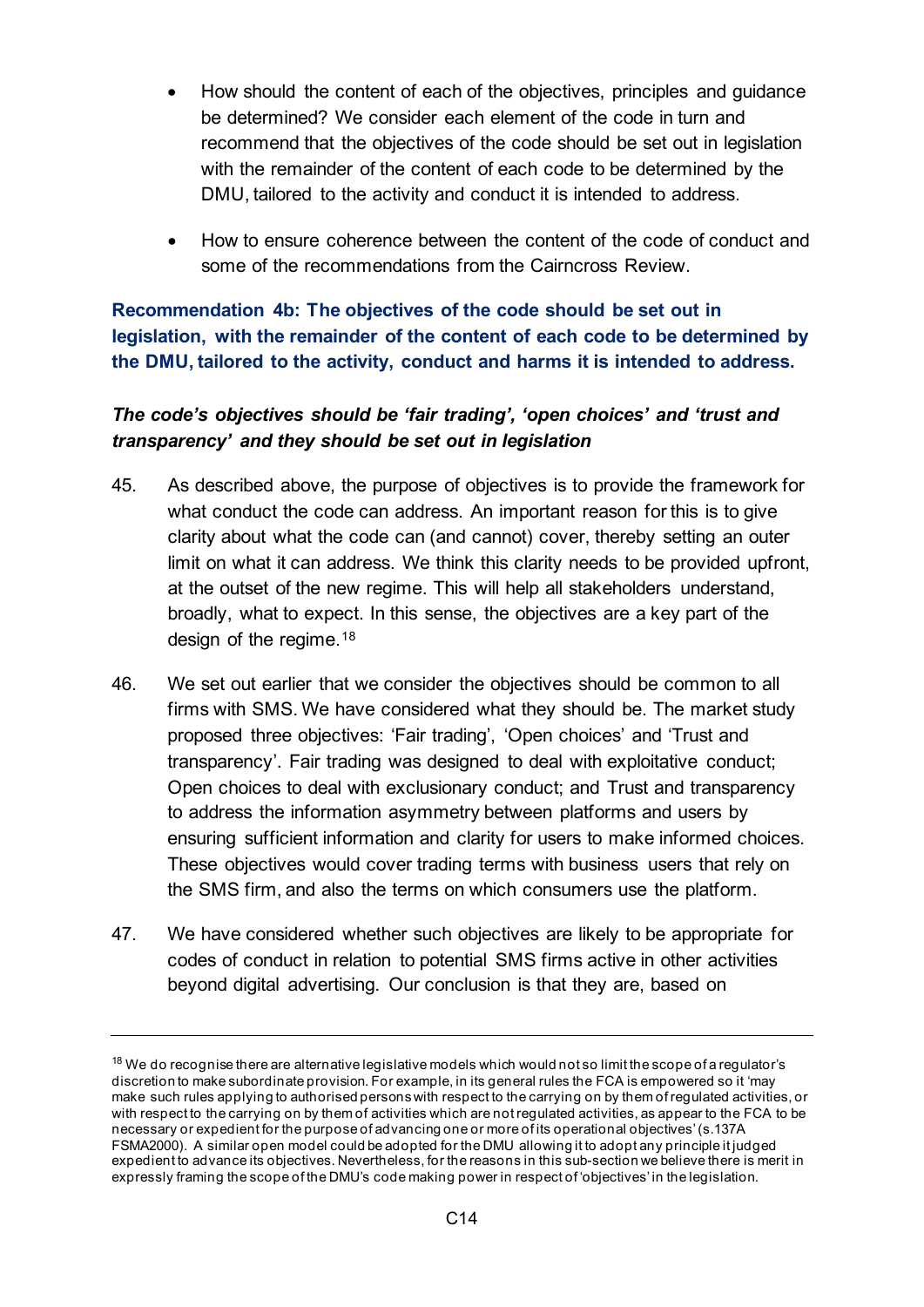considering the potential concerns which might need to be addressed in other codes – for example the terms that users are required to accept to trade with a digital firm, the bundling of different products and services, the transparency of algorithms, and the clarity of information. The concepts they capture (exploitative and exclusionary conduct, and access to information to inform choice) are at the heart of competition and consumer law. This view was shared by a number of stakeholders responding to our call for information, who agreed these were appropriate for other digital markets as well as those considered in the market study.[19](#page-14-0)

- 48. We think the purpose of the objectives need to be specified. We therefore recommend the following:
	- **Fair trading:** users are treated fairly and are able to trade on reasonable commercial terms with the SMS firm.
	- **Open choices:** users face no barriers to choosing freely and easily between services provided by SMS firms and other firms.
	- **Trust and transparency:** users have clear and relevant information to understand what services SMS firms are providing, and to make informed decisions about how they interact with the SMS firm.
- 49. We consider that the objectives should be set out in legislation. This is because they are about the design of the regime, should be set out upfront to provide clarity, and are unlikely to need to change. The alternative would be for the DMU to be given a wide discretion to determine the scope of the code it adopted to achieve its statutory duties. This would mean there was less clarity at the outset of the regime as the DMU would also need to determine the appropriate objectives for the code.
- 50. Our view is that the powers associated with the code are intended to address the competition concerns motivating a firm's SMS designation. We therefore consider that there should be a clear link between the factors motivating the SMS designation – ie the existence of substantial, entrenched market power in an activity, providing the firm with a strategic position – and the objectives of the code. The code should be about managing the effects of the SMS firm's position, and the objectives should clearly relate to this aim. In the absence of specified objectives, the DMU is likely to face a number of calls for it to

<span id="page-14-0"></span> $19$  For example, a software developer stated in its call for information response: 'The objectives of 'Fair trading', 'Open choices' and 'Trust and transparency' are highly relevant to the problem behaviours exhibited by app stores. The majority of the principles are directly applicable'.

BT in its response said: 'The objectives of 'fair dealing', 'open choices' and 'trust and transparency' in the Code of Conduct are appropriate for tackling harm arising from market power in digital markets'.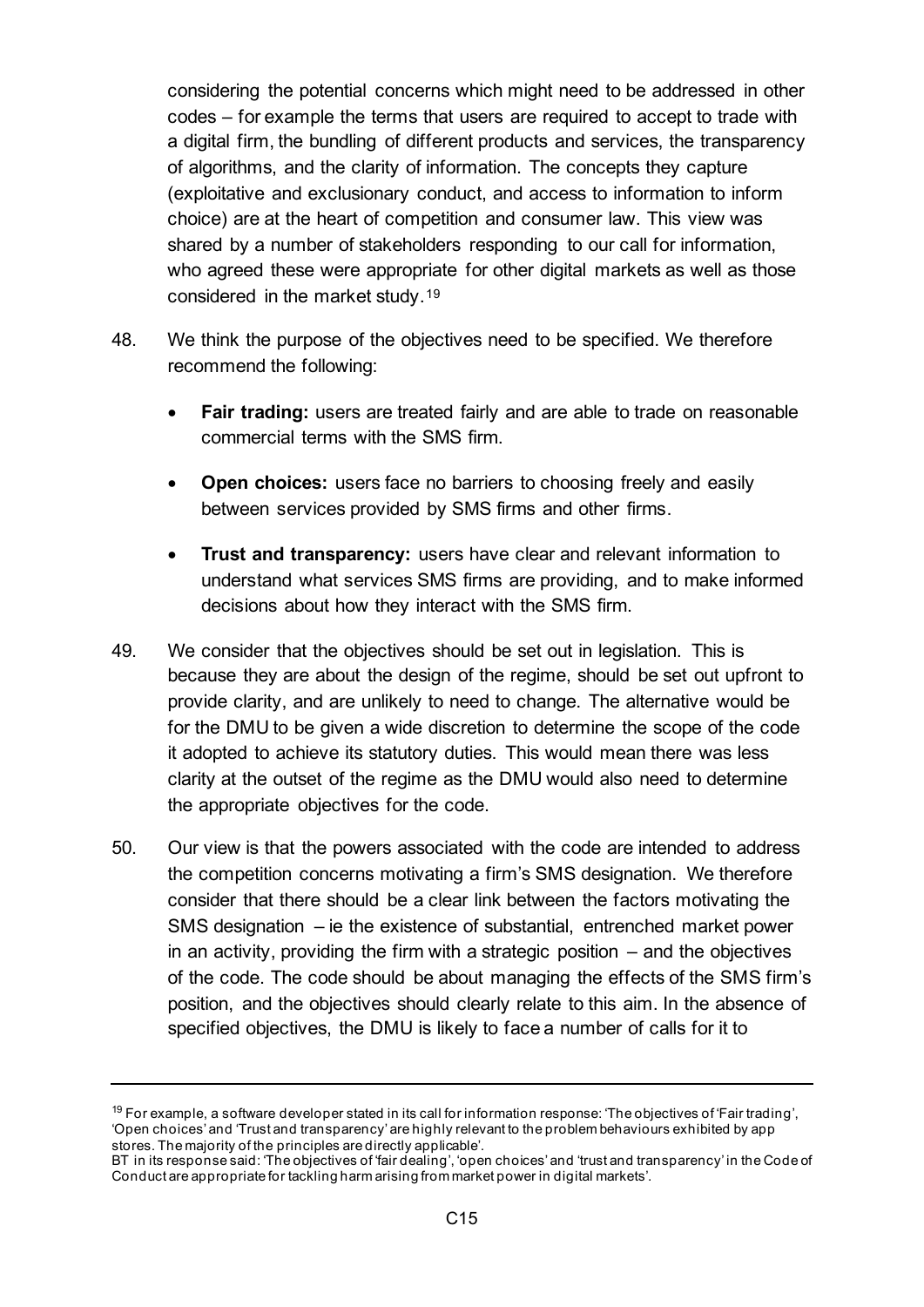address other wider concerns which may be unrelated to the factors motivating the SMS designation.

51. In our view, these wider concerns, for example in relation to hosting or failing to take reasonable steps to remove illegal content, should be addressed through wider reforms, not through the code. We discuss this further in Appendix G.

## *The principles and guidance should be developed by the DMU, tailored to the activity, conduct and behaviour they are intended to address*

- 52. In contrast to the objectives, we think it is essential that the DMU has the power to set the targeted principles rather than principles being specified in legislation and uniform across firms and activities. There are two key reasons for this:
	- to enable the code to be targeted at the particular activity, conduct or behaviour of concern; and
	- to enable the code to be more easily updated over time to ensure it remains effective.
- 53. We now set out more detail on our thinking in relation to how we would expect the DMU to develop the code principles and guidance. As a public authority, the DMU's approach to exercising this power will be subject to the general principles of administrative law, such as fairness, rationality and proportionality, and be subject to appropriate checks and balances, including a right of appeal (set out in more detail in Appendix E).

### *Targeted intervention*

- 54. SMS firms are expected to have a variety of business models and while the sources of market power may have similarities, the problems may show themselves in different ways. A 'one size fits all' approach is unlikely to be effective. Rather we propose the DMU adopts a targeted and evidence-led approach, with discretion to adopt principles depending on the activity, conduct or behaviour of concern. The need to target measures at specific harms was something a number of responses to our call for information emphasised. Furthermore, in order to be effective, both now and in the future, the code needs to be suitably flexible and forward-looking to target a range of possible behaviours and activities.
- 55. This targeted and evidence-led approach will need to strike a balance between common and bespoke principles and guidance. We propose the DMU is able to design a code for a particular firm and activity, drawing on a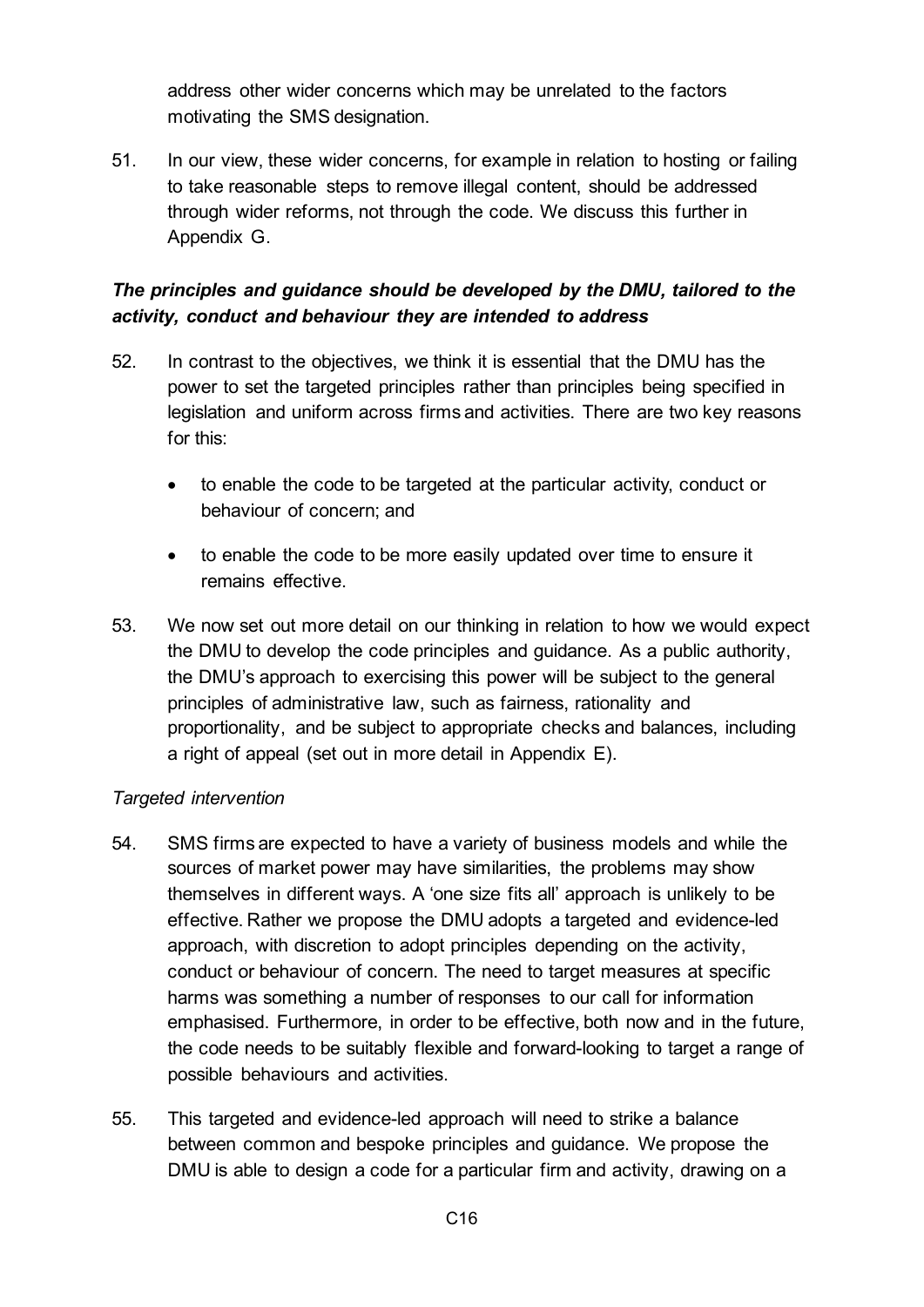set of common principles, supplemented by bespoke principles and guidance as required.

- 56. There are likely to be many instances where a degree of commonality between principles is justified and valuable – for example the use of common principles across SMS firms would mean that any enforcement action against one firm for a breach of one of those principles may be valuable in setting a precedent for other firms subject to the same principle. Over time, we would expect this to lead to greater certainty for firms, their competitors and users.
- 57. We expect that many of the market study principles could be applicable across SMS firms, for example requirements to trade on fair and reasonable terms, and not to impose undue restrictions on the ability of customers to use other providers that compete with the SMS platform or to compete with SMS platforms themselves. We also anticipate that a 'fairness by design' duty could apply across SMS firms. This places a duty on platforms to ensure that they are maximising users' ability to make informed choices about the use of their personal data and that the ways in which choices are presented to consumers (ie choice architecture) facilitate consumer choice.
- 58. The DMU should be able to combine common principles with bespoke principles and guidance as required. Examples of where additional or tailored principles and guidance may be required include:
	- If providing an app store were to be a designated activity for an SMS firm, we expect this would be likely to require additional principles tailored to this activity, in particular to address the commercial relationship between the app store and the app provider. We agree with the submissions to our call for information that highlighted that some different principles to those proposed for digital advertising would be relevant to these activities, if they were to be designated by the DMU;
	- In some cases, although the same principle could be applied across activities, it could be supported by bespoke guidance which is tailored to the activity each code is to be applied to. In respect of the example in [Box](#page-12-0)  [C.2](#page-12-0) on specialised search, the same principle could apply to bundling of services on Facebook's social media platform (were this to be a designated activity), which was also raised as a concern in the market study. If the DMU determined that these activities should also be covered by the code, firm-specific guidance targeted at these activities would need to be developed and consulted on, considering similar matters to those outlined in [Box C.2.](#page-12-0)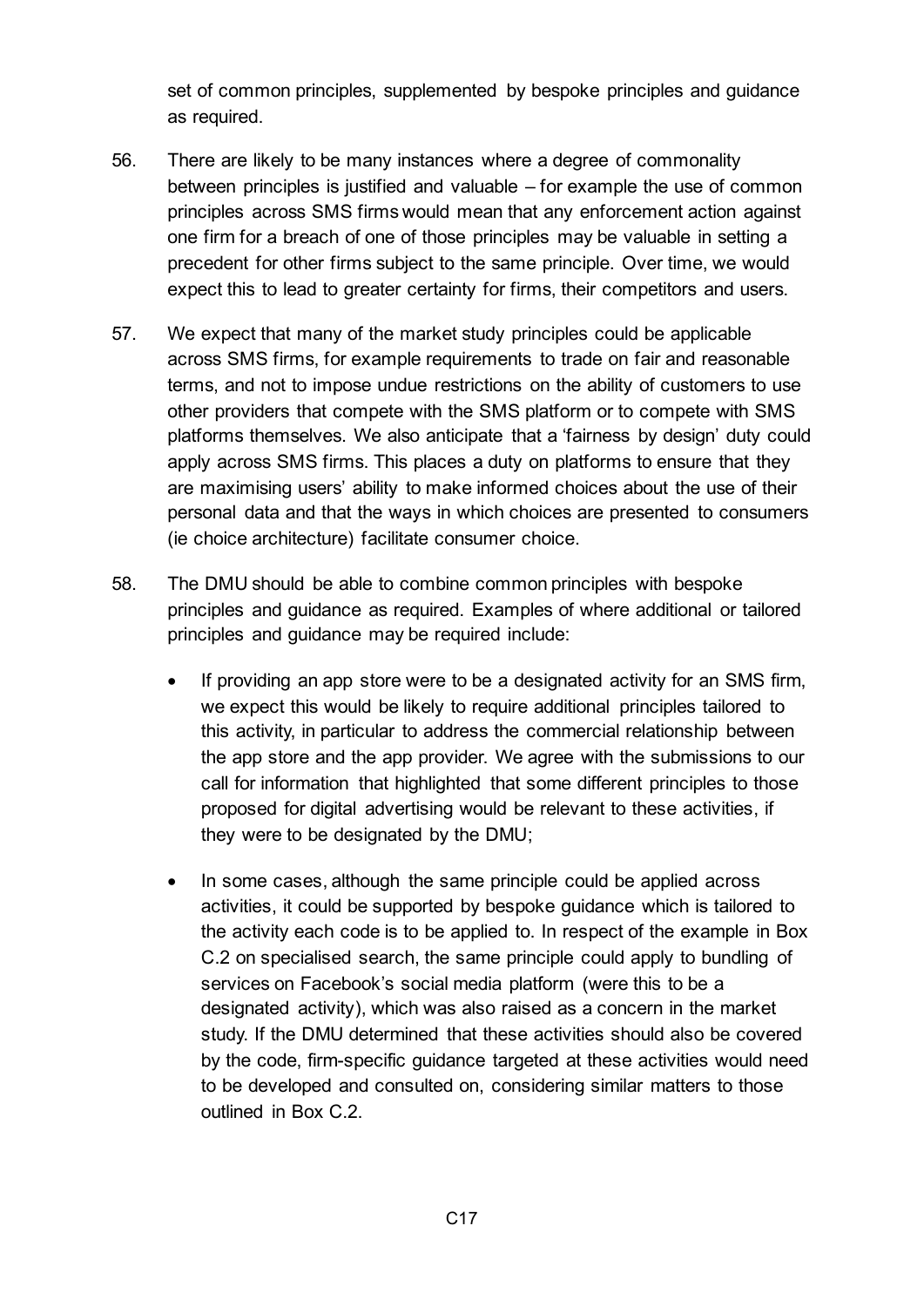#### *Flexible and forward-looking*

- 59. The DMU needs to be able to adapt, add to, or remove principles over time in light of new evidence. Moreover, several parties submitted that such flexibility should be an important part of an effective code.
- 60. As a result of these two factors the need for targeted intervention and for principles to be updated over time – we recommend that code principles and guidance should be designed by the DMU. We expect the content of the code principles and guidance would be informed by the SMS assessment and from the consultation on the code during the designation process. The development of code guidance for each firm will reflect the DMU's ongoing work on monitoring and enforcement, and we would expect that guidance is more likely to be developed and expanded over time to reflect lessons learned by the DMU.

## **Recommendation 4c: The DMU should ensure the code addresses the concerns about the effect of the power and position of SMS firms when dealing with publishers, as identified by the Cairncross Review.**

- 61. In this section we set out:
	- the extent to which codes of conduct, applied to SMS firms in relation to digital advertising, could achieve the goals of the code proposed in the Cairncross Review, of rebalancing the relationship between publishers and the most powerful platforms; and
	- how the code could apply to trading between SMS firms and publishers.

#### *Relationship between the code and the Cairncross Review proposals*

- 62. We consider that the code we are proposing in relation to SMS firms can capture key elements of the relevant substantive proposals for the relationship between platforms and publishers proposed by the Cairncross Review.
- 63. The [Cairncross Review](https://assets.publishing.service.gov.uk/government/uploads/system/uploads/attachment_data/file/779882/021919_DCMS_Cairncross_Review_.pdf) looked into the sustainability of high-quality journalism in the UK and, as part of that, investigated the role and impact of search engines and social media platforms. It reported in February 2019 and, among other recommendations, it proposed there should be new codes of conduct to rebalance the relationship between platforms and publishers. It proposed that these should be developed by the platforms themselves, with guidance from a regulator, and with the potential for that regulator to develop a statutory code if it did not consider those proposed by the platforms were sufficient. Similar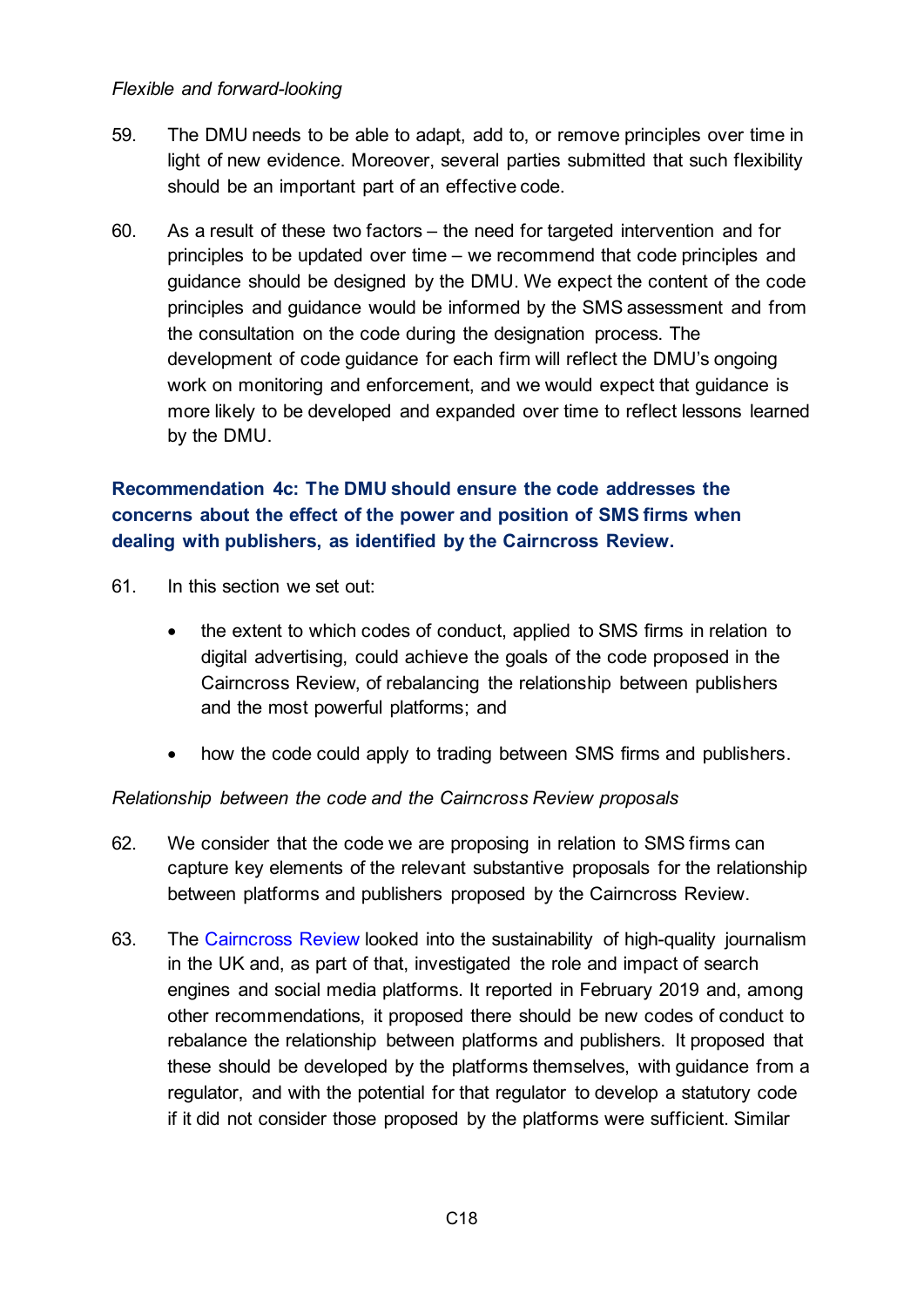initiatives are being taken forward in other countries, including in France<sup>[20](#page-18-0)</sup> and in Australia,[21](#page-18-1) where the competition authority was asked to implement a code specifically targeted at the relationship between Google, Facebook and the news media.

- 64. The Cairncross Review identified specific pro-competitive principles which are comparable to those proposed in the market study principles and would specifically benefit press sustainability, including: [22](#page-18-2)
	- platforms not to impose their own advertising software on news publishers when they use platforms' publishing software – eg Accelerated Mobile Pages (AMP) and Instant Articles;
	- platforms to give publishers early warning of changes to algorithms that may significantly affect the way in which their content is ranked; and
	- platforms to provide transparent terms in relation to shares of online advertising revenues, and for these to be verified by third parties.
- 65. These principles were proposed by the Cairncross Review specifically for publishers as part of a voluntary code. Our proposals for an enforceable code for SMS firms covering, in particular, the objectives of fair trading and trust and transparency, would also be likely to cover these issues. We therefore consider that the code we are proposing can capture the relevant substantive proposals from the codes proposed by the Cairncross Review, and thus there would be no need for separate voluntary codes.<sup>[23](#page-18-3)</sup>
- 66. Along with the overlap between the substantive provisions, we also think it would be confusing and unhelpful for platforms to be developing voluntary codes for aspects of their relationships with news publishers to a similar timeframe that the DMU is developing an enforceable code covering similar content and relationships. Notwithstanding the development timelines, once both types of code were in place it is hard to see how they could operate effectively and efficiently alongside each other. We therefore propose that it would be better for the DMU to be asked to implement the code in a way which is able to address the concerns identified by the Cairncross Review.

<span id="page-18-0"></span> $20$  Autorité de la concurrence (2020), Related rights: the Autorité has granted requests for urgent interim [measures presented by press publishers and the news agency AFP.](https://www.autoritedelaconcurrence.fr/en/press-release/related-rights-autorite-has-granted-requests-urgent-interim-measures-presented-press) The authority has required Google to negotiate with publishers and news agencies on the remuneration for the re-use of their protected contents. 21 ACCC (2020), [News media bargaining code.](https://www.accc.gov.au/focus-areas/digital-platforms/news-media-bargaining-code)<br>
22 The Cairncross Review (2019)[, A sustainable future for journalism,](https://eur02.safelinks.protection.outlook.com/?url=https%3A%2F%2Fwww.gov.uk%2Fgovernment%2Fpublications%2Fthe-cairncross-review-a-sustainable-future-for-journalism&data=04%7C01%7CMark.Johnson%40cma.gov.uk%7C6a816b3766e24249498608d89778e0db%7C1948f2d40bc24c5e8c34caac9d736834%7C1%7C0%7C637425892742829418%7CUnknown%7CTWFpbGZsb3d8eyJWIjoiMC4wLjAwMDAiLCJQIjoiV2luMzIiLCJBTiI6Ik1haWwiLCJXVCI6Mn0%3D%7C1000&sdata=IPO8CUf2sZJLenj%2FpIr1GdFx5ExcBBEdAQ2IDKDcWmU%3D&reserved=0) page 93.<br>
<sup>23</sup> This does not necessarily mean the code alone would be sufficient to address the concerns ab

<span id="page-18-1"></span>

<span id="page-18-3"></span><span id="page-18-2"></span>sustainability raised in the Cairncross Review and by the news media more widely.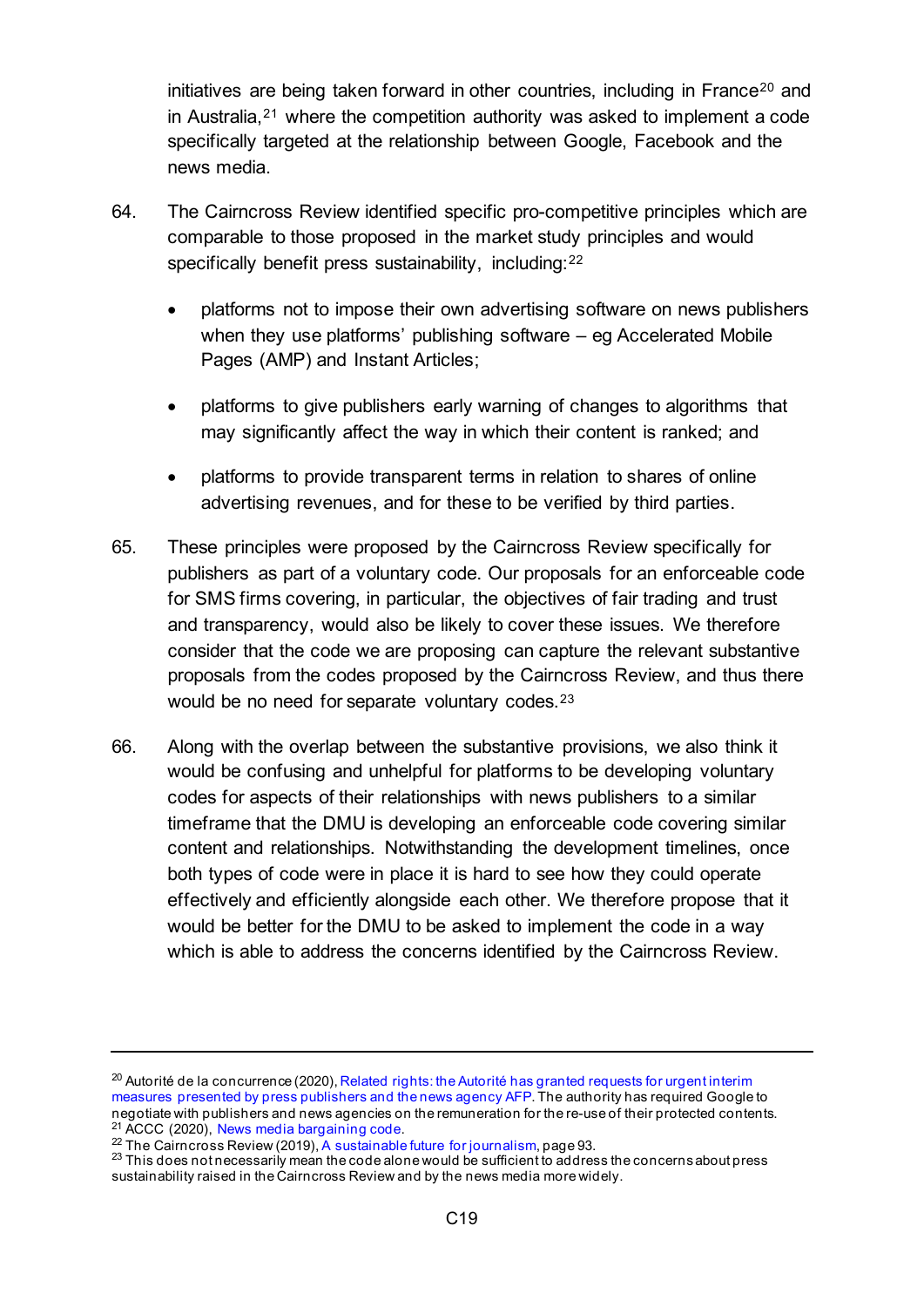### *How the code could apply to trading between SMS firms and publishers*

- 67. We expect the DMU could set out in guidance how the code principles should apply to trading between SMS firms and publishers.
- 68. Under our proposed approach to the code, the terms on which publishers trade with SMS firms could be assessed through a principle under the fair trading objective. For example, the DMU could consider the extent to which it is reasonable for platforms to republish 'snippets' of content, and whether the terms on which they do this are fair.
- 69. We agree with the conclusions of the Cairncross Review that establishing a fair value exchange between two commercial parties would be difficult for a DMU or arbitrator to establish. The remedy powers associated with the code that we are recommending do not include direct outcome regulation, and would not enable the DMU to set prices. However, the code could allow the DMU to determine whether terms are fair and reasonable, taking into consideration the volume of content published, the price paid, and the service provided.
- 70. If the DMU had concerns that a term might breach the code and was not fair and reasonable, it would have a range of tools available to address this (set out further below). This could include by using a participative approach to engage constructively with the SMS firm and publishers to secure a change in terms, or by pursuing a formal code breach investigation which could result in the DMU requiring the firm to remove or amend the term such that they were no longer in breach of the code.

# **Scope of the code**

71. As described above, the code of conduct will require SMS firms to comply with principles which have been designed to achieve the objectives of fair trading, open choices and trust and transparency. These principles should deliver benefits for those who rely on the SMS firms, but will impose some costs in restricting the SMS firm's actions with respect to the activities within the scope of the code. Therefore, it is important that (i) the code's principles apply only to those parts of the firm's business where they are justified, and (ii) the firm, the DMU and third parties understand upfront where the code of conduct applies. In this section we consider to which activities within a firm the code should apply.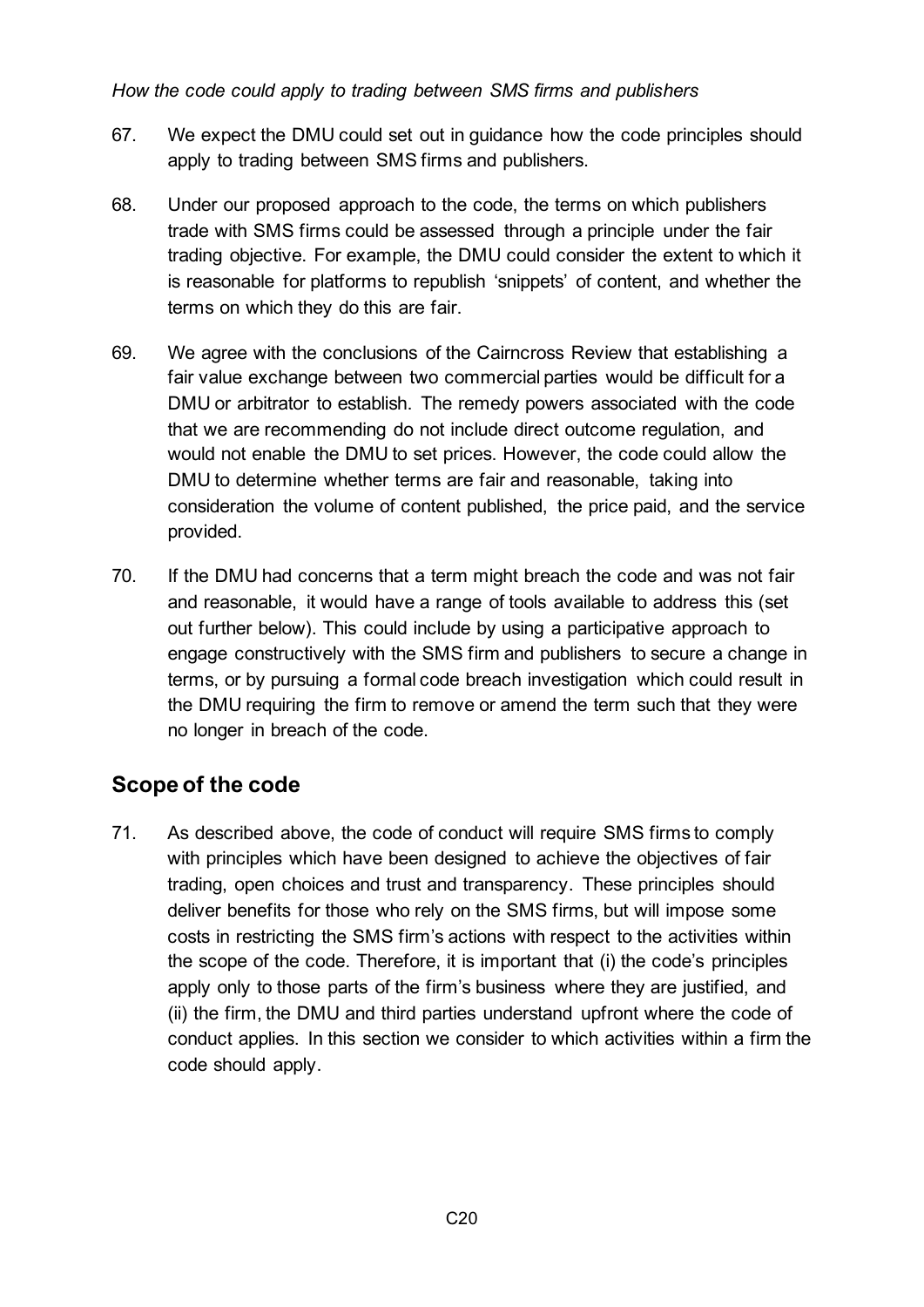## **Recommendation 4d: The code of conduct should always apply to the activity or activities which are the focus of the SMS designation.**

- 72. We recommend that the code of conduct should always apply to the designated activities that satisfy the SMS test – ie the digital activity or activities in which the firm has substantial, entrenched market power, providing the firm with a strategic position (see Appendix B). The fact that a designated activity satisfies the SMS test provides the justification for applying the code of conduct to that activity.
- 73. Applying the code to the designated activity or activities will allow it to address two types of conduct that are key causes of concern. First, it will allow the code to address exploitative conduct in a designated activity. For example, the market study discussed how the code of conduct could be used to address concerns about the fairness and reasonableness of contract terms and the use of discriminatory terms, conditions and policies.[24](#page-20-0)
- 74. Allowing the code to address exploitative conduct in a designated activity also includes instances where data, or another input, from a non-designated activity is used within a designated activity. For example, suppose that data collected via a consumer-facing product is used to target advertising sold in a designated activity. The code could be used to address competition concerns about how that data is used within the designated activity even if the consumer-facing product itself is not part of a designated activity and therefore is not covered by the code.
- 75. Second, a key concern motivating the SMS regime (and a factor we consider should contribute to the SMS assessment) is where a firm has the ability to use its position in a designated activity to extend its market power into other activities (see Appendix B). These concerns arise not merely due to the entry of a firm into a new area – such entry may in fact be disruptive and beneficial to consumers. Rather, concerns arise when a firm uses its position in one activity (its designated activity) to unfairly 'tip' competition in its favour to the long-term detriment of customers.
- 76. It is important that the code of conduct can address such behaviour. In our view this behaviour can be adequately addressed by applying the code of conduct to only the designated activity [\(Box C.3](#page-21-0) provides an example to illustrate this).[25](#page-20-1)

<span id="page-20-1"></span><span id="page-20-0"></span><sup>&</sup>lt;sup>24</sup> For example, CMA's market study into online platforms and digital advertising, [final report](https://assets.publishing.service.gov.uk/media/5efc57ed3a6f4023d242ed56/Final_report_1_July_2020_.pdf), Table 7.1. <sup>25</sup> Google noted that this was the case in its call for information response (Google's call for information response, page 7): 'The provisions of the Code ought, therefore, only to apply to firms in their core markets where they are found to have SMS. This could, we think, include anti-competitive leveraging conduct in a core market'.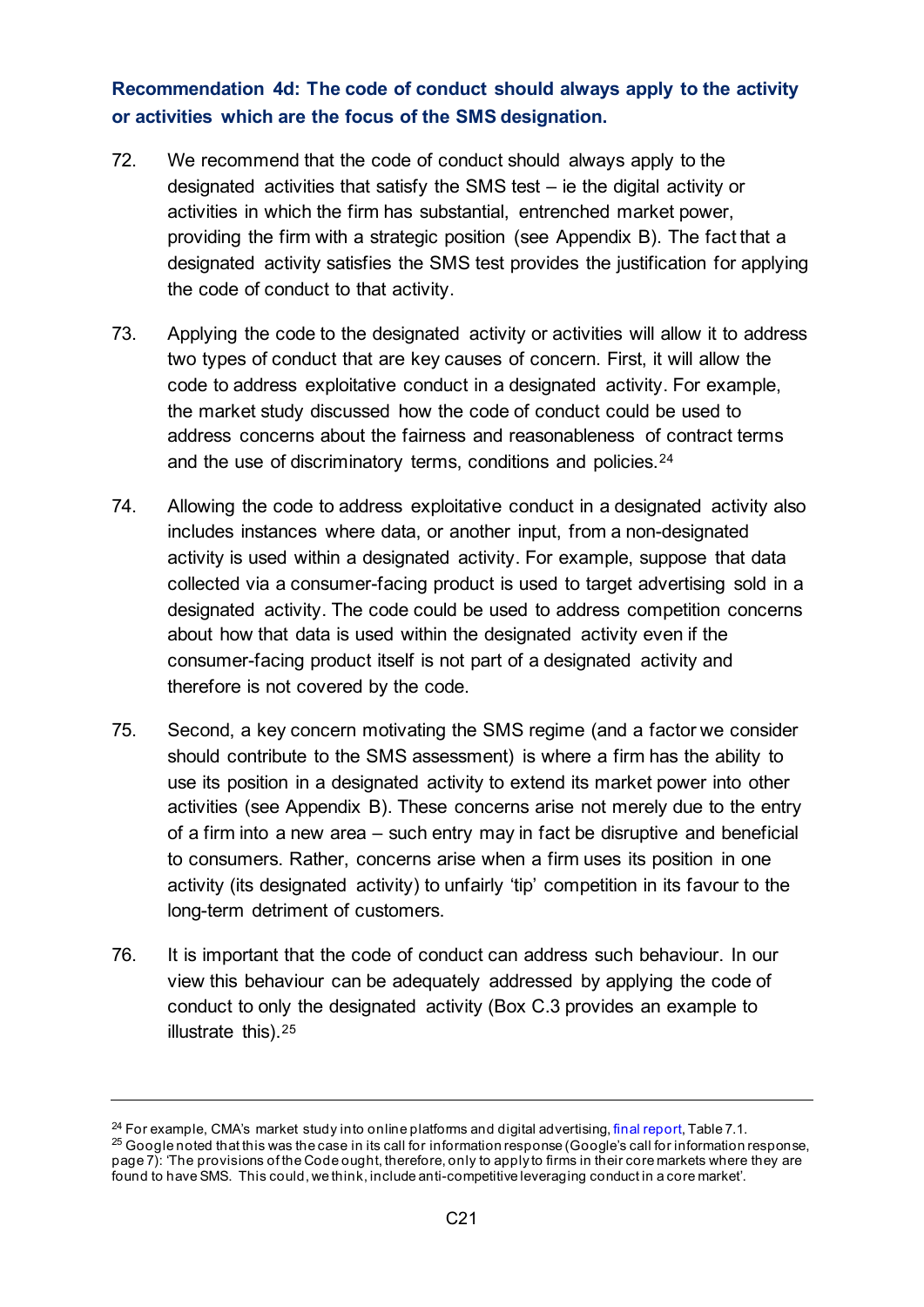# <span id="page-21-0"></span>**Box C.3: Using the code of conduct to address the extension of market power**

As noted in [Box C.2,](#page-12-0) a number of concerns have been raised concerning the potential for Google to extend its market power from Google Search into other specialised search products (e.g. Google Shopping, Google Flights etc). These concerns focus on how specialised search results are displayed within Google Search (eg the relative prominence of those results) and the ways in which consumers are directed to Google's specialised search results from Google Search. Since the concerns relate to the presentation of specialised search results within Google Search, they can be addressed by a code of conduct which applies only to Google Search. This has implications for Google's specialised search products, but it is not necessary to apply the code of conduct itself to Google's specialised search products to address this concern.

For the same reason this approach would allow a code of conduct applying to an online marketplace to address the presentation of a firm's own products on that marketplace when these products compete alongside those of third-party sellers. Similarly, it would allow a code of conduct applying to a social media platform to address how consumers are directed from the social media platform to other products (eg gaming) offered by the same firm.

## *Should the code, or elements of the code, apply more widely than the designated activities?*

- 77. As discussed in Appendix B, an important concern motivating the SMS regime is when an SMS firm develops an ecosystem of related products that entrench its position in a designated activity. Therefore, it is appropriate that the code of conduct is able to address conduct in a firm's wider ecosystem which may entrench the position of its designated activity. However, while such conduct would directly affect competition in the designated activity, the action which would need to be addressed by the code would occur outside the designated activity. Therefore, using the code to address this conduct would require applying the code, or elements of it, more widely than the designated activity.
- 78. We consider it important that the entire code does not apply to a wide range of activities beyond a firm's designated activity or activities. Applying the code widely outside of the designated activity or activities which satisfy the SMS test would not be justified by the SMS assessment. A broad application of the code outside the designated activities which motivate the SMS designation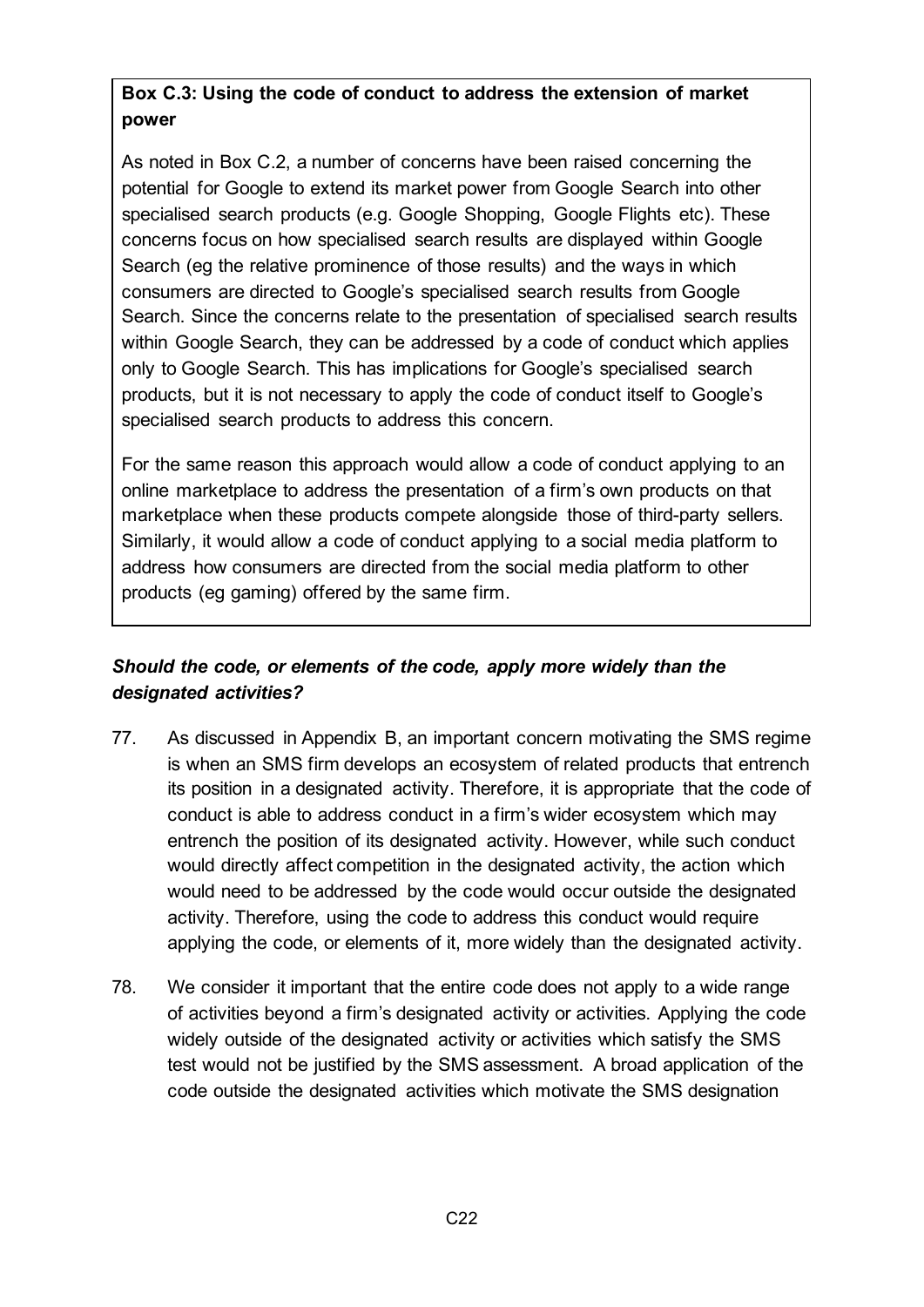may also have significant adverse effects.[26](#page-22-0) For example, as noted above, an SMS firm may be a disruptive entrant into areas outside of its designated activities and it would be inappropriate for the code to handicap such disruptive entry and expansion

- 79. We recommend that concerns about conduct in a firm's wider ecosystem which may entrench the position of its designated activity are addressed in a targeted way through a single standalone code principle. This principle should ensure that the firm cannot make changes to non-designated activities that further entrench the position of the SMS firm in its designated activity/activities unless the change can be shown to benefit customers.[27](#page-22-1) Unlike the other code principles, this principle would apply to the conduct of the entire firm, ie to all of its activities. However, it would be tightly focussed on conduct that further entrenches the position of the SMS firm in its designated activity/activities – and would not affect any other conduct in the nondesignated activities – and so would still be targeted at addressing the harms arising from market power in the designated activities.
- 80. Conduct in a non-designated activity, the sole effect of which is to further entrench a firm's position in a designated activity, would clearly be prohibited by the principle described above.<sup>[28](#page-22-2)</sup> However, instances of such unambiguously anti-competitive behaviour are likely to be rare. In practice, in applying this principle the DMU will need to consider whether there are countervailing benefits for customers that are sufficient to offset any negative effects on competition in the firm's designated activity.[29,](#page-22-3) [30](#page-22-4)

### *Identifying the boundaries of an activity*

81. As noted, it is important that the SMS firm, the DMU and third parties understand the activities to which the code of conduct applies. An SMS firm is likely to undertake a wide range of activities beyond its designated activity or activities. Therefore, an implication of our recommendations is that the code of conduct is likely to apply to a subset of a firm's activities. Consequently, our recommendation regarding the scope of the code makes it important to

<span id="page-22-0"></span> $^{26}$  This observation has been made by a number of stakeholders. For example, Facebook submitted that 'filt is often the case that a company with market power in one market is a small, disruptive new entrant in another market. It is not clear why that new entrant in another market should be subject to the full substantive provisions of the Code based on the mere assumption that market power could be leveraged into this market.' (Facebook's

call for information response, page 9).<br> $^{27}$  This principle could be part of the open choices objective.

<span id="page-22-2"></span><span id="page-22-1"></span> $^{28}$  For example, where a firm removes access to a product relied on by competitors with no plausible benefits to customers.

<span id="page-22-4"></span><span id="page-22-3"></span><sup>&</sup>lt;sup>29</sup> We would expect the SMS firm to be able to provide evidence to support any claimed countervailing benefits.<br><sup>30</sup> As such, the application of this principle is the same as the application of any other principle with th having the ability to allow for 'exemptions' to principles where specified conditions apply (see paragraphs 35-42).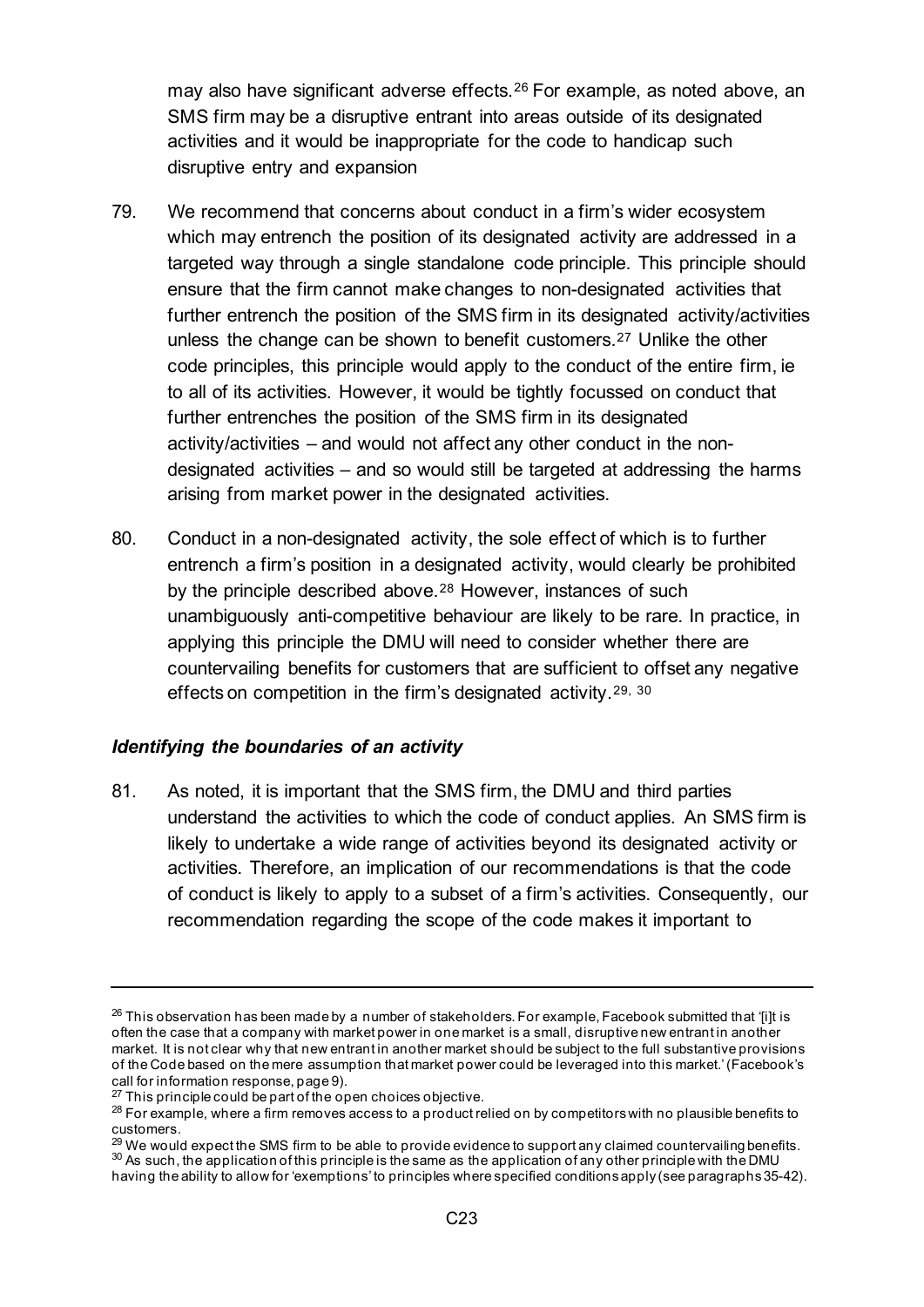understand how the boundaries of an activity are identified so that stakeholders clearly understand when the code applies.

- 82. As we described in Appendix B, an activity is a group of products or services provided by a firm that have a similar function or which, in combination, fulfil a specific function. We would expect the DMU to provide a description of the designated activity (or activities) to which the SMS assessment relates and to which the code of conduct applies. To provide further clarity to stakeholders, we would expect the DMU to provide examples illustrating the products and services it currently considers to be included and excluded from the designated activity based on a firm's current business model. The SMS firm (and other stakeholders) would need to assess the precise boundaries of the designated activity given the description provided by the DMU.
- 83. An important consideration underpinning our recommendation to identifying the boundaries of an activity is that once an SMS designation has been made it will have been shown that there is the potential for significant harm to arise. The code of conduct is an important means by which this potential for harm can be addressed and a means by which harms can be contained. Therefore, an element of flexibility is necessary to ensure that effective implementation of the code of conduct cannot be unreasonably frustrated by an approach that identifies activities excessively narrowly.[31](#page-23-0) Our recommended approach to identifying activities would provide such flexibility while also providing clarity as to where the code of conduct applies and ensuring that the code of conduct cannot be unjustifiably applied to additional activities.[32](#page-23-1),[33](#page-23-2)

### **Process for designing and implementing the code**

- 84. In this section we describe the process for designing and implementing the code by considering:
	- when and how the DMU should undertake the initial design of the code; and

<span id="page-23-0"></span> $31$  For example, the approach to identifying activities must be able to respond quickly to business model changes to avoid creating loopholes. Our recommended approach would mean that it would likely be unnecessary to update the description of the designated activity if new functionality were added or a new product was introduced with the similar functionality. This new functionality or product would automatically be included within the existing<br>description of the activity.

<span id="page-23-2"></span><span id="page-23-1"></span> $32$  Specifically, this is done by allowing the DMU to group products and services together into an activity where it is 'reasonable' to do so.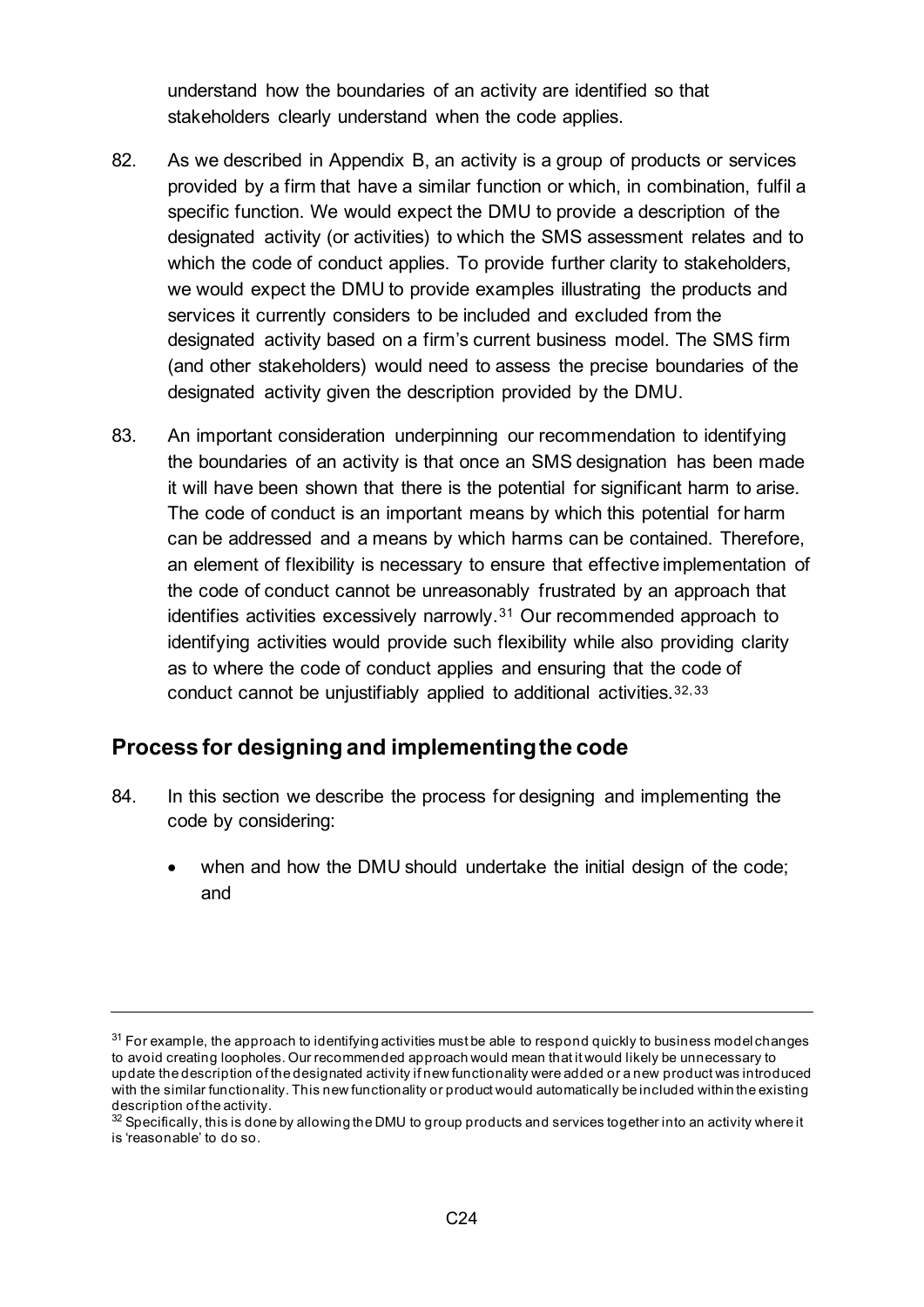whether the DMU should be able to vary the code outside the designation review cycle.

## **Recommendation 4e: The DMU should consult on and establish a code as part of the designation assessment. The DMU should be able to vary the code outside the designation review cycle.**

#### *The initial code should be established as part of the designation assessment*

- 85. The designation assessment will assess evidence of a firm's market power in an activity and the effects of that market power. In doing so it will identify the designated activity or activities to which the code will apply. The code is intended to prevent the misuse of that market power. Therefore, the SMS designation assessment and the design of the code are inherently interrelated. Consequently, we recommend that the DMU should consult on and establish a code of conduct as part of the designation assessment. This consultation process should also be followed if the DMU were to designate additional activities for a firm which had already been designated with SMS.
- 86. Bringing together the assessments of where the code should apply and what the code should contain will provide greater clarity. It also means that information gathering, analysis, and design and consultation on the code can be done in a more coherent and efficient way. This will result in a code being in place more quickly than if there was a two-stage process, thereby providing certainty earlier about what is required.[34](#page-24-0)
- 87. An appropriate procedure for establishing the code (which could run alongside the designation process) would be:
	- *(a)* The DMU has a duty, as part of the designation process described in Appendix B, to identify the activity or activities that give rise to SMS – ie the designated activities.
	- *(b)* The DMU has powers to make code provisions in relation to these designated activities.[35](#page-24-1)

<span id="page-24-1"></span><span id="page-24-0"></span> $34$  This position is consistent with the CMA's advice in the market study, 'The development of the contents of the code would generally occur concurrently with the process of designating a firm, including consultation on initial guidance. The Taskforce will develop the CMA's advice in this area.' See CMA's market study into online platforms and digital advertising[, Appendix U: supporting evidence for the code of conduct,](https://assets.publishing.service.gov.uk/media/5efb5fab3a6f4023d242ed4f/Appendix_U_-_The_Code_v.6.pdf) paragraph 40.<br><sup>35</sup> The DMU should have the power to make provision in the code in respect of what SMS firms must do, as well as what they must not do, eg it should be empowered to require SMS firms give reasonable notice prior to the deprecation of APIs. Whilst such obligations can be drafted as prohibitions, ie an SMS firm must not deprecate an API without reasonable notice, it is often less clear and unnecessarily artificial. As we explain in Appendix D, we judge it to be clear from the scheme of legislation we are recommending that material new obligations would need to be adopted via the mechanisms provided for pro-competitive interventions.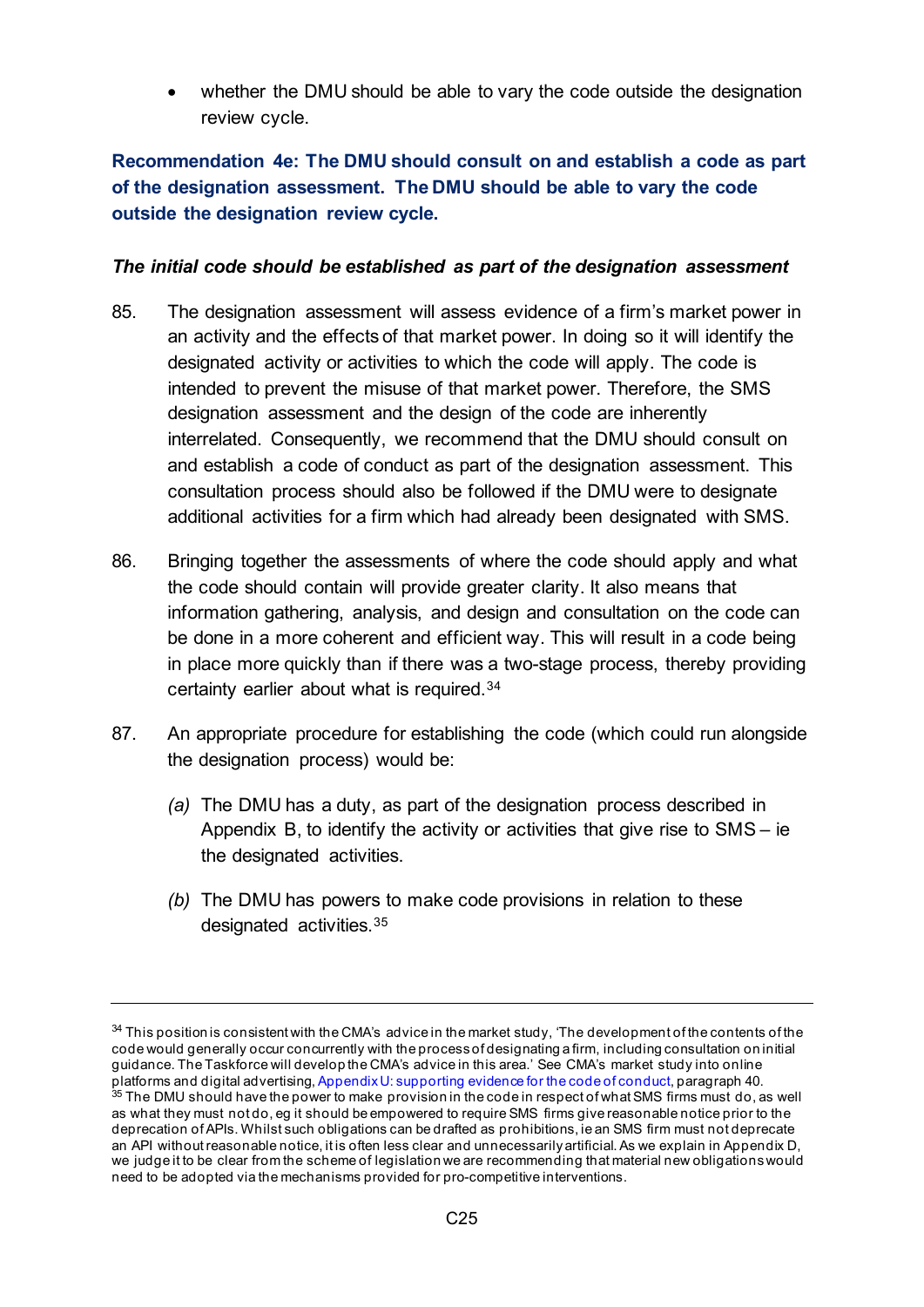- *(c)* The DMU has a duty to make and publish a code for each SMS firm which is effective and proportionate at remedying, mitigating or preventing the risks of the SMS firm misusing its market power in its designated activities.
- *(d)* The DMU has a duty to publish and consult on a draft code.
- *(e)* The DMU has a duty to publish the code.

**Figure C.2: process for making the code.**



- 88. Where appropriate, we would anticipate the DMU engaging with other regulators, in particular the FCA, the ICO and Ofcom, in the design of the code and guidance. This could be because, for example, activities of the SMS firm may also be regulated by another regulator, or an area of concern the code is seeking to address relates to the remit of another regulator.
- 89. We would expect it to be possible to have a code and guidance in place in a similar timeframe to the designation and that a unified process should be the DMU's ambition. However, it is possible that designing, developing and consulting on the appropriate principles and guidance to cover the breadth of trading relationships in the scope of the code could take longer than the time limit proposed for the designation process. For that reason, we do not consider it prudent to impose a statutory time limit for the development of the code, or the guidance.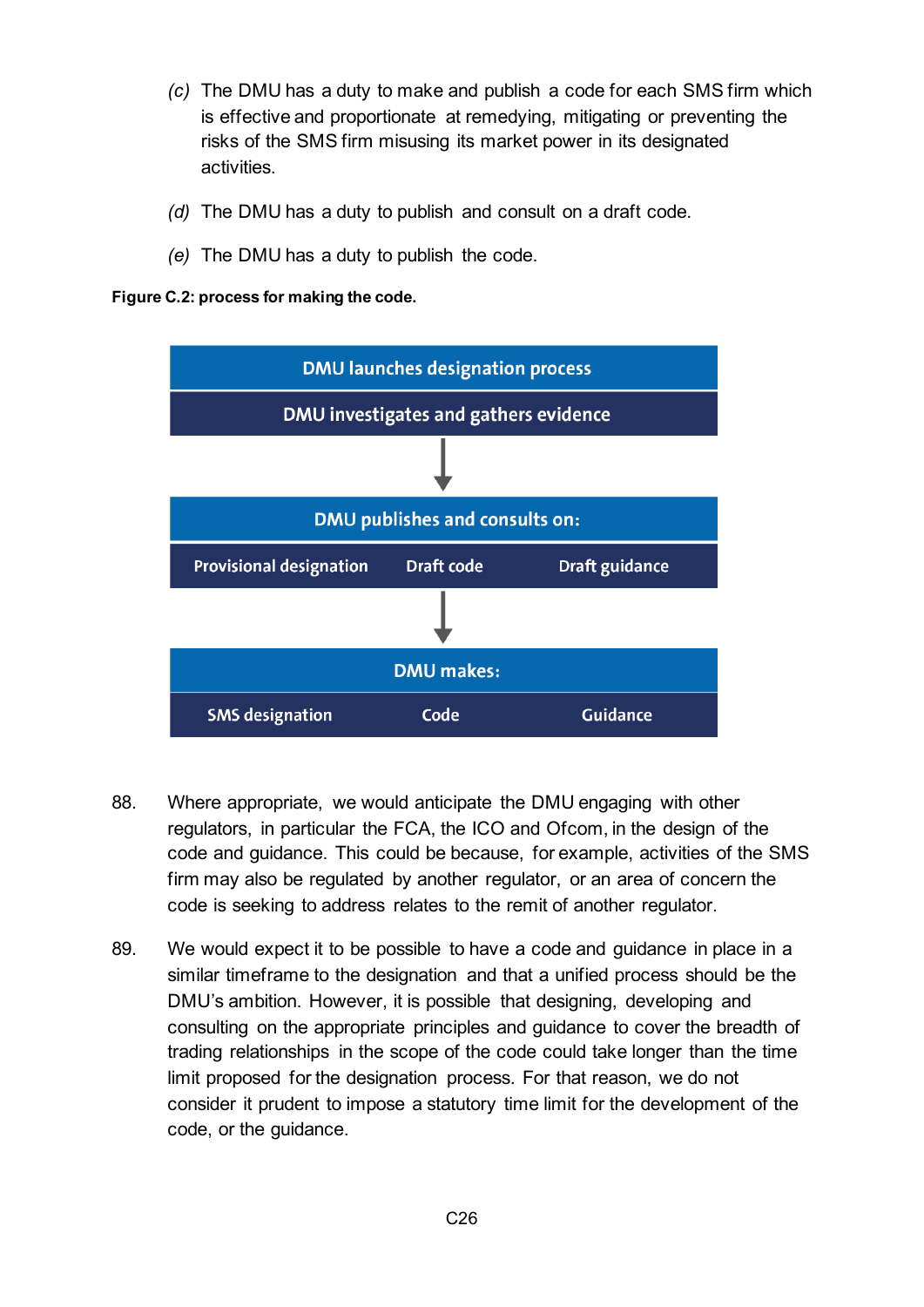90. When the guidance has been developed the DMU should consult on and publish it. A duty to do so would be in line with other aspects of the competition regime.[36](#page-26-0)

## *The DMU should be able to vary the code outside of the designation review cycle*

- 91. Once a code has been published, we would expect the DMU to have a duty to monitor the operation and effectiveness of the code. Such monitoring may reveal that it is necessary to update or clarify aspects of the code. This could be done in two ways: (i) by updating the guidance supporting the code or (ii) by updating the code's principles.
- 92. First, as we have indicated, guidance will be critical to the effectiveness of the code and the regime. The nature of guidance is that it is likely to change over time to incorporate evidence from the DMU's monitoring and enforcement work. The DMU may not be in a position to put in place guidance on all of the principles it includes in the code at the time of SMS designation. There may therefore be instances where it is necessary to update the guidance without updating the code. If the DMU does consider it necessary to update the guidance separately from updating the code, it should still be required to consult.
- 93. Second, we would expect the code's principles to remain generally stable within an SMS designation cycle and code variation to be relatively unusual. That is one of the benefits of the approach we have recommended. As such, we would anticipate that most clarifications to how the DMU would expect the code to operate in respect of a firm would occur via variation to the accompanying guidance, as a result of decisional practice following enforcement action, or through more informal regulatory statements, publications or speeches.
- 94. Nonetheless, it may be necessary to vary a code's principles outside the usual SMS designation or re-designation process (and it would be revisited at each re-designation process). A formal change to the code's content could be appropriate for different reasons, including to clarify the rules based on experience operating the code and the DMU's understanding of the markets, or due to changes in the technologies being used or the conduct or business

<span id="page-26-0"></span> $36$  See the similar duties created with the new competition regimes and legal tests envisioned in the Competition Act 1998 (s.52 & 31D) and the Enterprise Act 2002.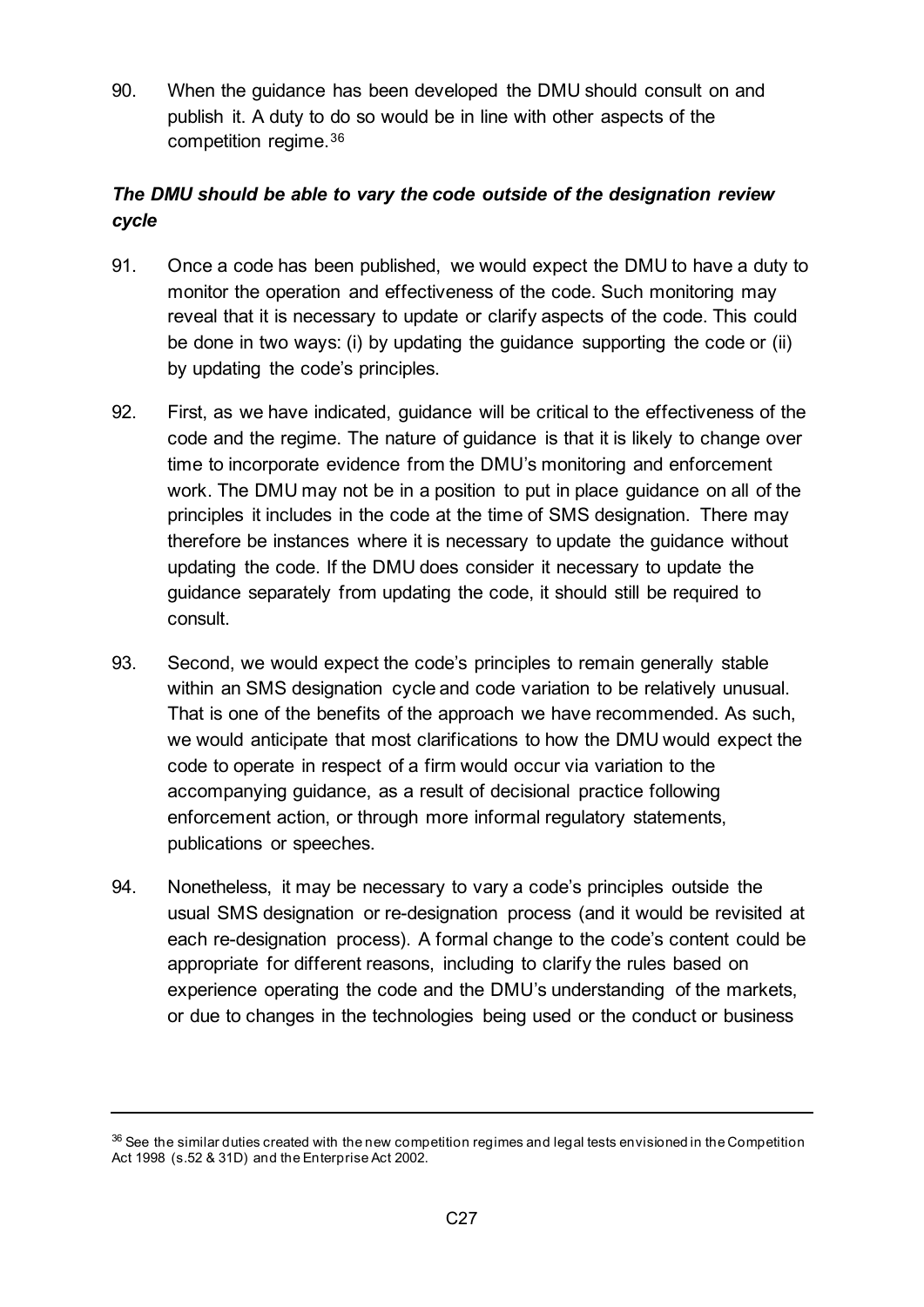model of firms. In such cases, the code may need to be varied in order to address new ways the firm is able to exercise its market power.

95. We therefore think it is important that the DMU has the ability to vary a code's principles from time to time.[37](#page-27-0) We do not recommend that there should be any condition precedent, or special legal test, such as a material change of circumstance, for the DMU to exercise this power. Rather, the DMU should keep the operation of SMS codes under review and ensure that the content of the code is effective and proportionate.<sup>[38](#page-27-1)</sup> The exercise of this power will, of course, need to be rational and proportionate and be subject to the same duties to consult as when first making the code.

# **Fostering compliance and preventing harm**

**Recommendation 5: SMS firms should have a legal obligation to ensure their conduct is compliant with the requirements of the code at all times and put in place measures to foster compliance.**

- 96. The motivation for establishing a new *ex ante* regime is to proactively shape the behaviour of SMS firms before harm occurs. The more this is achieved, the more successful the regime will be. We recognise that this may require a cultural shift within SMS firms, which may need to be developed and encouraged over time.
- 97. One way to support the aim of preventing harm from happening in the first place is if SMS firms have a legal obligation to ensure their conduct is consistent with the requirements of the code. Additionally, while the obligation to comply with the requirements of the regime will rest with the SMS firm, the DMU's approach will be important in encouraging and supporting compliance. Getting this approach right will be critical to the success of the regime. Below we discuss a number of measures that could support this process:
	- providing **clarity of expectations** for SMS firms;
	- **establishing constructive relationships** between the SMS firm and the DMU within a climate of greater transparency;

<span id="page-27-0"></span><sup>&</sup>lt;sup>37</sup> Put another way, once a firm is designated we expect the code making power should be subject to the normal statutory presumption reflected in section 12 of the Interpretation Act 1978, ie 'that the power may be exercised, or the duty is to be performed, from time to time as occasion requires', rather than being a one off power only usable on designation. This is consistent with most regulatory regimes where the regulator can amend the rules but is different from the current situation for the CMA where it essentially has a one-off power to put in place a remedy following a merger or market inquiry.

<span id="page-27-1"></span><sup>&</sup>lt;sup>38</sup> Where there has been a variation of a firm's SMS designation to add or remove a specified activity, it is likely there will also need to be consequential provision made to vary the code and the guidance.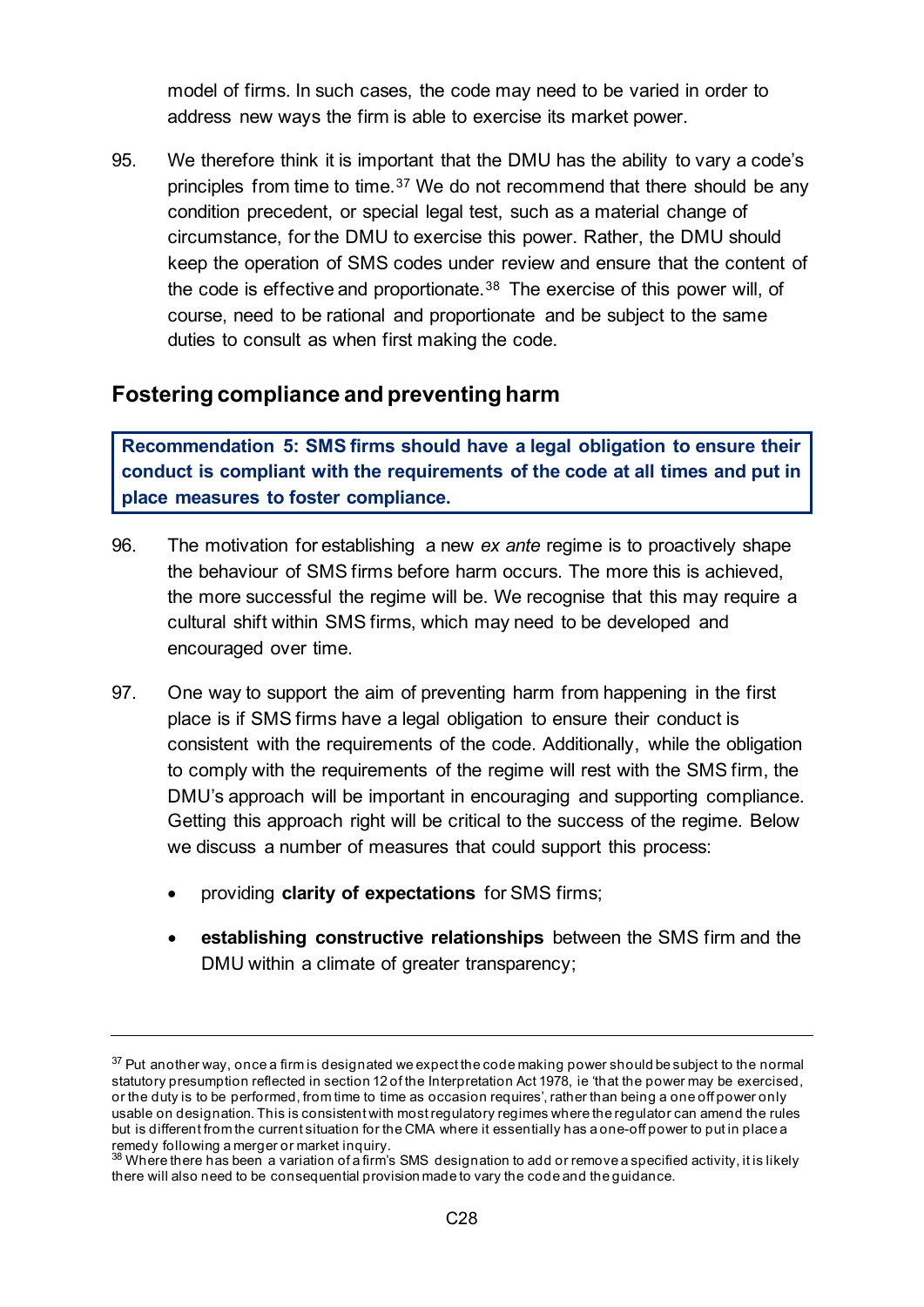- requiring **clear accountability** within SMS firms;
- supporting the development of **a culture of compliance within SMS firms**;
- the **ability of the DMU to take tough action where necessary**; and
- an approach that **learns from the experiences of other regulators**.
- 98. First, **clarity of expectations** from the DMU will be important in supporting SMS firms in understanding how to comply with the code. In addition to clear and consistent communication, guidance will play an integral role, explaining how particular elements of the code could apply, as well as setting out past relevant decisions and how these should be considered more broadly.
- 99. Second, **establishing constructive relationships** with dedicated UK representatives from the SMS firms will allow for more frequent, open, and constructive discussions. Open channels of communication would ensure that the DMU can follow up on or challenge matters as they arise, achieving rapid resolutions or clarifications where they are required. This could also provide the SMS firm with the opportunity to discuss and seek views on planned changes to its conduct to understand any risks this might create. To support this high-level aim, the SMS firm should have a legal obligation to cooperate with the DMU.[39](#page-28-0) The DMU would need to balance the need for good relationships with the risk of regulatory capture and have mechanisms in place to prevent this (for example by rotating the staff who work with an SMS firm).
- 100. Third, **clear accountability** within the SMS firm will help to foster compliance within the firm 'from the top'. We recommend that SMS firms are required by law to identify appropriate individuals – senior staff members with authority over the services supplied to UK users – to take responsibility for compliance. Those individuals should be at a seniority level comparable to corporate boards and, most importantly, should have the capability to affect change in the services UK users receive. Such individual accountability will be crucial in affecting real change through the regime.
- 101. Fourth, the SMS firm should adopt **a culture of compliance, and ensure this is embedded** throughout the firm, such that when taking decisions, compliance with the code is considered from the outset rather than as an

<span id="page-28-0"></span> $39$  There is a similar requirement for firms regulated by the FCA. Principle 11 of its Principles for Business states: 'A [firm](https://www.handbook.fca.org.uk/handbook/glossary/G430.html) must deal with its regulators in an open and cooperative way, and must disclose to the [FCA](https://www.handbook.fca.org.uk/handbook/glossary/G2974.html) appropriately anything relating to the [firm](https://www.handbook.fca.org.uk/handbook/glossary/G430.html) of which that regulator would reasonably expect notice'.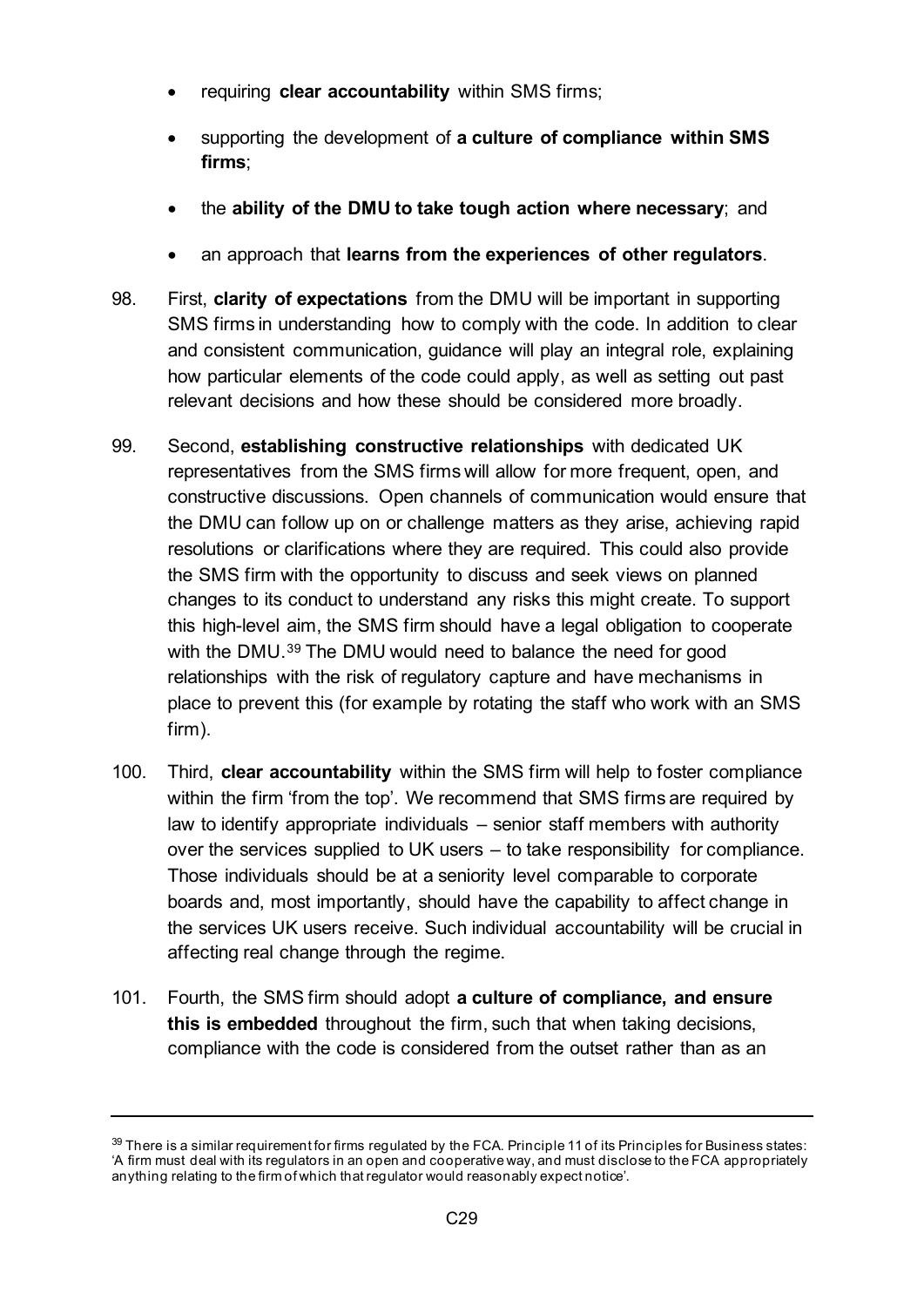after-thought. Compliance with the code should not be side-lined but should be embedded throughout the firm's decisions.

- 102. To encourage compliance, the DMU could consider requiring SMS firms to produce compliance reports which could be published. The reputational impact of public disclosures of this nature could contribute to ensuring that compliance is a priority throughout the firm.
- 103. Fifth, we expect that, in time, SMS firms will recognise the advantages of cooperating with the DMU and proactively seeking to comply with the code of conduct. For instance, in avoiding reputational damage, increasing its regulatory certainty, developing and improving relationships with its customers and business users. However, these incentives will be insufficient on their own to achieve the necessary shift in SMS firms' behaviour – it will be essential that the DMU has **the ability to take tough action** to establish a clear and firm deterrent from breaching the code. Our recommendations for the tools that should be made available to the DMU in these circumstances are set out below.
- 104. Alongside taking tough action to enforce the code, the DMU may also be more likely to consider more far-reaching PCIs where the code is proving insufficient in managing the harmful effects of a firm's market power. Where the code is proving insufficient in addressing the most harmful conduct of the SMS firm, the case for transformative PCIs to tackle the source of the firm's market power will be strengthened. PCIs are discussed in Appendix D.
- 105. Finally, the DMU should seek to share experiences and join up with **other regulators** where relevant, such as the FCA, which has implemented initiatives to instil better cultures in the firms it regulates – see [Box C.4.](#page-29-0) Likewise, accountability is one of the key principles in data protection law. The ICO has developed an Accountability Framework to support organisations with their obligations including sections on leadership and oversight, policies and procedures and breach response and monitoring among others.[40](#page-29-1)
- 106. It is important that compliance does not require extensive bureaucracy and process which slows down decision-making in these fast-moving markets. That is not our intention. We would expect the DMU to work closely with the SMS firms and other affected parties to ensure this did not become the case.

#### <span id="page-29-0"></span>**Box C.4: Compliance culture in financial services**

<span id="page-29-1"></span><sup>40</sup> ICO's [Accountability Framework.](https://ico.org.uk/for-organisations/guide-to-data-protection/guide-to-the-general-data-protection-regulation-gdpr/accountability-and-governance/)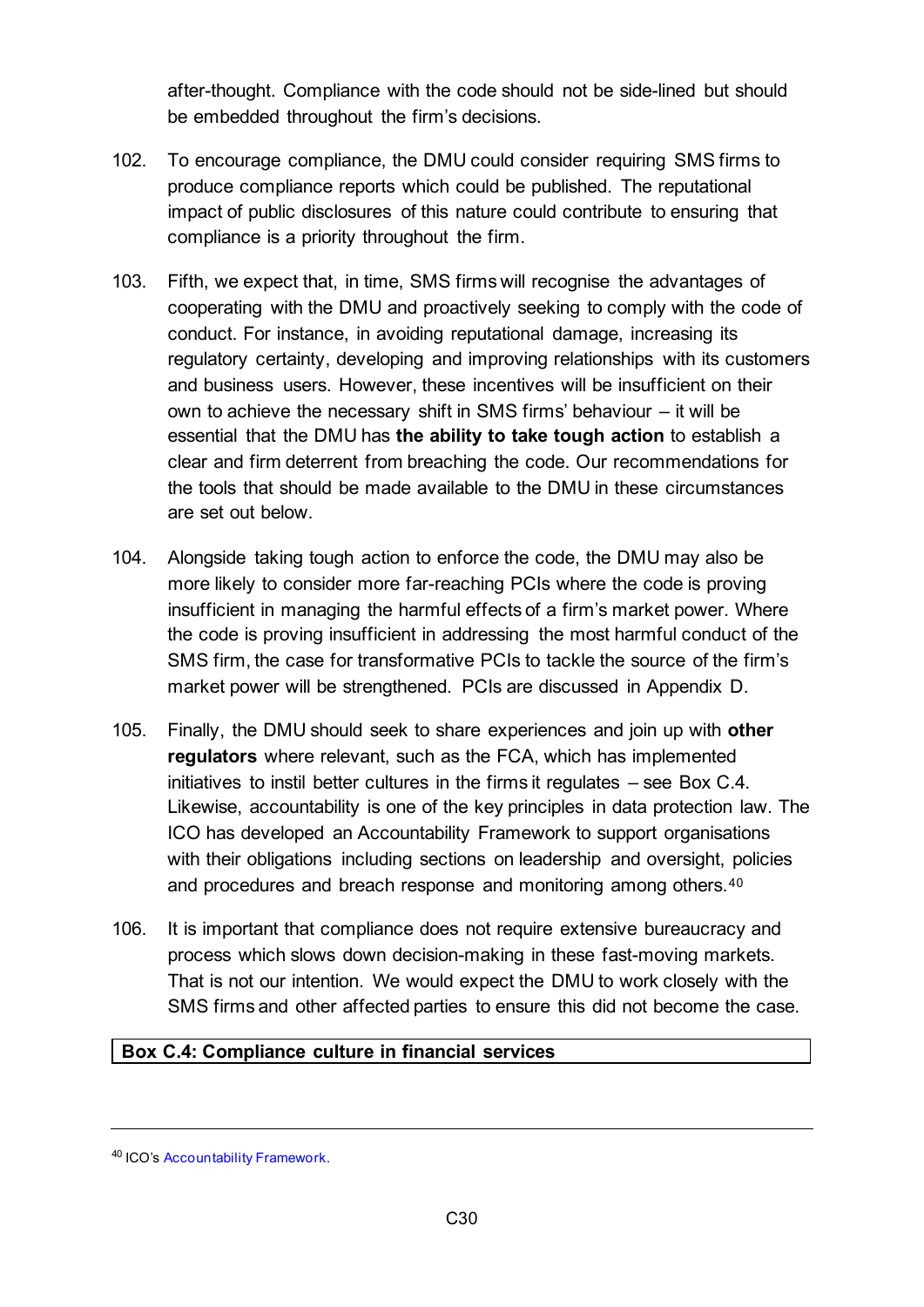#### **Financial services**

As part of the FCA's approach to supervision, $41$  the FCA seeks to gain a thorough understanding of the business models and strategies of the firms that they regulate together with assessment of the drivers of culture, with the aim of ensuring firms meet the required standards and thereby preventing/mitigating against harm. The largest, most impactful financial services firms (based on their business model/revenue) have a dedicated team of 'supervisors' within the FCA who meet with the firm regularly. In their work with these specific regulated firms they:

- Meet regularly with the firm's senior management to understand the firm's strategy and business model and any risks this might create for harm to consumers and markets.
- Provide clarity on how particular principles or rules should be interpreted and the expected standards.
- Undertake diagnostic work using thematic reviews for example to maintain consistency across the market, inform policy work and also consider whether the firm is complying with principles and rules in particular activities.

# **Monitoring and enforcing the code**

107. The following sections outline how we expect the DMU to monitor the conduct of SMS firms and step in when it identifies problems. Whilst much of the focus is on monitoring and enforcement of the code of conduct, the same measures are also relevant to wider elements of the SMS regime (set out where relevant).

**Recommendation 7: The government should establish the SMS regime such that the DMU can undertake monitoring in relation to the conduct of SMS firms and has a range of tools available to resolve concerns.** 

### *Monitoring*

- 108. For the DMU to be able to act swiftly in relation to the conduct of SMS firms, before serious harm occurs, it will need to be able to identify where there are risks of potential problems, as well as where these risks have crystallised, and problems now exist.
- 109. We would expect the DMU to monitor the activities of SMS firms to identify breaches of the code. The DMU could also monitor for breaches of remedies

<span id="page-30-0"></span><sup>41</sup> FCA (2019), [FCA Mission: Approach to Supervision.](https://www.fca.org.uk/publication/corporate/our-approach-supervision-final-report-feedback-statement.pdf)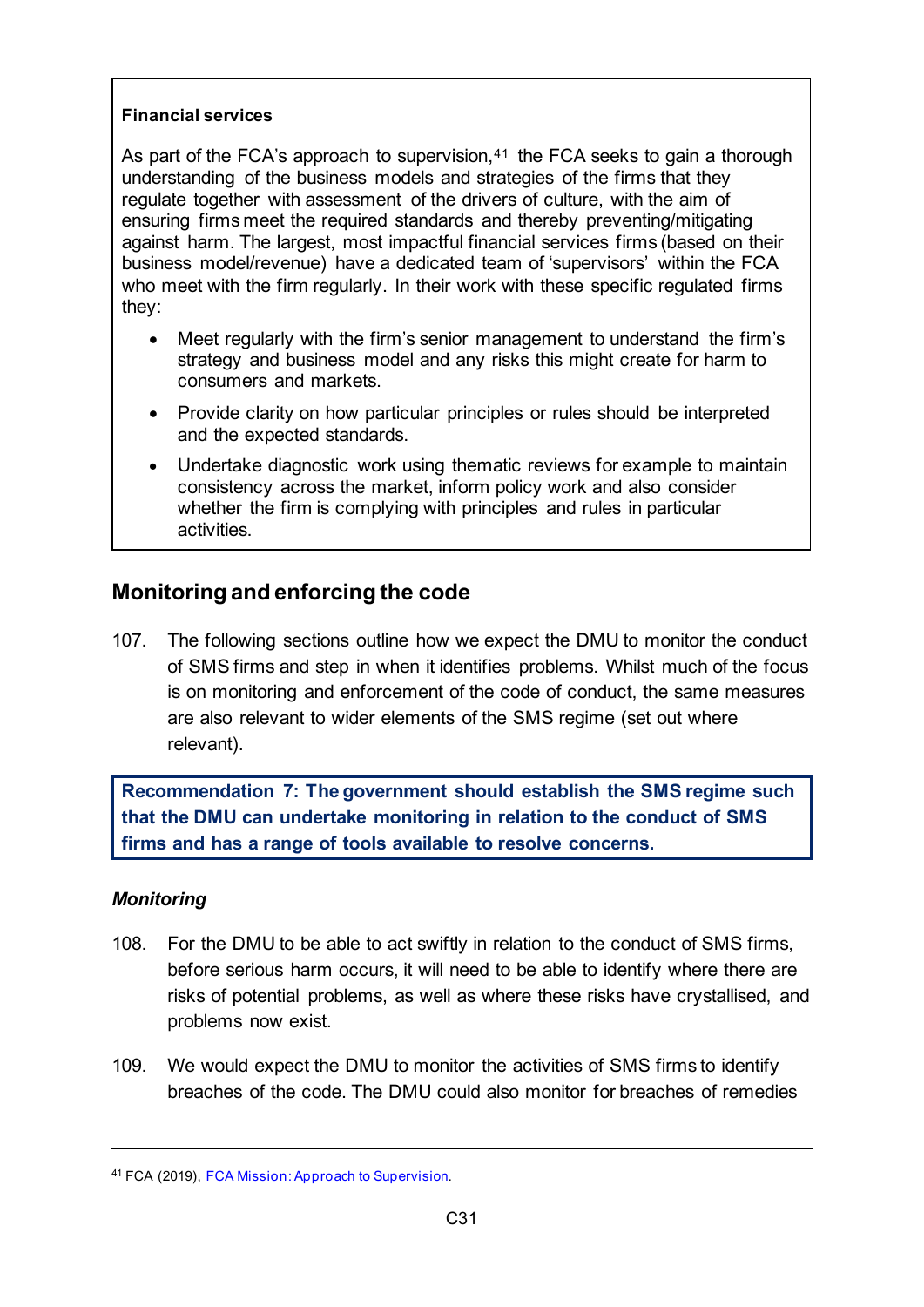imposed under code orders or PCIs. Monitoring might also inform future priorities for designation assessments, updates to the code, as well as where future PCI investigations may be needed.

- 110. The DMU could undertake monitoring activity through:
	- gathering periodic and *ad hoc* information from SMS firms and other parties;
	- requiring SMS firms to report particular information to the DMU as well as produce compliance reports, which the DMU could publish;
	- conducting its own checks of conduct or carrying out reviews on practices across SMS firms;
	- holding confidential discussions with stakeholders, and establishing a secure whistle-blower channel for employees of SMS firms; and
	- reviewing complaints made to the DMU.
- 111. More information on the DMU's powers to gather such information is set out in Appendix E.

### *Enforcement*

- 112. When the DMU identifies a concern, it should have a range of tools available to investigate, and where necessary to address the concern. The DMU should be able to choose the most appropriate approach depending upon the circumstances to ensure what it does is timely, efficient and proportionate. In this section we examine the different approaches the DMU will need to have available to it to resolve concerns. Specifically:
	- • **a participative approach** that can deliver fast and effective resolution; and
	- **formal enforcement where necessary** we recommend that the DMU is able to (i) open code breach investigations; (ii) impose interim measures where significant harm could arise; and (iii) undertake scoping assessments where it is concerned there is an adverse effect on competition or consumers.
- 113. We discuss each of these approaches and the relationship between them in the following sections.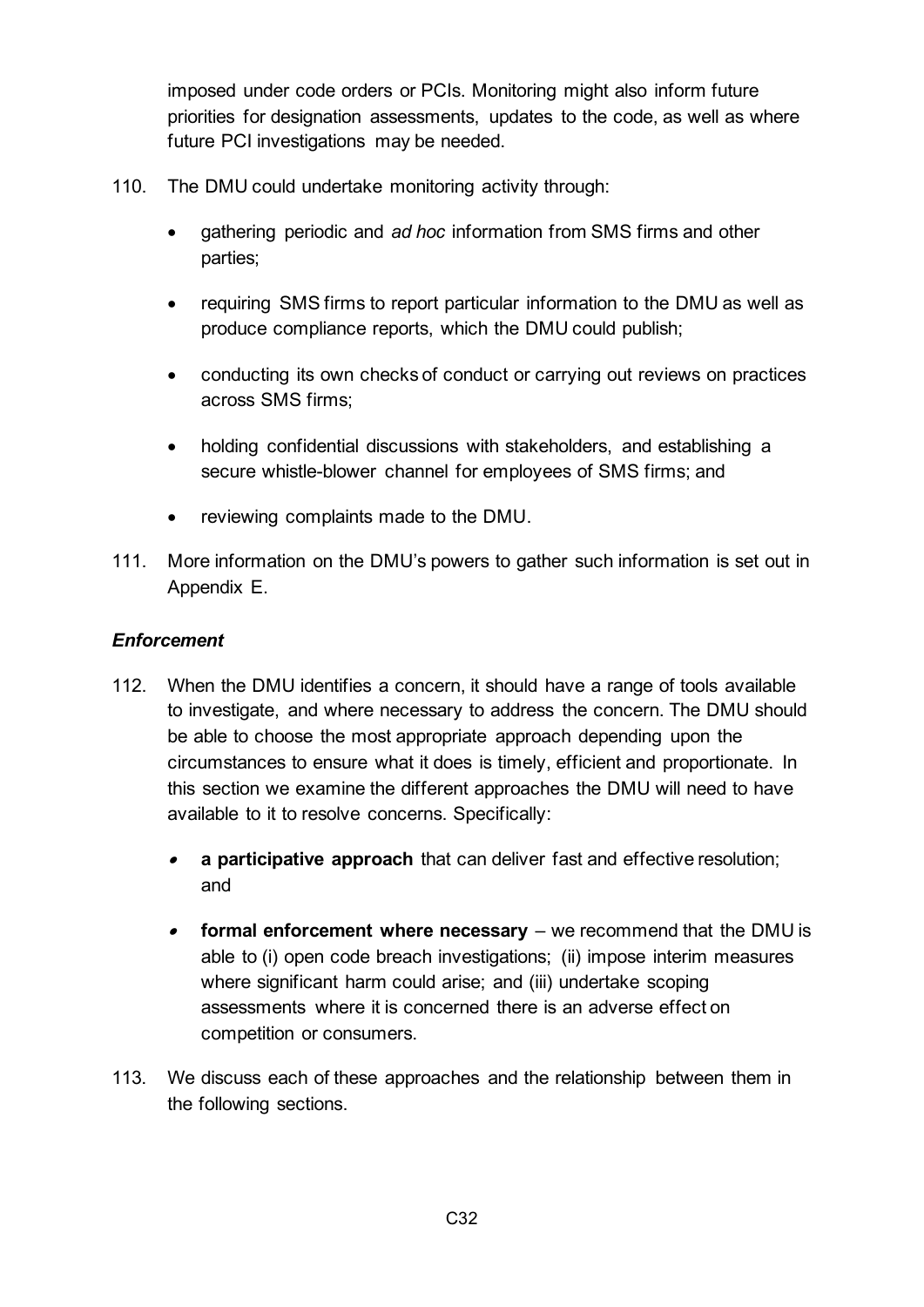**Recommendation 7a: Where appropriate, the DMU should seek to resolve concerns using a participative approach, engaging with parties to deliver fast and effective resolution.** 

- 114. We would hope that a relatively high proportion of cases could be resolved using a participative approach. Under a participative approach the DMU would seek to engage constructively with the SMS firm and other affected parties to secure a change in the SMS firm's behaviour in order to resolve concerns without opening a formal investigation – although the option to open a formal investigation as necessary would remain. We note that several experts have advocated for similar forms of participative approaches to regulating digital markets.[42](#page-32-0)
- 115. To achieve this, the DMU would need to be able to promote dialogue, ask questions to SMS firms and their users, and encourage the SMS firm and other stakeholders to find a resolution. The DMU will need to use channels of communication it will have built with the SMS firm so it can have open and frank discussions about concerns and action that needs to be taken. It would need to have confidence that the SMS firm took the discussions seriously and the means to ensure they acted on them. The DMU's ability to develop a participative approach will to some extent be dependent upon successfully developing a compliance culture within each SMS firm, as set out in recommendation 5.
- 116. We envisage that such a participative approach will be an essential feature of the success of the regime. This approach could achieve fast and effective resolutions without the need for more formal investigations. The participative approach could involve the DMU engaging with the SMS firm directly to resolve a concern, or the DMU supporting engagement between an SMS firm and third parties. Such engagement would take place in relation to concerns that the code had been breached and in supporting action to ensure firms' conduct complied with the code.
- 117. The DMU should be able to determine the most appropriate participative approach drawing on experiences from other sectors and regulators, in particular where there are power imbalances and dependencies between parties, tailored to the specific circumstances. One example is the Groceries Code Adjudicator which monitors and enforces against unreasonable terms

<span id="page-32-0"></span> $42$  For example, [Quartz](https://qz.com/1310266/nobel-winning-economist-jean-tirole-on-how-to-regulate-tech-monopolies/#:%7E:text=We%20must%20develop%20what%20I,casting%20the%20rules%20in%20stone.) reported that the Nobel Laureate, Jean Tirole has suggested that regulators should develop "participative antitrust." He suggests the sector and other parties should work together to propose possible remedies on which the regulators would opine. This approach allows for some legal certainty without casting every rule in stone. Tirole suggests it will enable regulators to innovate and learn by doing. Also see, [Journal of Antitrust Enforcement, 2019, Volume 8. Issue 1, March 2020, "Ensuring innovation through](https://academic.oup.com/antitrust/article-abstract/8/1/30/5550818?redirectedFrom=fulltext)  [participative antitrust"](https://academic.oup.com/antitrust/article-abstract/8/1/30/5550818?redirectedFrom=fulltext), where Oliver J. Bethell, Gavin N. Baird and Alexander M. Waksman describe participative antitrust in greater detail referring to Jean Tirole's research.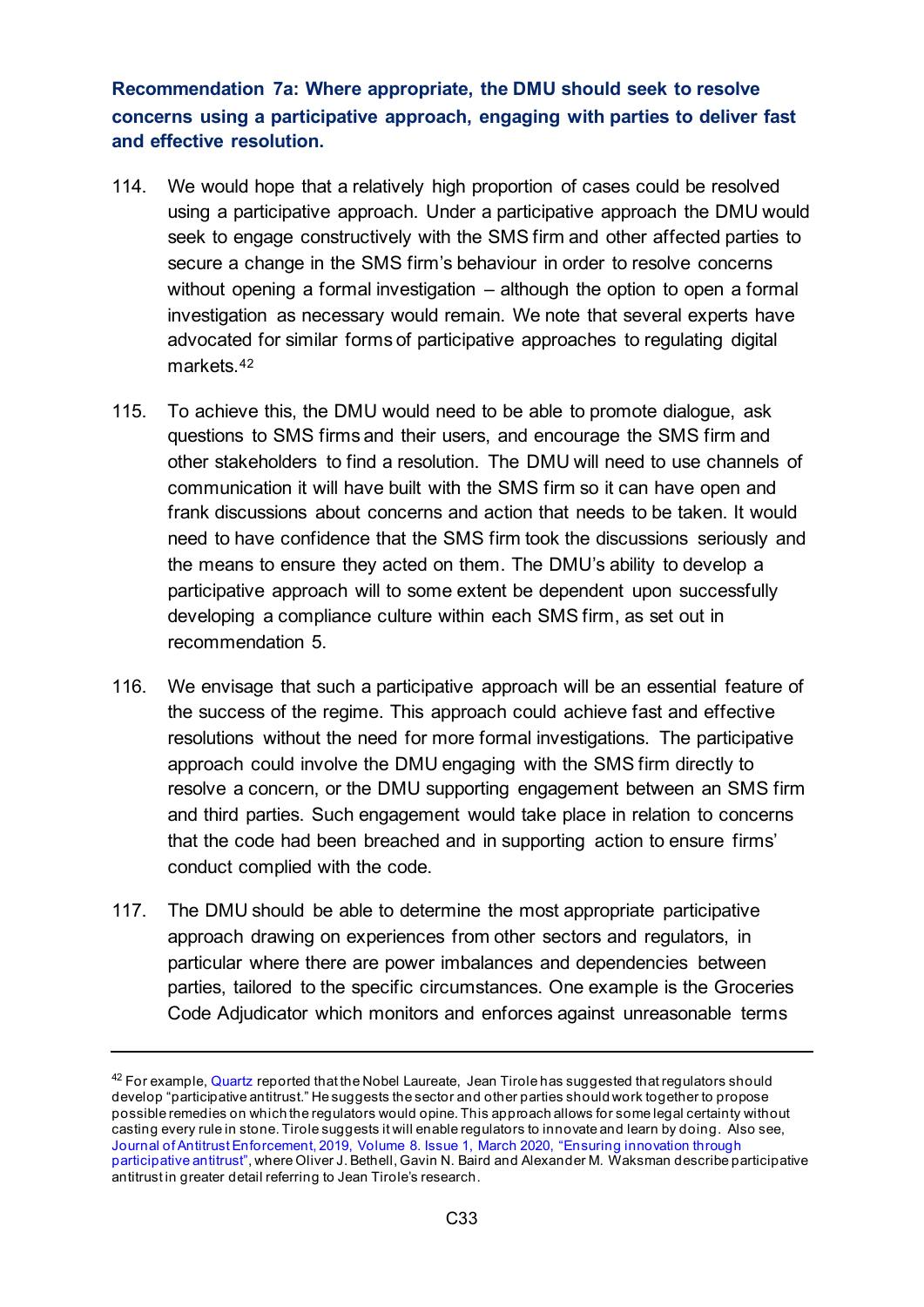imposed by supermarkets on suppliers primarily through discussions among the parties, in cases of suspected breaches. [Box C.5](#page-33-0) describes the role of the Groceries Code Adjudicator.

#### <span id="page-33-0"></span>**Box C.5: The role of the Groceries Code Adjudicator in supporting negotiations between parties over breaches of the Groceries Code**

The Groceries Code Adjudicator oversees a statutory code of conduct between large supermarkets (with revenue over £1 billion) and their suppliers, seeking to address an imbalance of power in determining the terms and conditions for supply of groceries.

The Groceries Supply Code of Practice (GSCOP) is a principles-based code, with a principle requiring supermarkets to trade fairly with their suppliers, and also a number of supporting principles which describe conditions of fair trading in respect of payment, promotions, and terms of trade. It was implemented to address concerns about the power that supermarkets have over their suppliers in what is a strategically important sector for the UK.

Although the backstop of enforcement is an essential part of the regime and getting firms to the table, the approach taken by the GCA has been one of seeking to ensure compliance with the code without resorting to formal enforcement. The GCA has only performed two enforcement cases and six arbitrations since 2013.[43](#page-33-2) This is seen to be a success: the lack of enforcement reflects an increased willingness to negotiate and comply by the large firms. A recent review by government of the performance of the GCA praised and supported this as a 'modern regulatory approach'.[44](#page-33-3)

118. Ofcom is another example – it has formal enforcement powers, but it may also seek to resolve issues through means other than formal enforcement action. For example, where the party offers Ofcom assurances that it is taking steps to address the concerns and Ofcom monitors compliance. [Box C.6](#page-33-1) sets out the tools Ofcom has available and its approach.

#### <span id="page-33-1"></span>**Box C.6: Ofcom's approach to enforcement**

Ofcom has several tools available to foster compliance across its regulated sectors: informal engagement and advocacy; monitoring programmes; the use of cautionary tools such as warning letters; and dispute and regulatory investigations.

Ofcom takes decisions about whether to open formal investigations on a case-bycase basis. It has regard to its statutory duties and all the relevant matters of a case. It exercises discretion to target cases that are most likely to produce good outcomes for consumers.[45](#page-33-4)

<span id="page-33-3"></span><span id="page-33-2"></span><sup>&</sup>lt;sup>43</sup> [Statutory Review of the Groceries Code Adjudicator: 2016-2019,](https://assets.publishing.service.gov.uk/government/uploads/system/uploads/attachment_data/file/901016/gca-report.pdf) paragraph 60.<br><sup>44</sup> Statutory Review of the Groceries Code Adjudicator: 2016-2019, paragraph 61.<br><sup>45</sup> Ofcom's Enforcement guidelines for regulatory investi

<span id="page-33-4"></span>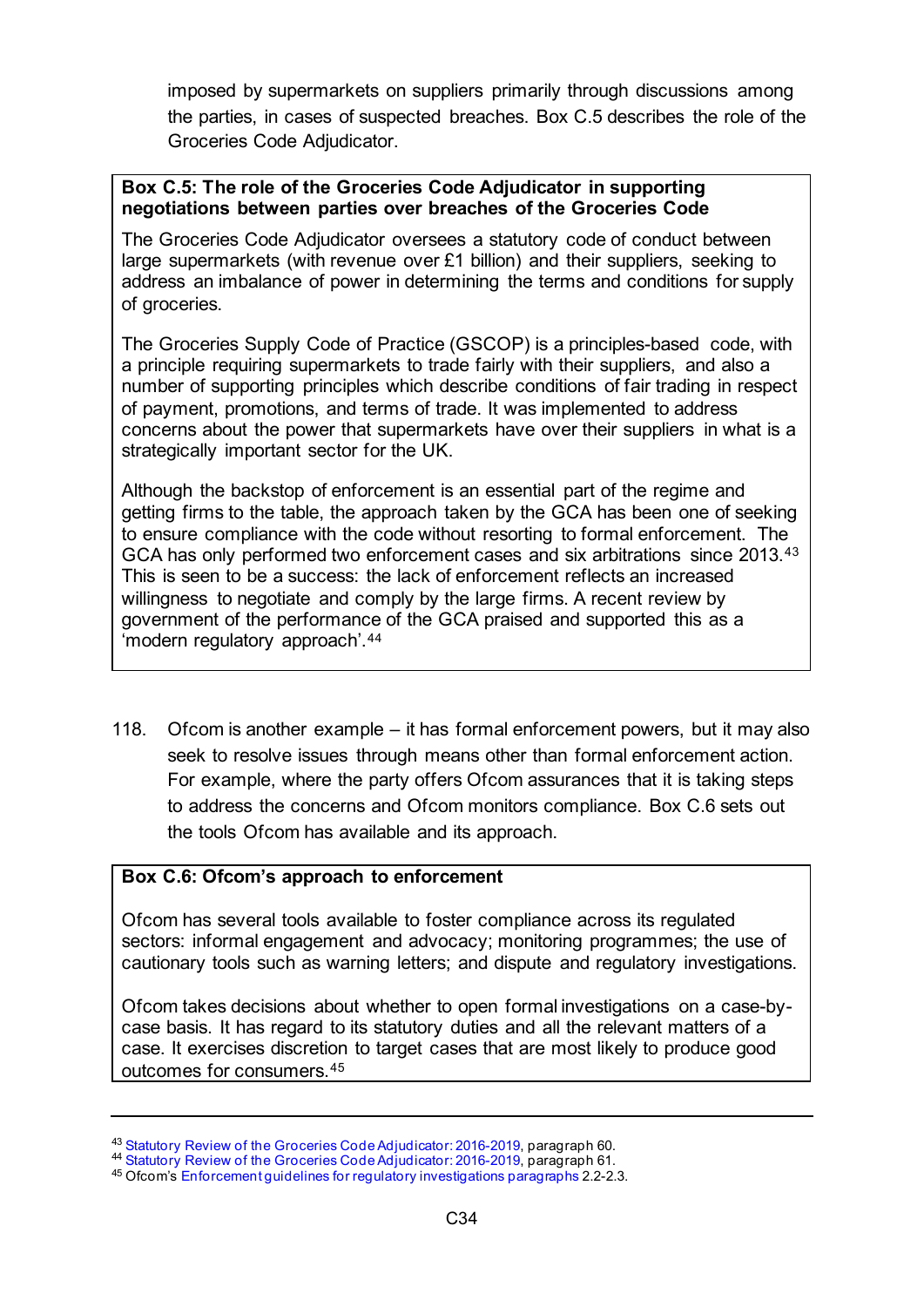In its management of both disputes and regulatory investigations, Ofcom will explore options for early or informal resolution:

- **Disputes**: the statutory and regulatory frameworks for telecommunications and post allow for certain compliance issues to be determined by Ofcom through a dispute resolution mechanism in respect of network access. Ofcom's determinations are binding on parties to a dispute and, generally, Ofcom must make those determinations within formal deadlines. Parties must provide evidence that they are in dispute and that they have made reasonable endeavours to enter into good faith negotiations to seek to resolve their differences before seeking Ofcom's involvement. If Ofcom considers that this is not the case, it will reject the dispute and require the parties to continue negotiations. Ofcom has published Dispute Resolution Guidelines which sets out its role in handling disputes.<sup>[46](#page-34-0)</sup>

- **Regulatory investigations**: While Ofcom's regulatory investigations are frequently concluded by formal decision, Ofcom can decide to close an investigation due, for example, to a change in circumstances. Such circumstances could include accepting voluntary undertakings from the target of the investigation to change behaviours which are alleged to breach regulatory rules. Ofcom may then subsequently publish a statement clarifying why an investigation has been closed and the commitments made and any proposed on-going monitoring.

- 119. As part of its participative approach, the DMU could also consider supporting a process of quasi-arbitration or mediation between the SMS firm and its users, particularly when addressing alleged code breaches that involve one or a small number of companies. To do this the DMU would need to develop a framework to support commercial bilateral or multilateral negotiations with incentives to parties to reach an agreed outcome. There are different models for this and the Office of the Telecommunications Adjudicator (jointly funded by Ofcom and BT, the primary fixed Significant Market Power operator) may be a useful model.
- 120. Whether and when to pursue these mechanisms would be a matter of judgment for the DMU. It would need to consider the incentives of the parties to reach agreement, as well as the ability and willingness of third parties to engage in such a process (including resources and anonymity concerns). We recognise that in some cases third parties may not be willing to engage in such a process, given their reliance on the SMS firm and the potential for retaliation. A process of supporting quasi-arbitration or mediation is also likely to be less suited to issues affecting a large number of complaints and parties, although it might be possible for the DMU to establish a forum to gather

<span id="page-34-0"></span><sup>46</sup> Ofcom (2011), [Dispute Resolution Guidelines](https://www.ofcom.org.uk/__data/assets/pdf_file/0020/71624/guidelines.pdf).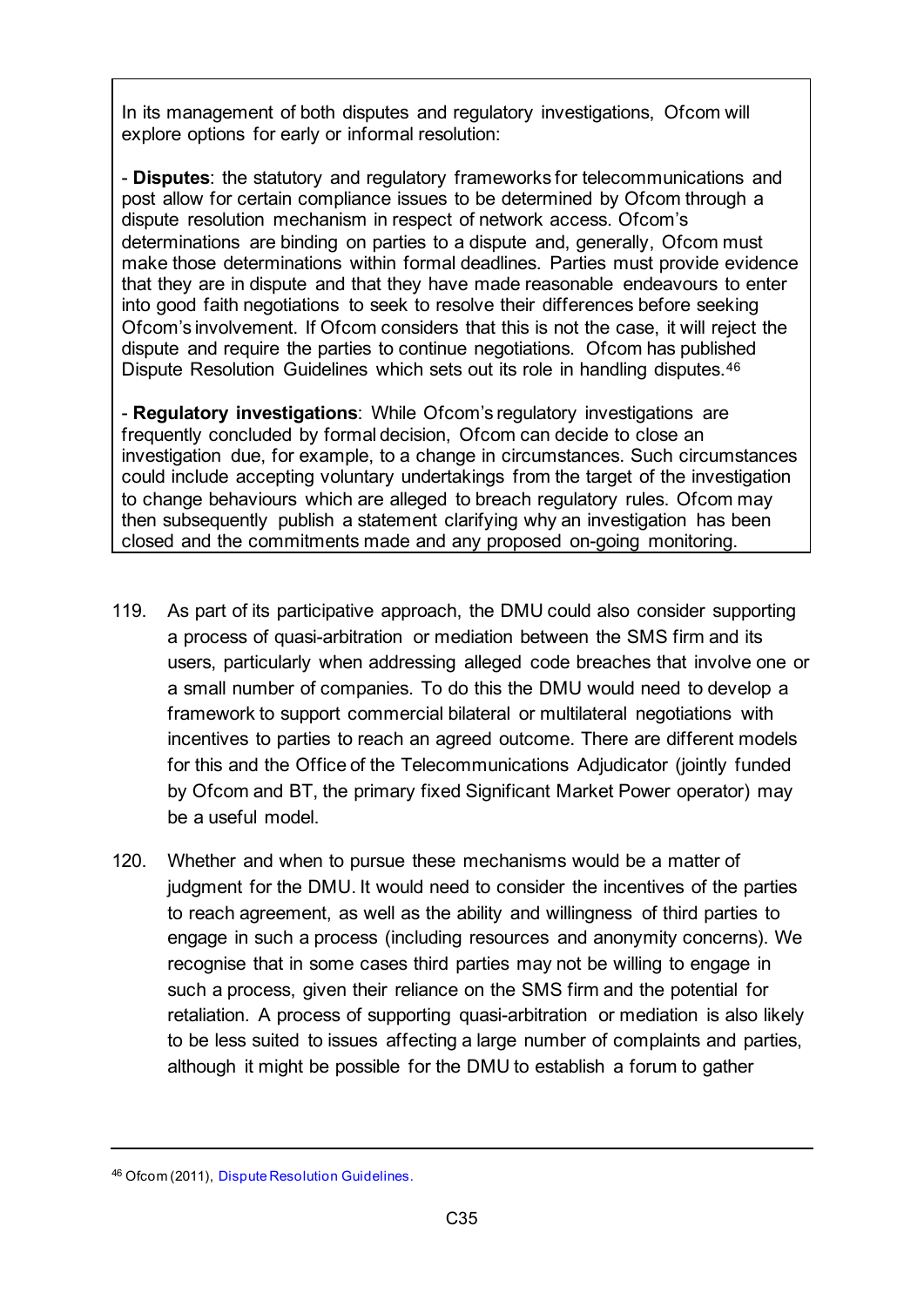evidence from smaller parties who then appoint a representative to the arbitration or mediation.

- 121. There could be a risk with a participative approach regarding a lack of transparency and a lack of clarity over what has been deemed acceptable or otherwise. It would therefore be important for the DMU to be as transparent (to the public and wider stakeholders) as possible in its participative approach with SMS firms, and also to have the appropriate safeguards in place to ensure the independence of its processes. In particular, the DMU should be cognisant of potential retaliation by SMS firms towards complainants. The DMU should not hesitate to take proactive steps to prevent retaliation and to penalise SMS firms that engage in such behaviour.[47](#page-35-0) Additional measures that the DMU could take to enhance transparency include:
	- Publishing a summary of the matters the DMU seeks to assess, a notice of the commencement of the participative approach, summarised formal meeting minutes and the outcome of the discussions, respecting confidentiality obligations.[48](#page-35-1)
	- Modifying the guidance for the SMS firm or the industry based on the outcomes from the participative approach.
	- Including non-SMS stakeholders in the process and discussions. Greater transparency, including on the outcome of any quasi-arbitration or mediation processes where the DMU had a supporting role, would also encourage the DMU to balance its consultations and discussions with the SMS firms and their customers.
	- Formalising the participative approach to the extent that it compels SMS firms to co-operate but also does so at speed. For example, the DMU should not hesitate to set out its expectations from the participative approach, use its information gathering powers, and change course rapidly to enforcement if the need arises.
- 122. Over the medium term, as the regime becomes established and the benefits of cooperation are well-understood, we expect that many changes made by SMS firms in response to DMU action could be achieved through this

<span id="page-35-0"></span><sup>&</sup>lt;sup>47</sup> Whilst the principles to be adopted will be a matter for the DMU, we believe retaliatory action against a firm that had asserted its rights under the code is of the type that would breach the fair trading objective we have recommended, and is the sort of conduct that the DMU may wish to be clear would represent an intentional

<span id="page-35-1"></span> $48$  This summary could be similar in spirit to a statement of scope published at the start of market studies.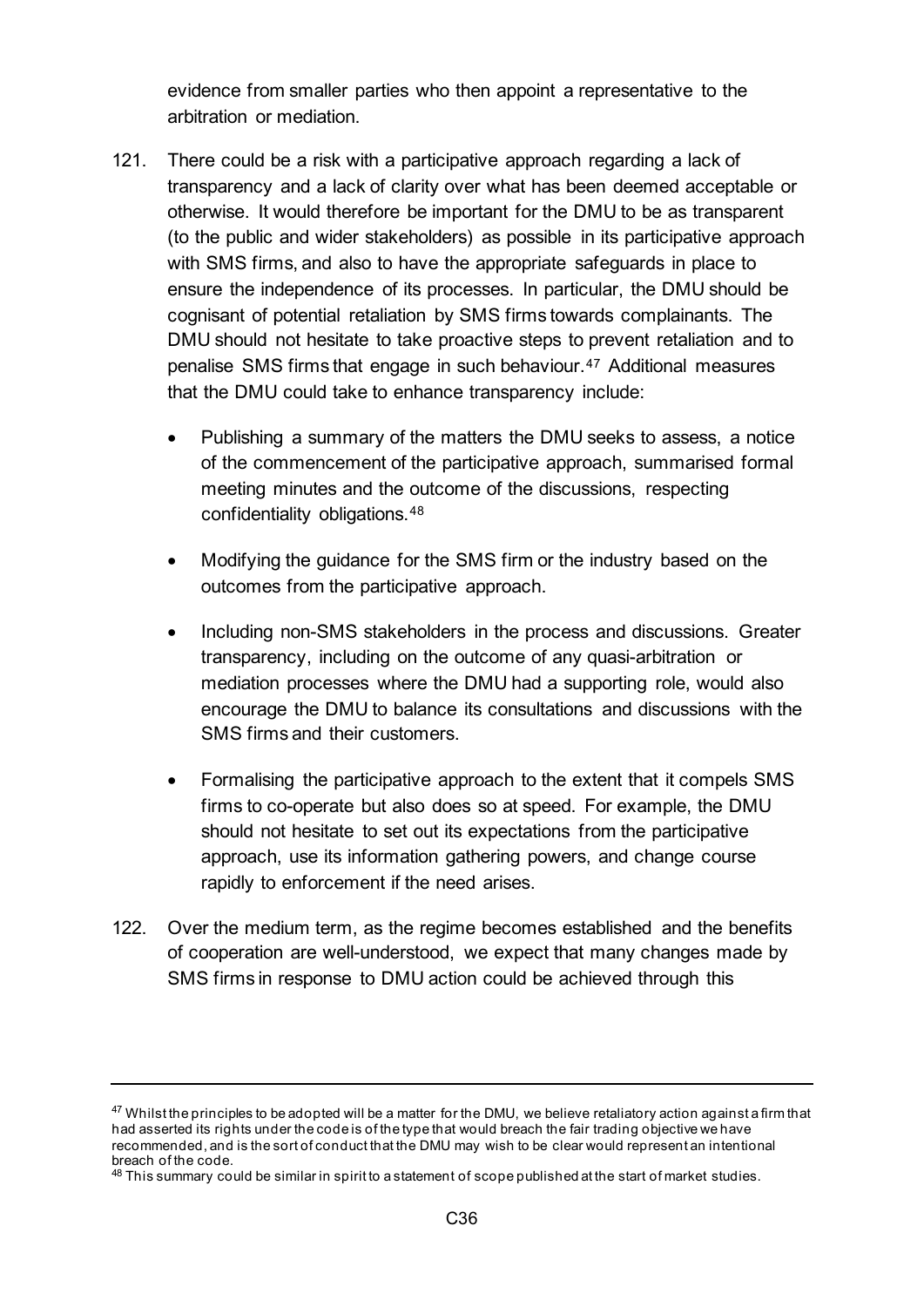participative route. However, as we describe next, this will be more likely to materialise if there is a realistic prospect of formal enforcement.

### *Formal enforcement of the code*

- 123. There will be instances where a participative approach is unsuccessful or inappropriate and where formal enforcement will be necessary. Additionally, the participative approach is likely to be more successful if it is known that formal enforcement is possible as a backstop. We describe how formal enforcement of the code should operate by considering:
	- the role of code breach investigations;
	- the need for fining powers;
	- the need for interim measures;
	- the role of scoping assessments; and
	- the role of redress following a code breach.

## **Recommendation 7b: The DMU should be able to open formal investigations into breaches of the code and where a breach is found, require an SMS firm to change its behaviour. These investigations should be completed within a fixed statutory deadline.**

- 124. Enforcement actions should not be the focus of the regime. However, they are a necessary feature to ensure compliance with the code. In this section we describe:
	- a suitable process for code breach investigations we expect that the DMU would publish the opening of an investigation and consult on a provisional decision;
	- the importance of remedies to the code process in particular the DMU should have the ability to require the SMS firm to change its behaviour to achieve compliance with the code and to test remedies;
	- the process for making code orders which should include a draft code order, the rationale for the proposed approach and allow for representations from parties;
	- the role of 'commitments' by SMS firms where we think it should be possible for a firm to formally offer to change its conduct thereby avoiding the need for a code breach investigation; and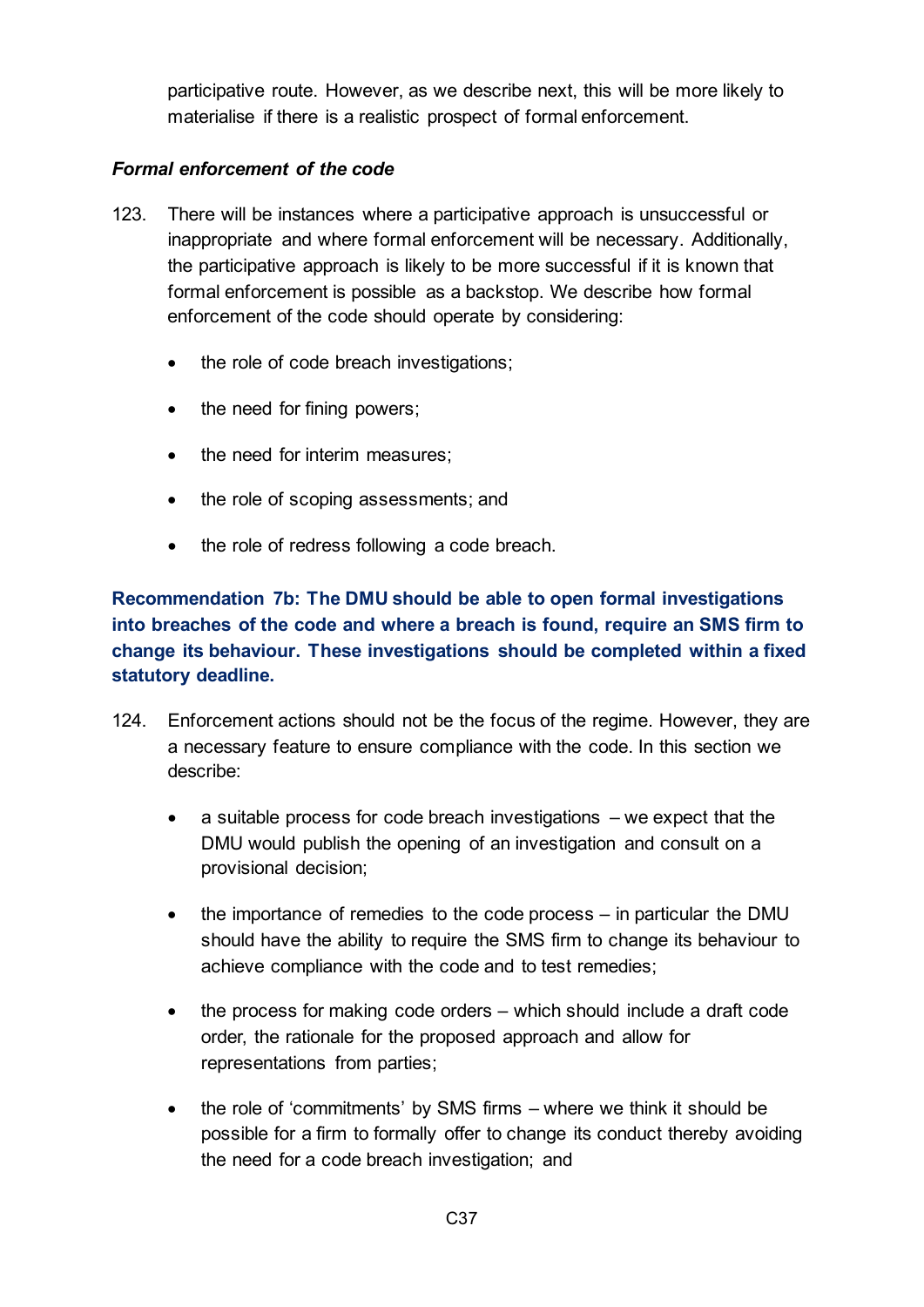- the appropriate timeframe for a code breach investigation (including the identification of remedies) – we recommend that the formal code breach investigations should be subject to a statutory deadline.
- 125. We have not prepared advice on the fine details of the process for code breach investigations. These should be a matter for the DMU which should consider what would work well for digital markets.[49](#page-37-0) In designing a more detailed process, we believe that it would be appropriate for the DMU to:
	- prioritise speed, simplicity and efficacy;
	- ensure interested parties' procedural rights are protected and they have the opportunity to make their views known before decisions are made;
	- ensure that non-SMS firms lacking significant regulatory affairs experience can have their interests effectively represented;
	- consult with other regulators where a proposed remedy engages other regulatory objectives (eg data protection and e-privacy); and
	- consider how regulators in other jurisdictions are approaching investigations in digital markets and to draw on lessons from sector regulators in the UK who have established detailed procedures and norms in enforcing codes of conduct or regulatory principles.<sup>[50](#page-37-1)</sup>
- 126. We envisage the DMU publishing guidance on its approach to code breach investigations.

### *A process for code breach investigations*

127. The DMU should have the power to open code breach investigations when it has reasonable grounds for suspecting a code breach.<sup>[51](#page-37-2)</sup> It should not be a requirement for the participative approach to have been attempted before an investigation is launched. In a code breach investigation the DMU should be required to meet the legal and evidential burden of proving the code has been breached on the balance of probabilities.

<span id="page-37-0"></span> $49$  As a new regulator, the DMU will have a significant advantage that its approach to investigations and regulation more broadly are not set by previous practice – it means that the route it chooses can be more dependent on prevailing conditions rather than consistency with past practice in other sectors.

<span id="page-37-1"></span> $50$  For example, the FCA has published a[n enforcement guide.](https://www.handbook.fca.org.uk/handbook/document/EG_Full_20140401.pdf) Ofgem has published its approach to enforcement i[n Enforcement Guidelines](https://www.ofgem.gov.uk/system/files/docs/2017/10/enforcement_guidelines_october_2017.pdf) published on 10 October 2017. Since then, Ofgem has been on a journey towards principles-based regulation. Ofcom has published guidelines for regulatory investigations i[n Enforcement](https://www.ofcom.org.uk/__data/assets/pdf_file/0015/102516/Enforcement-guidelines-for-regulatory-investigations.pdf)  [Guidelines for regulatory investigations](https://www.ofcom.org.uk/__data/assets/pdf_file/0015/102516/Enforcement-guidelines-for-regulatory-investigations.pdf) published on 28 June 2017.

<span id="page-37-2"></span> $^{51}$  'Reasonable grounds for suspecting' are the same low standard for suspicion adopted in CA98 to begin an  $\,$ investigation.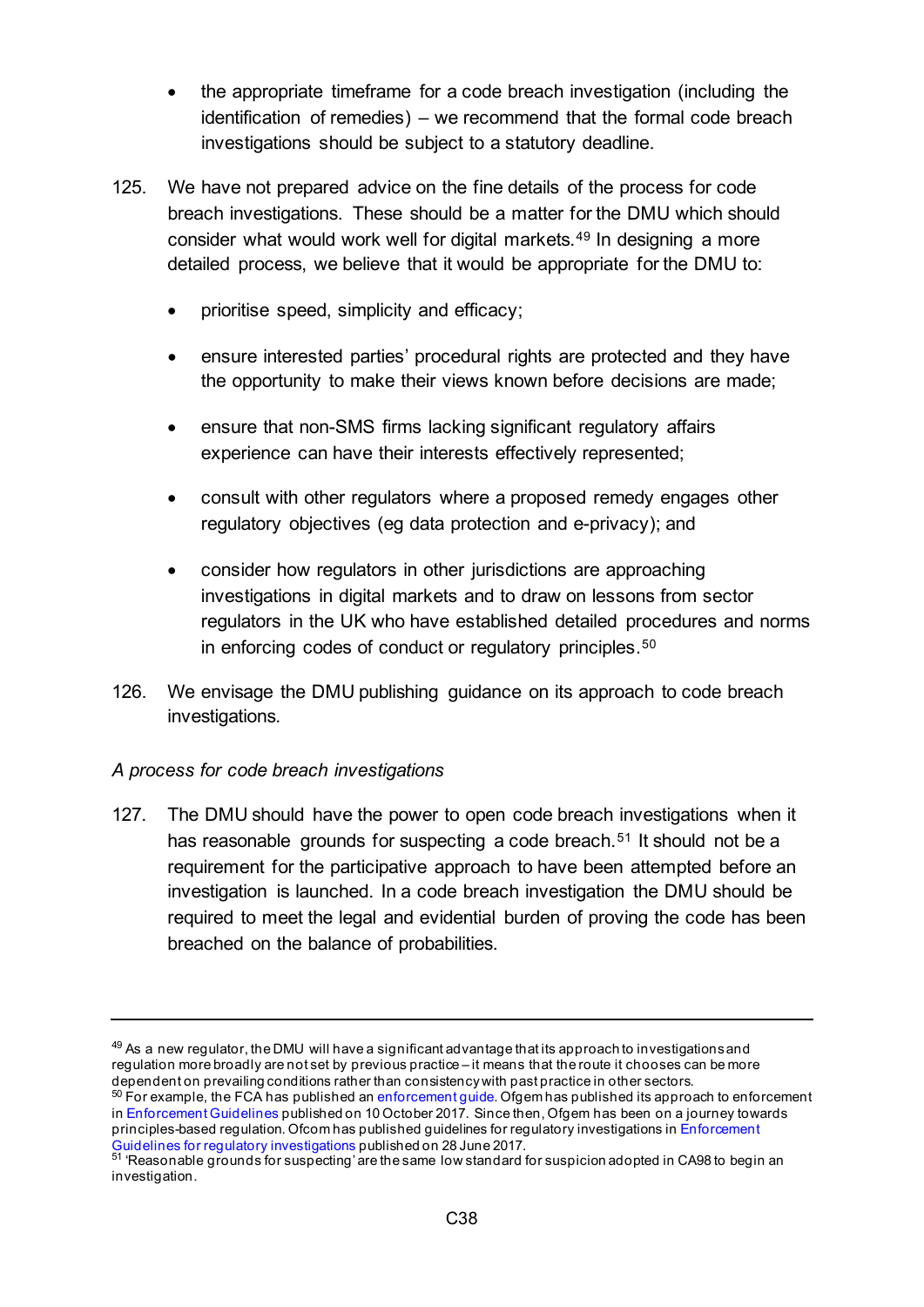- 128. Much of the approach to code breach investigations described below would also apply in relation to investigations of breaches of PCI orders following a PCI investigation. PCIs are discussed in Appendix D.
- 129. In making our recommendations we have been particularly aware of the potential for code breaches to have significant implications for users. This indicates that code breach investigations should be comparatively quick. This, of course, needs to be balanced with the rights of defence for SMS firms and the DMU would need to gather sufficient evidence to determine first that there is reason to suspect a breach and therefore to open a case, and then whether there is actually a breach.
- 130. The following diagram summarises the key phases we would expect to form a code breach investigation.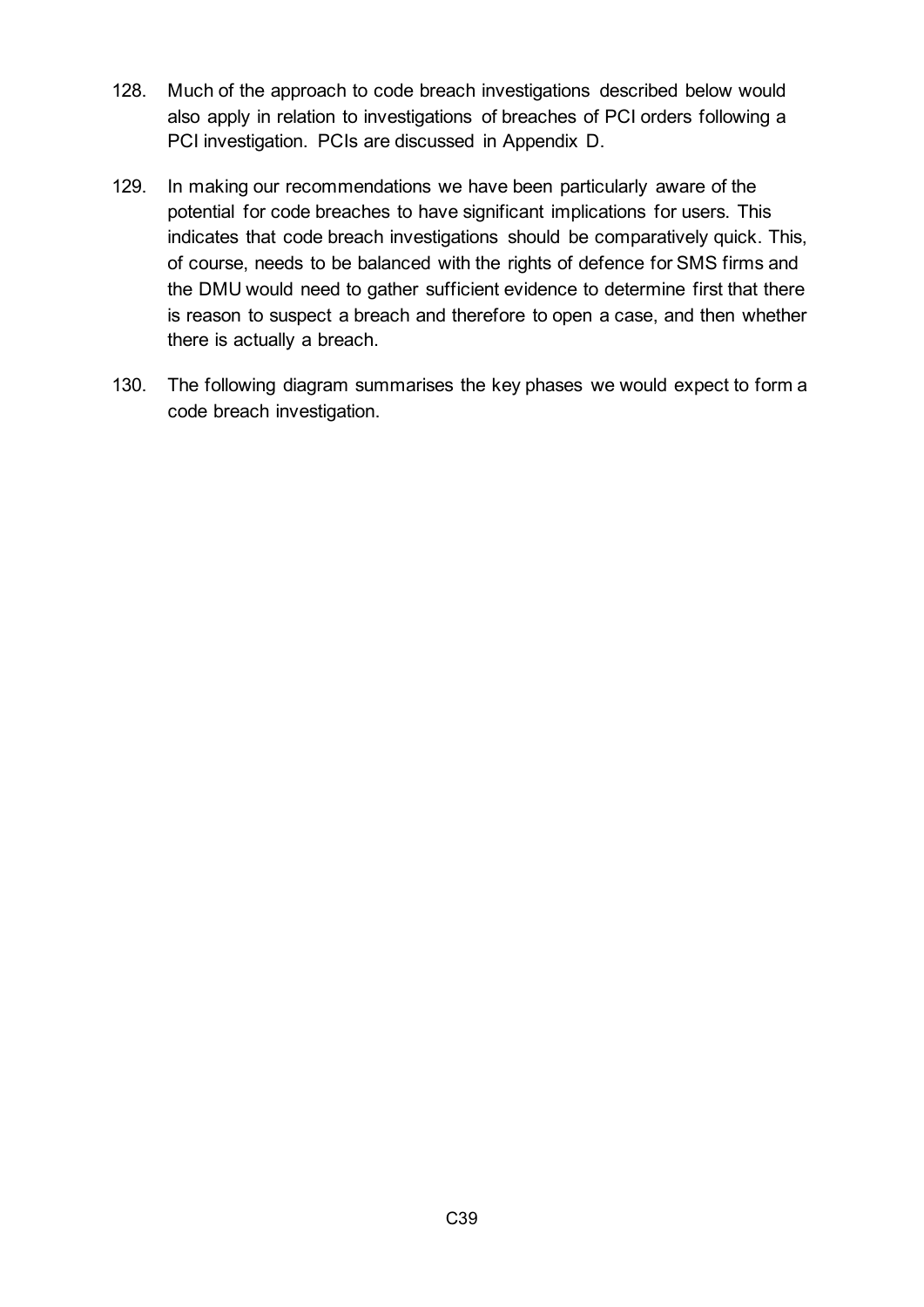#### **Figure C.3: Expected phases in a code breach investigation**



131. First, we expect the DMU would publish the opening of an investigation, name the SMS firm and describe the breach under investigation.[52](#page-39-0) In addition to providing transparency to the enforcement process, we expect this public case opening may also facilitate the DMU gathering evidence from wider market participants.

<span id="page-39-0"></span> $52$  Consistent with other public bodies with similar duties, this early transparency duty may need to be enabled by an appropriate statutory exclusion of defamation claims.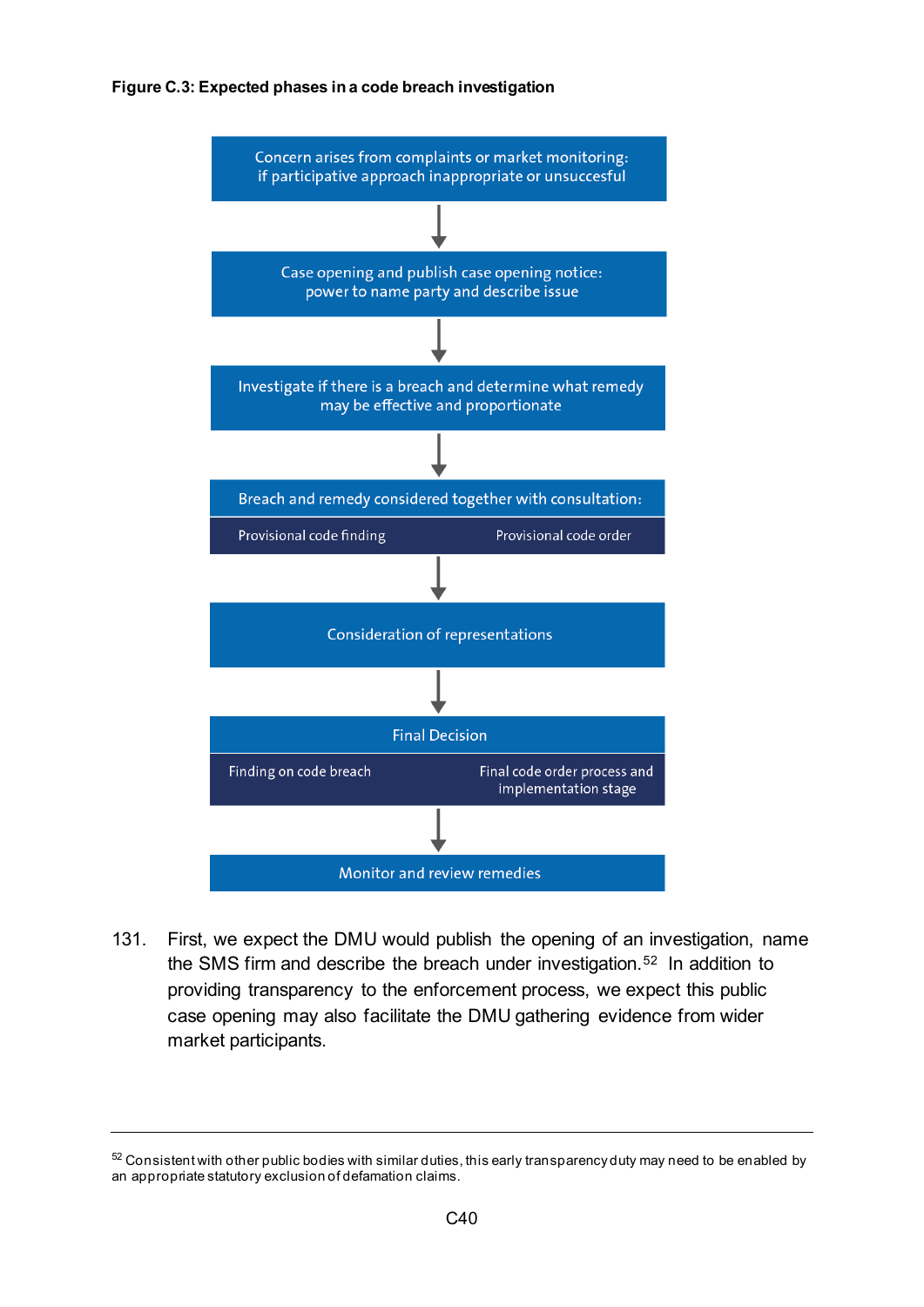- 132. Second, the DMU will exercise information gathering powers to establish if the code has been breached. We describe the information gathering powers the DMU will require in more detail in Appendix E.
- 133. Third, if the DMU provisionally finds the SMS firm has breached the code we expect it would, in writing:
	- give notice of its 'provisional code breach finding',
	- the reasons for its provisional finding, and
	- provide the SMS firm with an opportunity to make representations.[53](#page-40-0)
- 134. Alternatively, if, following an investigation, the DMU finds there was not a code breach we expect it would publish an investigation closure notice, giving its reasons.
- 135. Fourth, if, following consultation, the DMU finds that the code has been breached, we expect it would publish its reasoned 'code breach decision'. Institutional design is outside the core scope of the taskforce's advice, we therefore consider that how such decisions are made is best left to the DMU to decide, in light of its institutional design, so as to achieve the benefits of effective administrative decision making. Any such decision-making model should ensure robust internal scrutiny of decisions.

# *Remedies should focus on requiring the SMS firm to change its behaviour to comply with the code*

- 136. The purpose of a code breach investigation is to establish whether there has been a breach, and if so, to bring the SMS firm's conduct back into line with the code. As such, the DMU should be able to order the SMS firm to change its conduct to comply, and, if necessary, specify the steps it must take. Additionally, the DMU should have the ability to require trials and testing of particular remedies where appropriate, and to assess their effectiveness including by monitoring and requiring reporting of actual effectiveness.
- 137. As the market study noted, a focus on remedying the conduct rather than punishing the firm is an important distinction from enforcement under the Competition Act 1998. Whilst we expect the SMS firm would be closely involved in the design of a proportionate remedy, it is also important a remedy

<span id="page-40-0"></span><sup>53</sup> Subject to confidentiality considerations, the DMU should also have the power to invite representations from third parties.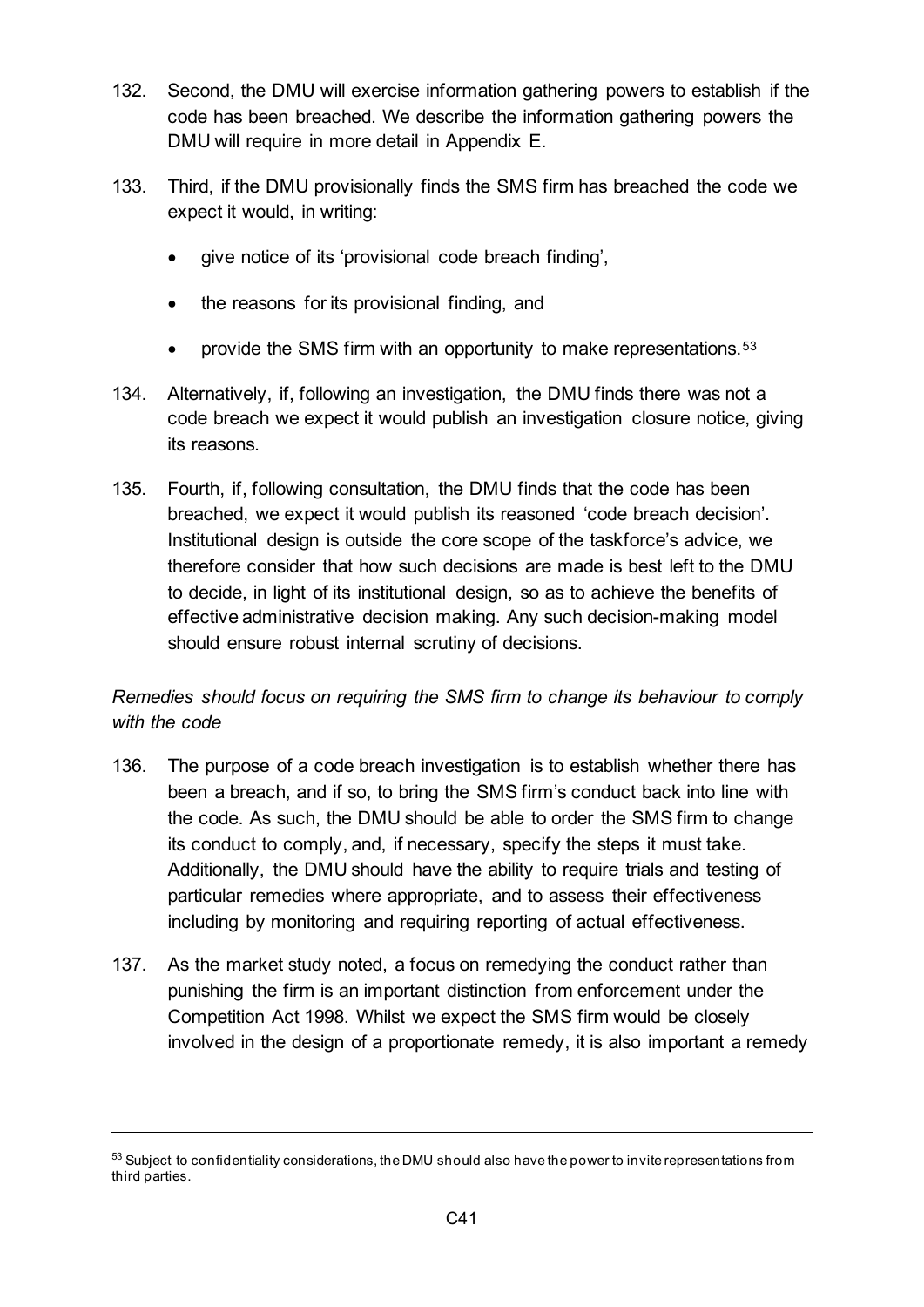is effective and addresses the breach as comprehensively as is reasonable and practicable. Remedies are not conditional on the SMS firm's 'consent'.

- 138. In operational terms, the DMU should have the power to make 'code orders' to remedy code breaches and SMS firms should have a duty to comply with 'code orders'.[54](#page-41-0) Code orders would be the means by which the DMU can specify the conduct changes required by the SMS firm in order to comply with the code. This could include suspending, blocking or reversing conduct, as well as ordering specific conduct that would resolve the breach, for example to continue to provide a customer with access to an API, or to change the availability to different customer groups of an API to address concerns about discrimination between customers.
- 139. Code orders should be effective and proportionate to comprehensively remedy the breach that has been found. In many cases a breach of the code will be clear cut, as will the necessary remedy to end the illegality. In other cases, the precise change that would be effective and proportionate will be less clear. The DMU would in those cases be able to propose and consult on remedies to address a code breach. The DMU would be able to require the SMS firm through a code order to take action to address a code breach to the extent that it is proportionate, ie that it directly addresses the conduct that breaches the code. The DMU would not be able to impose remedies under the code which go beyond the conduct directly subject to the breach. If the DMU considered that more intrusive measures would deliver additional benefits to users over and above stopping the conduct, it would need to open a PCI investigation, as discussed in Appendix D.
- 140. The DMU should be able to test the likely effectiveness of remedies which could lead to a review and further modifications where appropriate. It should have the power to vary a code order either on its own initiative or on the application of an SMS firm or another person, to ensure or improve its effectiveness in remedying the breach.
- 141. In the following sections we describe (i) the process by which code orders could be made and (ii) the role of commitments.

<span id="page-41-0"></span><sup>54</sup> In the CMA's market study into online platforms and digital advertising the CMA stated: 'An advantage of the code over enforcement under the competition law prohibitions is that its main focus would be on changing behaviour – where this is in the interests of consumers – rather than penalising illegal conduct. The consideration of potential remedies and discussion of these with parties would be a key part of the investigation process throughout and the DMU would have much greater influence over the design of remedies through its order making powers than is the case in antirust cases.' (paragraph 7.37) and 'The code would therefore give the DMU the power to suspend, block and reverse decisions of SMS firms, and order conduct in order to achieve compliance with the code.'(paragraph 7.95).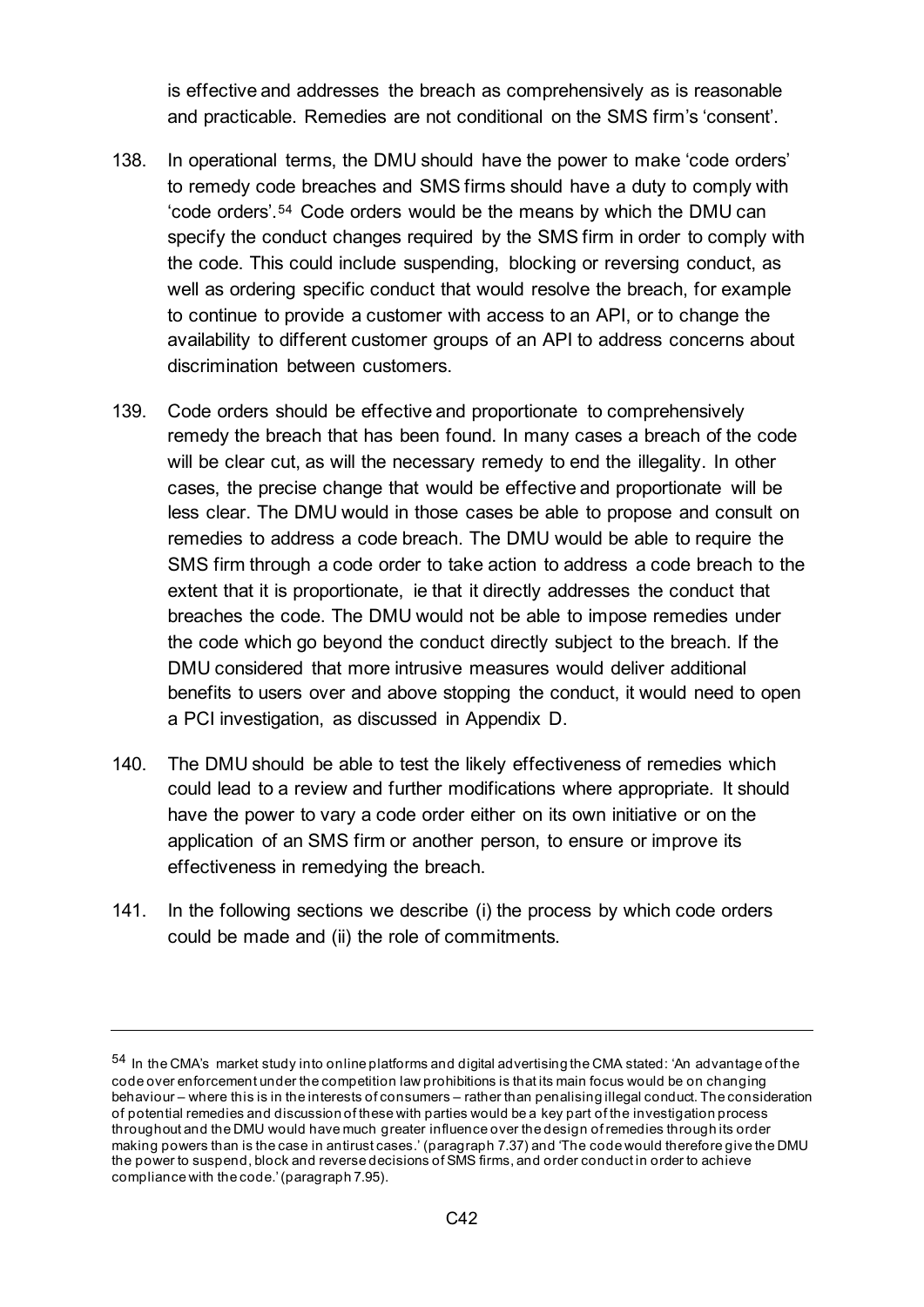#### *The process for making code orders*

- 142. To make a code order, we would expect the DMU to take the following procedural steps, in writing:
	- issue a draft code order;
	- set out the reasons for its proposed approach to remedying the code breach; and
	- provide an opportunity for the SMS firm (and third parties where appropriate) to make representations.
- 143. We expect the DMU will often find it desirable, subject to confidentiality redactions, to consult more widely on remedies, particularly where there is a complainant, but we do not believe it should be subject to a duty to do so. As set out above, we do envisage that the DMU will consult with other regulators where remedies raise issues that cut across regulatory regimes.
- 144. As remedies are intended to be an integral part of code enforcement, it will be desirable for the DMU to give written notice of its proposed approach to remedying the code breach, draft code order, and provide an opportunity for stakeholders to make representations alongside its provisional decision on whether the code has been breached.<sup>[55](#page-42-0)</sup> The DMU will take into account representations, as well as the outcomes from any testing of the proposed remedies, and then determine and make the final code order.
- 145. We expect the DMU would monitor and keep the appropriateness of code orders under review. If the DMU finds that a code order is not being complied with it may impose a penalty on the SMS firm (this is discussed further below). The DMU should normally be expected to include an end date (sunset) for some or all of the content of a code order. We expect that, at the point of redesignation of the SMS firm, if not before, the DMU would be expected to actively assess if any outstanding code orders are still required.[56](#page-42-1)
- 146. The process for varying a code order should be consistent with the process for making the order, with the DMU required to provide the SMS firm in writing

<span id="page-42-0"></span><sup>55</sup> We are recommending that this practice is desirable, and likely to be best practice for many code breach investigations. However, we can see that in delivering potentially complex investigations at pace to a tough statutory deadline, in some cases it may be necessary for the DMU to focus on determining if the code has been breached, and if so then move on to adopting remedies sequentially which may need to be tested and trialled after the investigation is over (and the statutory deadline has been met), to determine what is most effective and proportionate mechanism to remedy the breach, eg the precise design of a new choice screen.<br><sup>56</sup> Where the DMU decides that re-designation is appropriate, and that code orders are still required they should

<span id="page-42-1"></span>remain in force on re-designation.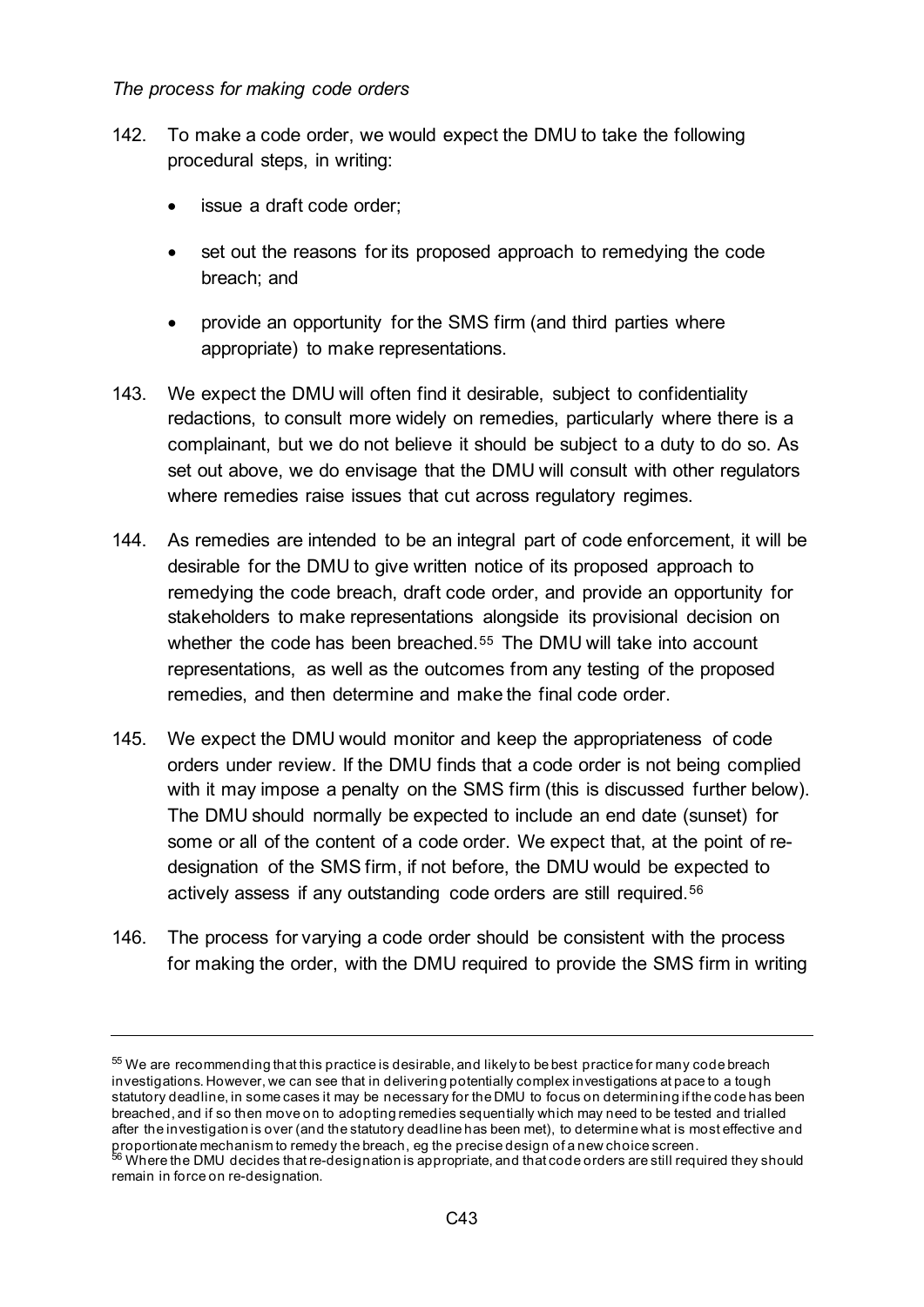with a draft code order variation, the reasons for it, and give it an opportunity to make representations prior to the adoption of the order.

### *The role of commitments*

- 147. As we explain above, we expect that many potential issues with code compliance could be addressed with a participative approach without the need for formal enforcement action. However, where the DMU has prioritised opening a code breach investigation, we also consider there should be the opportunity for the SMS firm to formally commit to changing its conduct prior to the conclusion of the investigation or a formal decision by the DMU that the code has been breached. This might include committing to reverse a decision to implement a new term which has been subject to a complaint and consequently resulted in the DMU launching an investigation.
- 148. This is consistent with the regime's focus on resolving potential issues at pace and less formally where appropriate. Therefore, there should be a mechanism to formally secure that commitment and it should allow for the adoption of a code order (enforceable in the normal way) prescribing the actions the SMS firm must take.
- 149. In deciding whether to accept a commitment, the DMU would need to balance the benefit of an earlier resolution of the issue against any potential downsides of not formally reaching a decision. This would be most likely to be where stopping the investigation early would mean not setting a precedent, and in some cases might mean not being able to deter SMS firms from similar conduct with a penalty. For the SMS firm, giving a commitment is likely to be better for its reputation than having a finding made it has acted unlawfully and the absence of a formal decision finding the SMS firm breached the code may reduce the likelihood of private action by firms who potentially suffered loss or damage.<sup>[57](#page-43-0)</sup>
- 150. Consistent with the process in the Competition Act 1998,<sup>[58](#page-43-1)</sup> once investigations have been formally opened by public notice, transparency in the use of commitments to end the investigation is desirable. We therefore recommend that, where the DMU is minded to accept a commitment to close

<span id="page-43-0"></span> $57$  The absence of a finding by the public authority that the law has been breached would not be a barrier to a private claimant seeking a private law remedy (eg damages) but it means they will not have a decision to base their claim on, and will need to evidence the code breach themselves to the requisite standard. Experience suggests that running such private 'stand-alone' cases can be more difficult than those private cases which 'follow-on' from public enforcement.

<span id="page-43-1"></span><sup>58</sup> See the Competition Act 1998 sections 31A to 31E.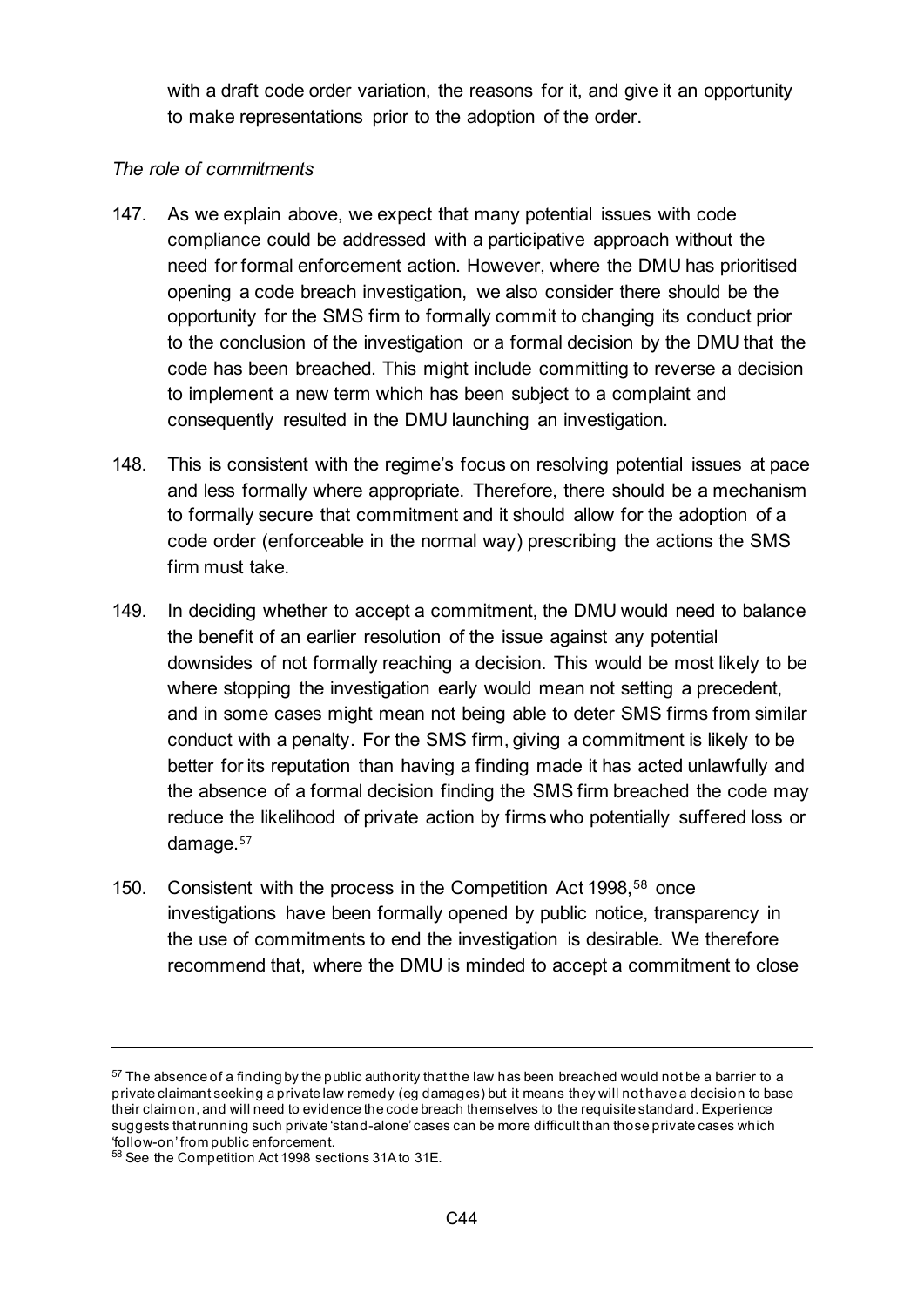a case, it should consult interested parties on the provisional order.[59](#page-44-0) Such 'market testing' is desirable as those affected are best placed to inform the DMU if the proposed commitments address the relevant concerns of users.<sup>[60](#page-44-1)</sup> The DMU should publish guidance on how it expects to operate the commitments process, and we would expect the timescales for the investigation to be adapted accordingly if a firm offers commitments.

#### *Code breach investigations should be subject to a statutory deadline*

- 151. As we have noted, it is important to achieve quick resolution of code breaches. To support in achieving this aim, we consider there is a strong argument that there should be a statutory deadline. A statutory deadline frames, more precisely than a duty of expediency alone, the nature of the work that can be expected and the outcomes that can be achieved. Requiring that a code breach investigation takes a set amount of time, gives a clear steer to all parties, including the courts, about what can be expected in terms of the depth of evidence gathering, the nature of analytical work, the period that should be given for representations, the depth of a decision, and what level of intervention can be warranted.
- 152. We have given initial consideration as to the length of this statutory deadline. We think the DMU should conduct code breach investigations expeditiously and normally expect to complete an enforcement case, including the design of remedies, around six months after formally launching. We recognise this is a compressed timeframe compared to existing competition and regulatory enforcement, but we think it is important so as to avoid protracted processes that leave users of SMS firms in limbo. Like other regulators, the DMU will need to have undertaken pre-launch work before deciding to formally initiate an investigation.
- 153. A comparatively short deadline, such as six months, necessarily means the timelines for submissions, information requirements and responses to the DMU's findings will be commensurately shorter than if there was no, or a longer, deadline. Periods for giving representations will be short but fair, and the scope of remedies more limited.

<span id="page-44-0"></span> $59$  The power to formalise a change in behaviour in a code order following commitments, should not prevent the DMU exercising its discretion to deprioritise a case without commitments if the SMS firm voluntarily changed its behaviour, e.g. where a SMS firm withdrew a proposed change following the opening of a code breach

<span id="page-44-1"></span> $60$  Having had regard to the consultation responses, the DMU may inform the SMS firm it needs to adjust its commitments to comprehensively address the DMU's concerns. If the SMS firm is minded to do that, then a further consultation may be needed, before the DMU decides whether to accept the commitments and close its investigation.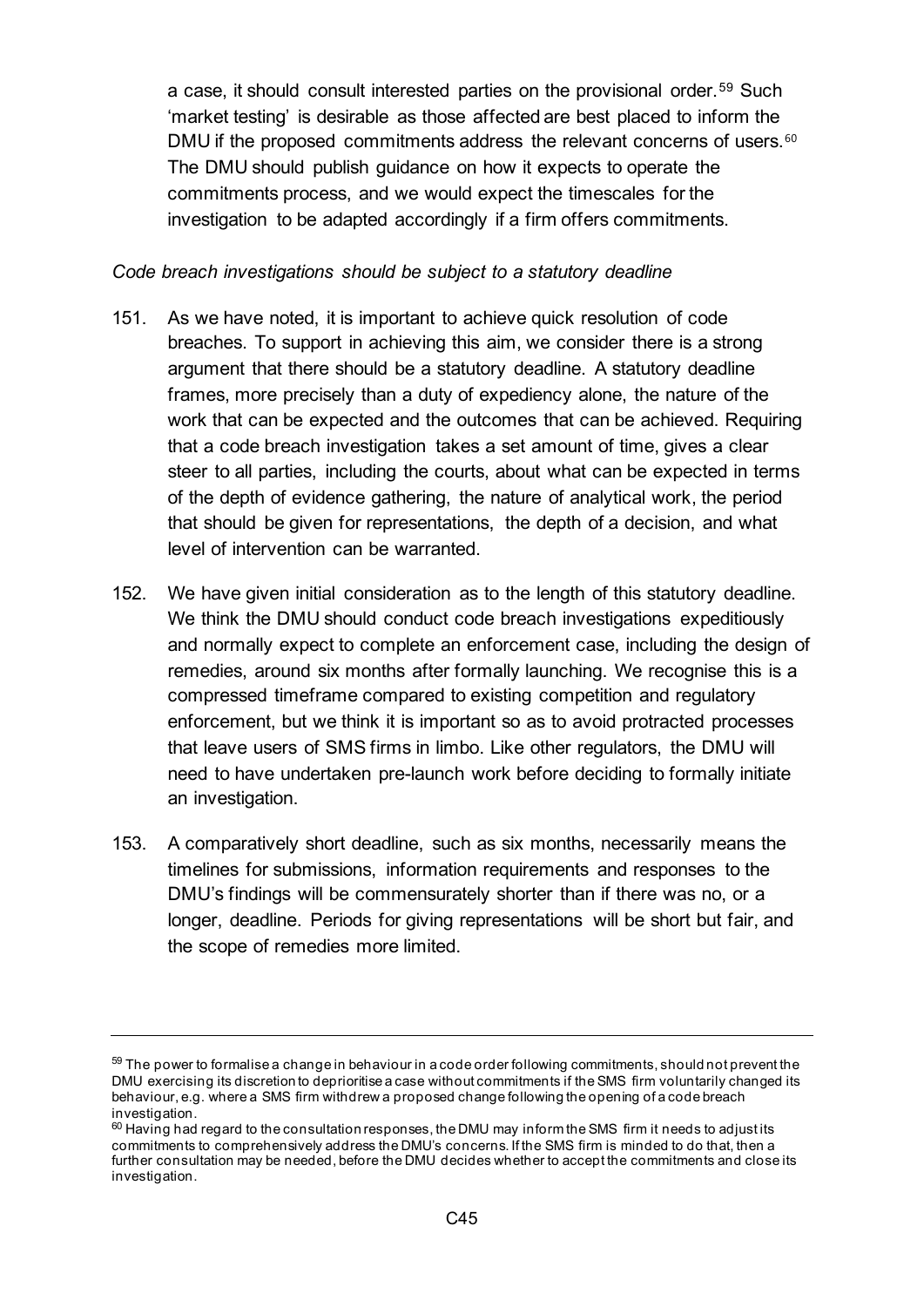- 154. However, a comparatively short deadline may mean the DMU prioritises matters that it has greater confidence could be completed within the timeframe, which might lead to it not taking forward more complex cases of greater importance to the DMU's objectives. Further, there may be a risk that a code breach may not be remedied if the investigation could not be completed in time.
- 155. For these reasons, we are also proposing that the DMU has the ability to undertake scoping assessments (discussed below) for more complicated and contentious issues where the DMU may need more evidence before deciding whether there is evidence to open a case, and if so, depending on the nature of the conduct, whether to open a code breach investigation or a PCI investigation. We also suggest that it should be able to extend the timetable for code breach investigations in exceptional circumstances to avoid, for example, a situation where a code breach could not be remedied as the statutory deadline could not be met, or if it was necessary to consult again on a particular issue or remedy.[61](#page-45-0)
- 156. On balance, we believe around six months from launching a case is likely to be an appropriate period, and recognise this will be subject to further consideration through the legislative process. We recognise that advising on an appropriate deadline for a new body using new tools is inherently complex and uncertain. It may be that longer is required for some of the most complex cases or whilst the DMU establishes itself.
- 157. If the deadline is a statutory deadline, this should be to cover the period from case opening on a particular potential breach to the decision on whether the SMS firm has breached the code in the way stated in the opening letter. This decision should also be accompanied by a consultation on a draft code order to remedy the breach. Given that we have identified above that in some cases the remedy may need to be tested or trialled, there would be risks in setting a final date for implementing the code order. The DMU should however be able to order an SMS firm which is found to have breached the code to comply with processes which it considers necessary to ensure that a draft order can be tested and finalised promptly.

<span id="page-45-0"></span> $61$  If our recommendation for a statutory deadline is accepted, we judge there is merit in allowing for similar processes as in the Enterprise Act 2002 to briefly extend an investigation in exceptional circumstance, where there are 'special reasons' for doing so, and mechanisms to 'stop the clock' where a firm under investigation does not comply with its obligations (eg to provide information) to minimise the risk of gaming the process.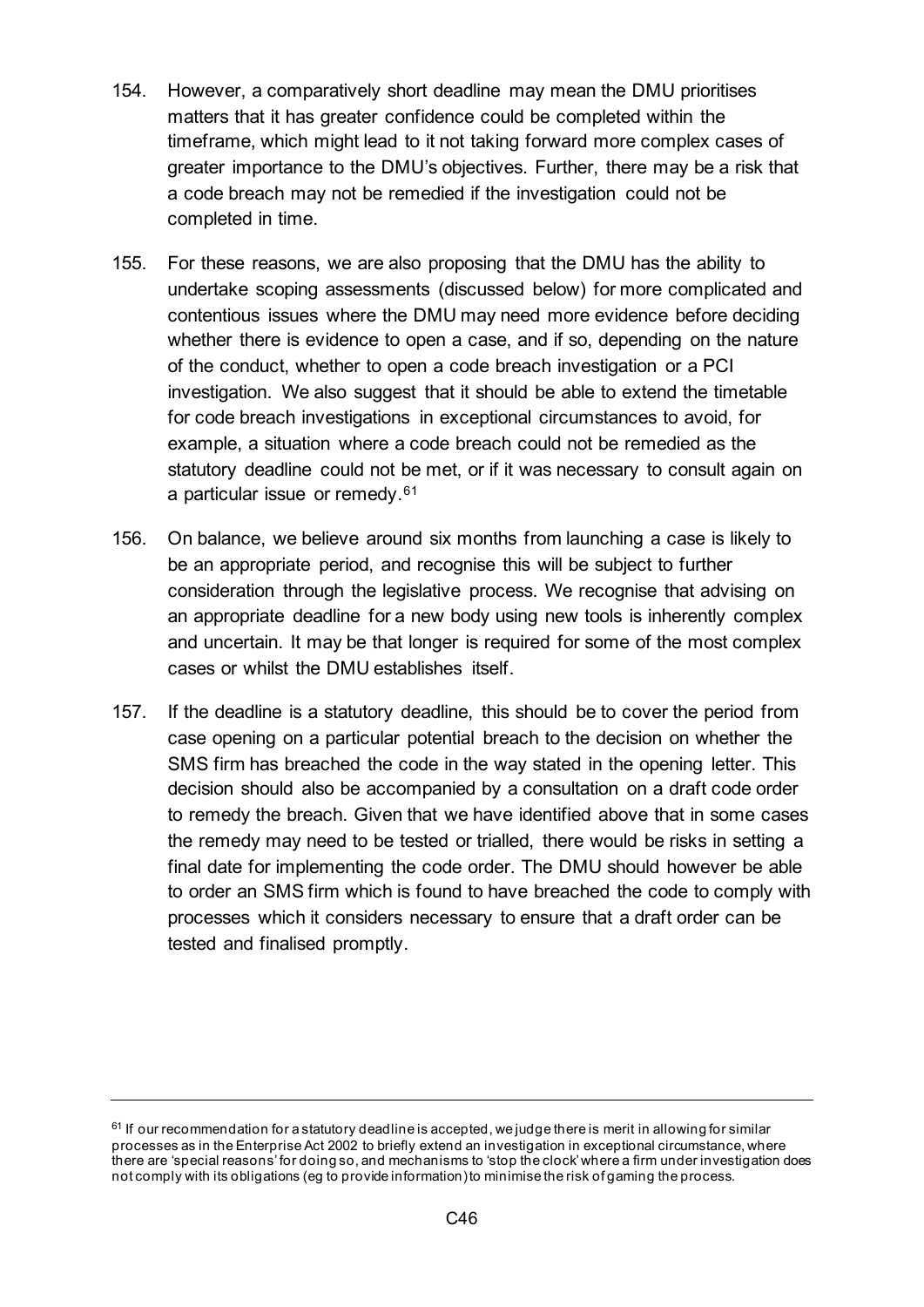## **Recommendation 7c: The DMU should be able to impose substantial penalties for breaches of the code and for breaches of code and PCI orders.**

- 158. SMS firms will have a duty to comply with the code, and orders made under it. Breaching that duty, and in so doing acting unlawfully, should lead to the possibility of a penalty. The approach to penalties in respect of code breaches discussed below also applies in respect of penalties for breaches of code orders and PCI orders. PCIs are discussed in Appendix D.
- 159. As we have explained above, we believe the main focus of the regime should be on remedying conduct found to breach the code and stopping the harm from occurring, not issuing fines for breaches. However, we think it is important that the DMU has the power to issue financial penalties as a backstop. This deterrent is necessary given the significant advantages that could accrue to SMS firms from breaching the code, and to try to stop it happening in the first place. In the absence of any prospect for a financial sanction, there risks being an incentive problem in encouraging compliance.
- 160. Breaching the code should not automatically lead to a penalty. This should not be a 'strict liability' regulatory regime and financial penalties should not be a routine feature of the regime. The legal test should require that the breach is committed intentionally or negligently for a penalty to be imposed. The DMU should set out in guidance that the imposition of a financial penalty for a breach of the code would be exceptional and most likely for a serious breach that causes significant harm. This would be more comparable to the approach followed by the ICO when deciding whether to impose penalties for breaches of data protection legislation focusing on the most serious cases.<sup>62</sup>
- 161. We recognise there is a risk that the possibility of penalties becomes a dominant focus of the regime, and inhibits effective engagement between the DMU and the SMS firms. The code is designed to give *ex ante* clarity on what conduct is permissible and we expect SMS firms will generally seek to comply

<span id="page-46-0"></span> $62$  In this respect a contrast might be drawn between the CMA's current penalty guidance in antitrust where the CMA explains although it has a discretion on imposing penalties it 'intends, where appropriate, to impose financial penalties which are severe, in particular in respect of agreements between undertakings which fix prices or share markets, other cartel activities and serious abuses of a dominant position.' (CMA73, Policy Objectives, paragraph 1.3), and consistent with that it is our normal practice to impose such a penalty for breaching competition law. The ICO in its Regulatory Action Policy explains it will consider whether to issue a penalty at all, and expects 'we will reserve our powers for the most serious cases, representing the most severe breaches of information rights obligations. These will typically involve wilful, deliberate or negligent acts, or repeated breaches of information rights obligations, causing harm or damage to individuals. In considering the degree of harm or damage we may consider that, where there is a lower level of impact across a large number of individuals, the totality of that damage or harm may be substantial, and may require a sanction. (Regulatory Action Policy, page 24).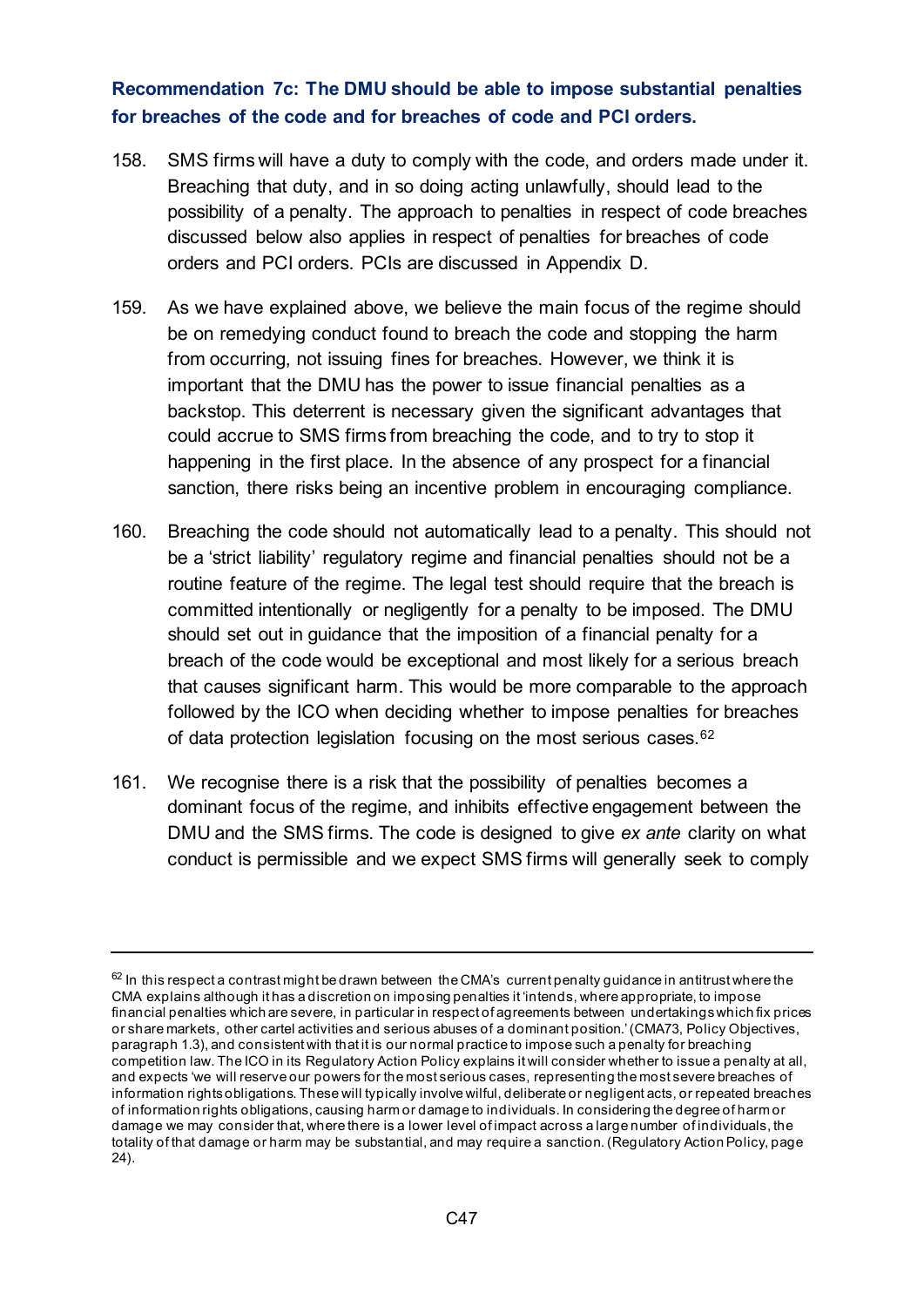with code requirements.<sup>[63](#page-47-0)</sup> If that transpires, much of the DMU's formal enforcement work may be focused on resolving borderline cases that cannot be resolved informally and where there is genuine ambiguity as to how the code applies to a set of facts. In such cases, a penalty for breaching the code is less likely to be appropriate, and we think it will be undesirable for the DMU and the firm to have the possibility of substantial fines complicating their engagement. It may, therefore, be appropriate for the DMU to be able to indicate at the outset of a code breach investigation that it is deprioritising penalties, and running an investigation in a non-penalty track.

- 162. The level available as a penalty should be of a deterrent nature and commensurate with fines available in antitrust cases and to other regulators. A range of approaches have been adopted: in the case of the Competition Act 1998 the maximum penalty is set at 10% of worldwide turnover; for certain Communication Act 2003 breaches,[64](#page-47-1) Ofcom can impose penalties of up to 5% of qualifying revenue; for breaches of the General Data Protection Regulation (GDPR), the ICO can impose up to 4% of annual worldwide turnover; and for certain breaches the FCA can impose an unlimited penalty. When deciding if a cap is appropriate, and at what level it should be set, it is important to have regard to the size of the firms likely to be designated with SMS. We therefore suggest it should be a maximum of 10% of the firm's worldwide turnover. The DMU should have the power to determine it as a fixed amount, an amount calculated by reference to a daily rate if the breach is ongoing, or both.
- 163. The intention of a statutory cap on penalties would be to set the outer limits of the penalty the DMU could adopt whilst recognising the need for deterrence. The statutory cap would not indicate the penalties it will be necessary or appropriate for the DMU to impose. The DMU will need to adopt penalties which are proportionate to the breach it has found.
- 164. We recommend the following process for the penalties: [65](#page-47-2)

<span id="page-47-0"></span> $63$  We recognise that an SMS firm may not be content with its designation, or the obligations a code imposes on it. However we expect that in those cases SMS firms will have appealed against designation or the imposition of the elements of the code they disagree with, and resolved the disagreement via the appeals system, rather than generally setting out to deliberately breach the code they have either accepted and not appealed, or the courts have determined is lawful following a contested appeal process.

<span id="page-47-1"></span> $64$  As Ofcom observed in a [consultation](https://www.ofcom.org.uk/consultations-and-statements/category-2/penalty-guidelines) on an earlier edition of its penalties guidance, 1.4 to 1.5, 'The guidelines cover penalties imposed in relation to about 40 different types of contravention, ranging from breaches of the broadcasting code to failure to pay Ofcom's administrative fees… The statutory maximum penalty differs from contravention to contravention. For example, it is often the higher of a fixed sum or a percentage of the turnover or qualifying revenue of an enterprise (e.g. 3% or 10%). For other contraventions, it is simply a fixed sum, e.g. 1,000 or 2 million.'

<span id="page-47-2"></span> $^{65}$  This applies to penalties for breaching the code, code orders, PCI orders and the DMU's other fining powers eg where information notices are not complied with.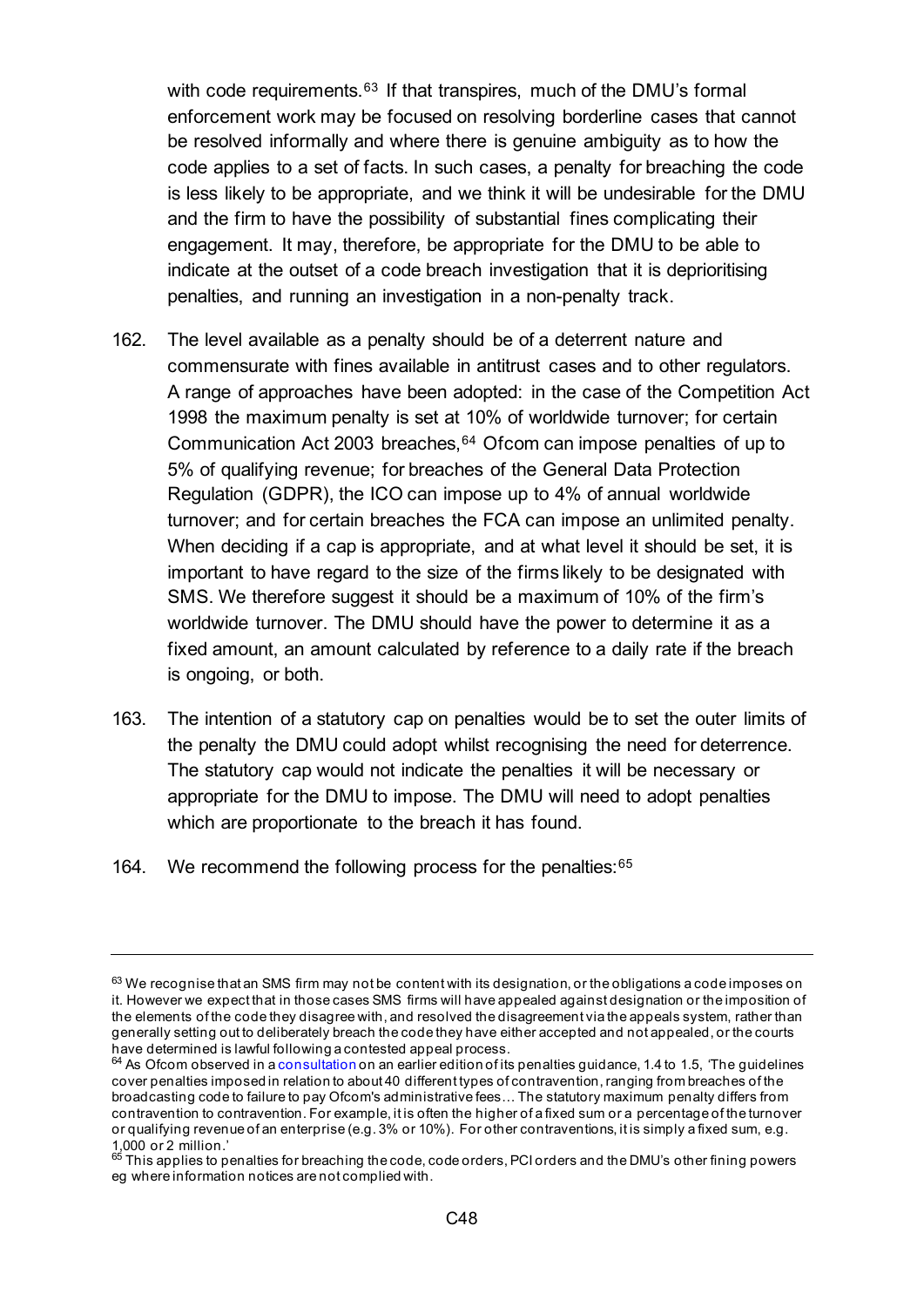- *(a)* The DMU should have a duty to publish the guidelines it proposes to follow in determining the amount of penalties it will impose;
- *(b)* Where the DMU proposes to impose a penalty it would: (i) give written notice of the proposed penalty and its reasons, and (ii) give the SMS firm an opportunity to make representations.
- 165. In relation to decisions on the imposition of penalties, we have not specified how and at what level within the DMU decisions should be made, since we believe this is best considered in line with wider decisions on the DMU's institutional design. We recognise the importance of these decisions and the need for sufficient internal scrutiny to ensure decisions are robust and objective. There are a range of ways this could be achieved and a variety of models which could be explored, taking lessons from existing regulatory regimes. For example, one way of achieving such scrutiny could be in the final decision maker on a penalty being a separate official from that who launched and conducted the investigation into the suspected breach.
- 166. The DMU may also need to impose penalties if an SMS firm is found to have not complied with a code order imposed following a code breach investigation. In those cases, the DMU has already found a breach of the code and the code order is designed to remedy that breach. Therefore, we would expect the code order to be complied with and, if it were not, a financial penalty would be imposed more commonly.
- 167. In addition, however, the DMU should have the power to apply to the courts for an order requiring the SMS firm, and its officers, to comply with a code order if it is or may not be complied with.<sup>[66](#page-48-0)</sup> We would hope and expect such a route would never be necessary but do consider it is important the regime has a formal backstop, so that not complying with the law (ie the duty to comply with the code) and paying an administrative penalty cannot be rationally viewed as a cost of doing business. The advantage of a court ordering compliance with a code order, is that non-compliance with a court order will subject the firm (and if the court judged necessary its officers), to the ordinary inherent jurisdiction of the High Court or the Court of Session. This means it (and they) face the ordinary risks of the contempt of court including ultimately imprisonment and the potential for an unlimited fine.<sup>[67](#page-48-1)</sup>

<span id="page-48-0"></span> $^{66}$  See for similar examples section 34 of the Competition Act 1998, sections 94 and 167 of the Enterprise Act 2002, and section 380 of Financial Services and Markets Act 2000.

<span id="page-48-1"></span> $\frac{2000}{67}$  In a case where it had proved necessary, the DMU may judge that it is likely to be more effective in some overseas jurisdictions to enforce a court order rather than the underlying administrative order of the DMU. This is another reason to have a court backstop with its established mechanisms for enforcement of judgments.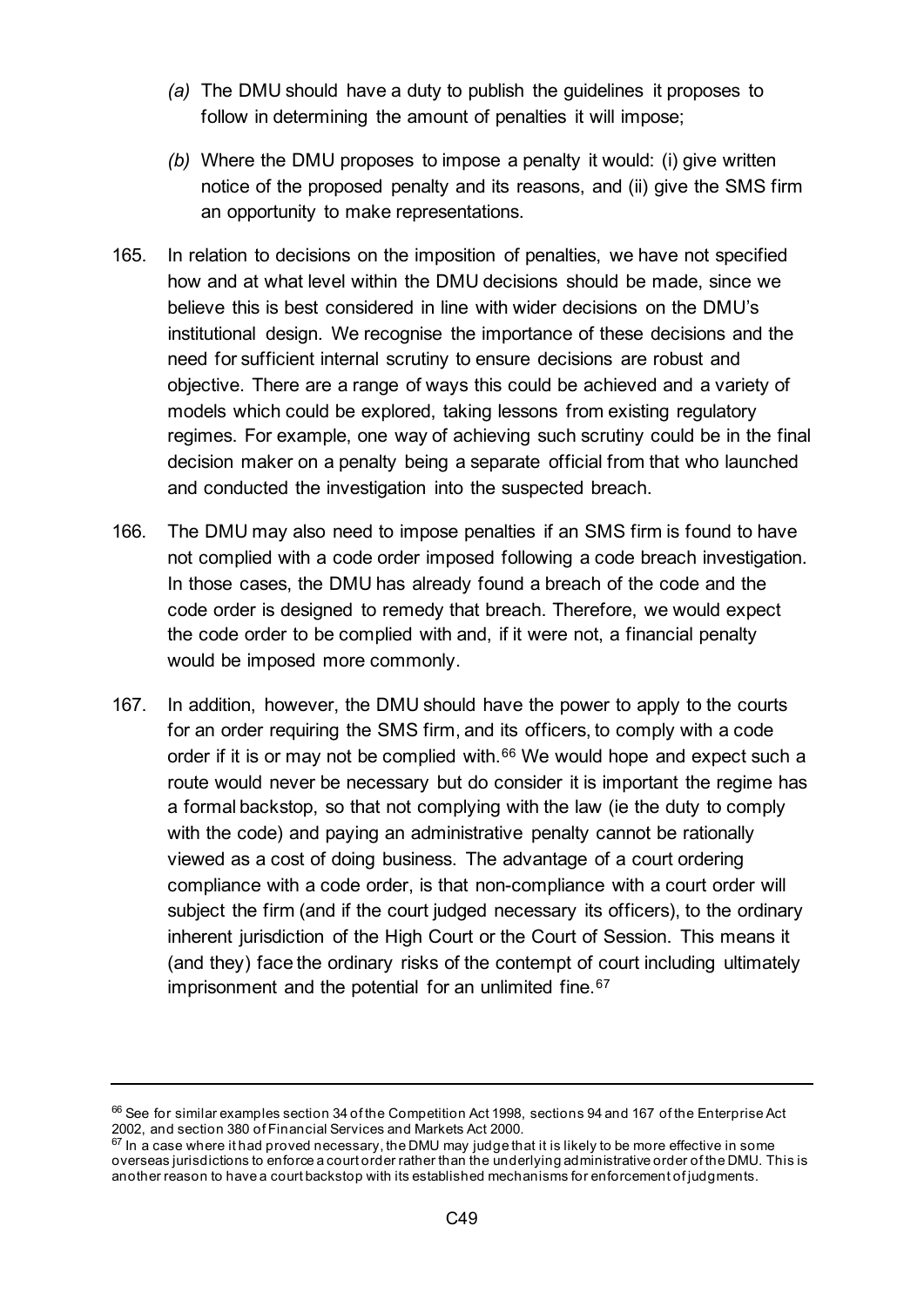## **Recommendation 7d: The DMU should be able to act quickly on an interim basis where it suspects the code has been breached.**

- 168. Even the short timescale we have recommended for a code breach investigation could be too long for some consumers and businesses given the fast-moving nature of digital markets and the speed at which significant harm can materialise. For example, a change to an algorithm or to terms and conditions could extinguish a firm's business model in a matter of days. Therefore, it is essential that interim measures are available to the DMU. Interim measures would put on hold changes made by an SMS firm where these changes may not be compliant with the code and where these changes could result in significant damage, for example, putting another firm out of business. In this section we propose a process for implementing interim measures.
- 169. First, interim measures would be given effect to by interim code orders which would be adopted prior to a decision finding that the code has been breached. We think the DMU should have the same powers available in an interim code order as a final order, but its focus in the former should be on directing action to mitigate or prevent harm from a suspected code breach rather than to remedy it. An interim code order should specify what steps the SMS firm must take and may require the SMS firm to take positive action (ie change its behaviour), to, for example, continue to make an API available which it had deprecated. The interim code order may also include bespoke monitoring and reporting obligations.
- 170. Second, the power for interim measures, whilst clearly in the public interest, needs to be operated carefully with regard to the SMS firms' right to a presumption of innocence, right to operate its businesses and its rights of defence. We recommend the DMU should have the power to adopt an interim code order broadly where the DMU considers:
	- *(a)* it has reason to suspect that the code may be being breached; and
	- *(b)* it is appropriate for it to act on an interim basis:
		- (i) to prevent significant damage to a particular person or category of person;
		- (ii) to prevent action which might limit or mitigate the effectiveness of remedial measures in light of subsequent enforcement action; or
		- (iii) to protect the public interest.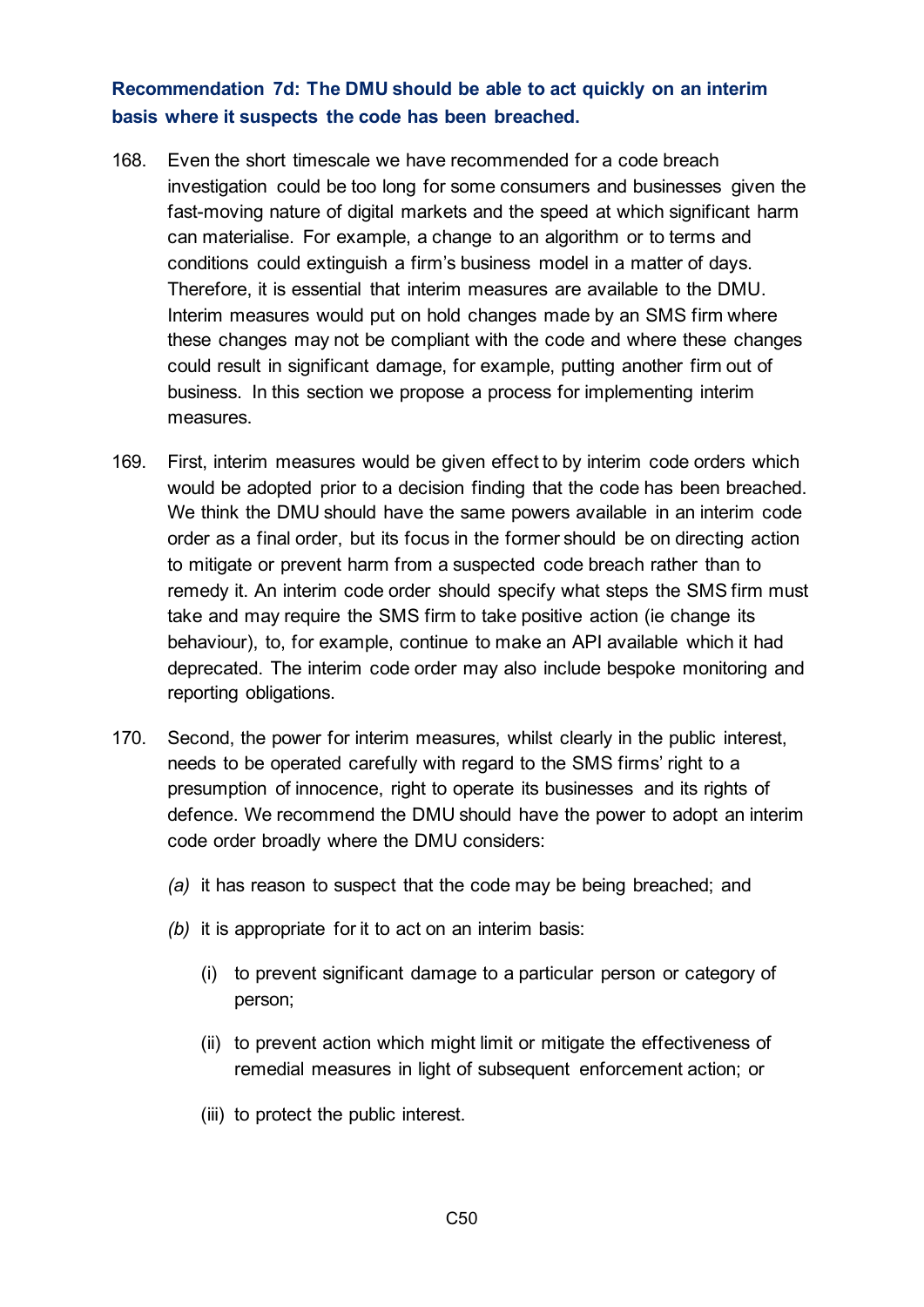- 171. This broadly reflects the test adopted in competition law, in which the CMA is required to have a reasonable suspicion the law is being breached, and there is a requirement that it is necessary to act on an interim basis to prevent significant damage or protect the public interest.<sup>[68](#page-50-0)</sup> We recommend that an additional ground for the DMU (ie whether the actions risk making remedial action less effective) adds a useful and well understood element to the test. This factor (ii) above would be comparable to the test applied for interim action in respect of completed mergers, and although it would arguably have been captured in the other factors, we think it is important to be clear that the DMU can act on a precautionary basis.
- 172. Third, we recommend that the presumption should be that an interim code order is made on notice, with the SMS firm able to make representations prior to the issuing of the interim order. The DMU should provide the SMS firm in writing with a draft interim code order, the reasons for it, and give the firm an opportunity to make representations prior to the adoption of the interim order.
- 173. The duty to give reasons and an opportunity to make representations, will necessarily include a duty to give a fair description of the evidence relied upon and such disclosure as fairness requires. But it should not include an automatic 'access to file' process, which would be unnecessary for a fair process and inconsistent with the required pace.
- 174. However, recognising the fast pace in which these markets move, and the history of major changes made or announced without prior notice, the DMU should have the power to issue interim code orders without notice where necessary.[69](#page-50-1) Where the DMU exercises the power in this way it should be under a duty to comply with the steps on seeking representations on the interim code order as soon as is practicable. Where this power is used, the DMU should also consider requests for urgent derogations from the interim code order (see below). This process is commonly followed in the merger regime, where interim orders are widely used to ensure that potential remedies can be implemented effectively at the end of the merger review.[70](#page-50-2)
- 175. Fourth, given the need for action at pace the DMU should not be required to consult publicly prior to issuing an interim order, although we think it is important it is not constrained from doing so where it considers it appropriate. For example, where the DMU is acting on the basis of a complaint, it may

<span id="page-50-0"></span><sup>68</sup> Section 35, Competition Act 1998.

<span id="page-50-1"></span> $69$  This might arise when even a short period without a remedy would risk significant damage, make subsequent remedial action ineffective or operate against the public interest and a rapid and proportionate intervention could hold the field for the short period whilst any representations were considered.

<span id="page-50-2"></span> $70$  See CMA108: Interim measures in merger investigations for a description of the CMA's approach in mergers, to be read in conjunction with CMA2 Mergers: Guidance on the CMA's jurisdiction and procedure (currently subject to consultation).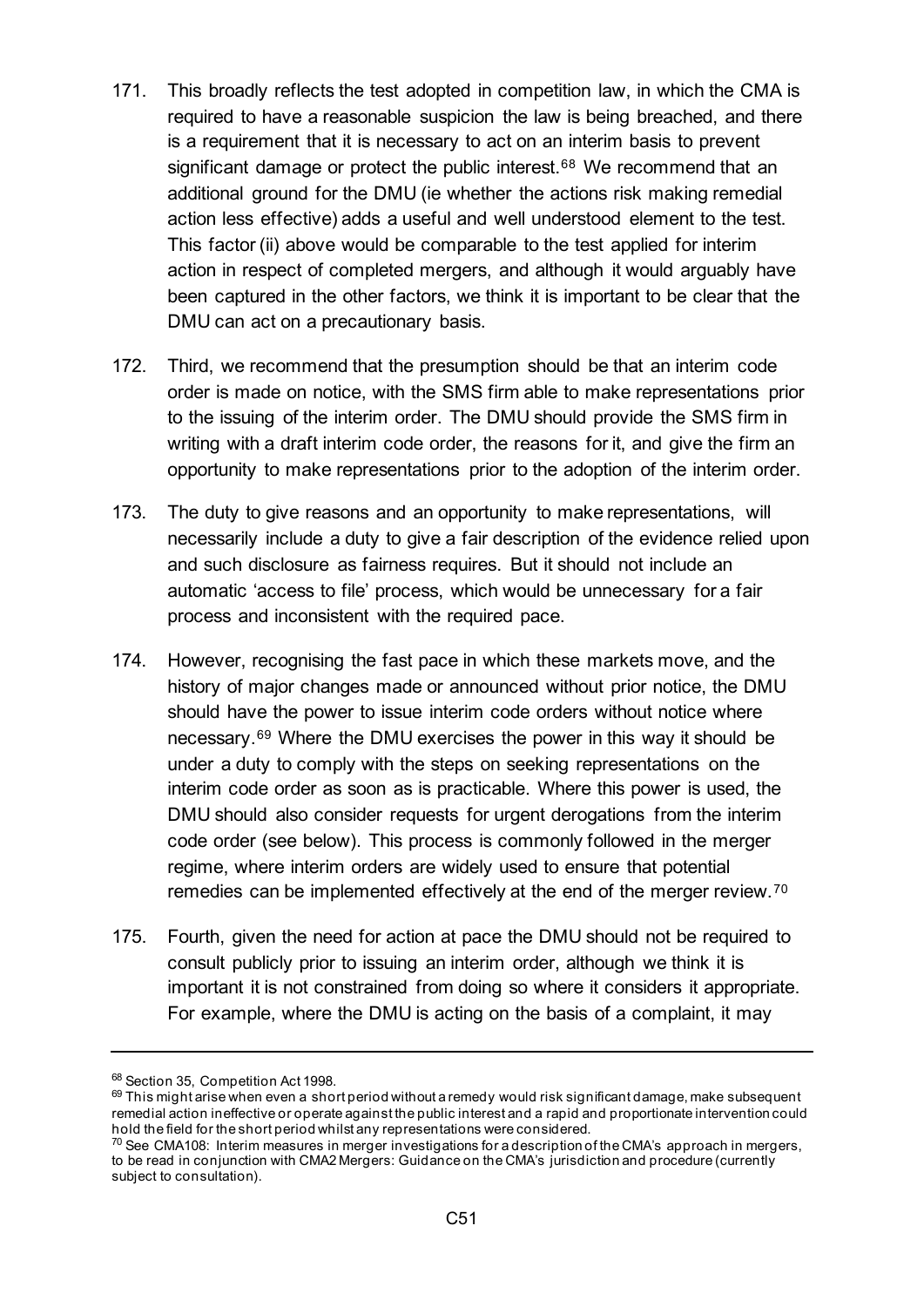wish to engage with the complainant on whether a proposed interim order is adequate.

176. Finally, the DMU should have a duty to keep the appropriateness of an interim order under review, with it remaining in force until released or superseded by a final code order, or the scoping assessment or code enforcement case is closed. The DMU should have the power to vary it, either on its own initiative or on the application of an SMS firm or another person.<sup>[71](#page-51-0)</sup> The process for varying an interim order should be the same as for making the order.

**Recommendation 7e: The DMU should be able to undertake scoping assessments where it is concerned there is an adverse effect on competition or consumers in relation to a designated activity. The outcome of such assessments could include a code breach investigation, a pro-competitive intervention investigation, or variation to a code principle or guidance.** 

- 177. The purpose of a scoping assessment is to consider whether particular conduct or behaviour by an SMS firm has an adverse effect which would justify DMU intervention. It could be used where:
	- Conduct is covered by the code, but further assessment is necessary to consider whether the code has been breached, for example because the conduct also delivers efficiencies or benefits to other policy objectives like privacy.
	- Conduct is not covered by the code but is still suspected to be harmful and where there may be a need for DMU intervention.
- 178. There may be instances where further assessment is necessary to consider whether the conduct is harmful or whether the conduct is covered by the code. For example, some conduct may deliver plausible efficiencies and benefits to competition or other policy objectives like privacy. Alternatively, there may be less immediate certainty over the facts of a case.
- 179. Such cases may require more detailed evidence gathering, more detailed consideration of the trade-offs and/or a more complicated remedy design. In such circumstances the DMU should be able to undertake a scoping assessment, the outcome of which could be a code breach investigation, a pro-competitive intervention investigation, or variation to a code principle or

<span id="page-51-0"></span> $71$  The DMU should have a general enabling power to grant a derogation from its orders without the need to vary the order, this is likely to be particularly important in cases where it adopts an interim order without notice.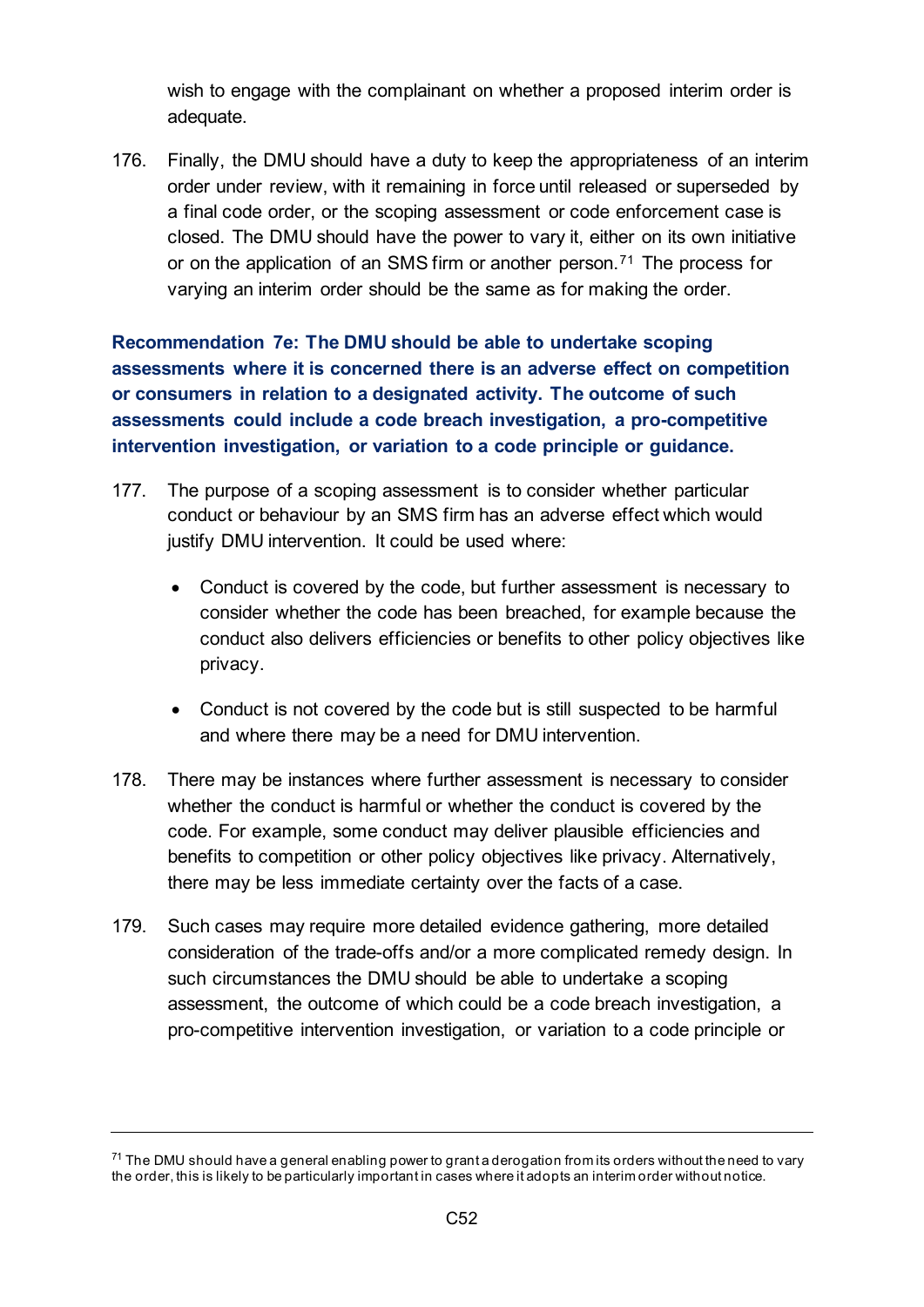guidance. It could also lead to action through the participative approach outlined above.

- 180. A scoping assessment would not be required for all preparatory work in advance of the use of formal tools but would allow the DMU formally to publish the opening of an assessment and to set out the issue it is considering. We would anticipate that a scoping assessment would be used where the DMU is seeking evidence and views on the issue to inform its assessment. The DMU would have its general information gathering powers available to conduct this assessment, and we would expect it to use them more intensively in a scoping assessment than it would whilst conducting market monitoring or looking into a matter informally.
- 181. We would expect scoping assessments to be normally completed within six months, including a decision on next steps. Given the motivations for scoping assessments (the need for more detailed analysis or assessment in the most complex cases) we do not recommend attaching a statutory deadline to the process. Given the motivation to gather additional evidence we would also expect that the DMU will make scoping assessments public, although it may not wish to do so.

#### *The role of the DMU in supporting redress for those harmed by a code breach*

- 182. The aim of the code is to prevent SMS firms from taking advantage of their powerful positions in the activities that give rise to their SMS designation. The DMU should aim to take swift action, before material harm occurs, including through code breach investigations coupled with an ability to impose interim measures. However, in some cases significant damage may occur very quickly. In a number of regulatory regimes there are mechanisms for a damaged party to receive redress. Redress was not a matter the terms of reference for the taskforce explicitly covered, but we have given initial thought to some of the issues that would need to be considered when assessing whether to make provision for it within the regime. Stakeholders, particularly in the media and publishing sectors, told us they support access to redress.
- 183. Below we outline two possible redress mechanisms: (i) empowering the DMU to require redress and (ii) follow-on private actions for damages. These approaches are not mutually exclusive.

#### *Regulator-led redress*

184. We have been asked, in particular in submissions from the news media, to consider whether the DMU should be able to require SMS firms to provide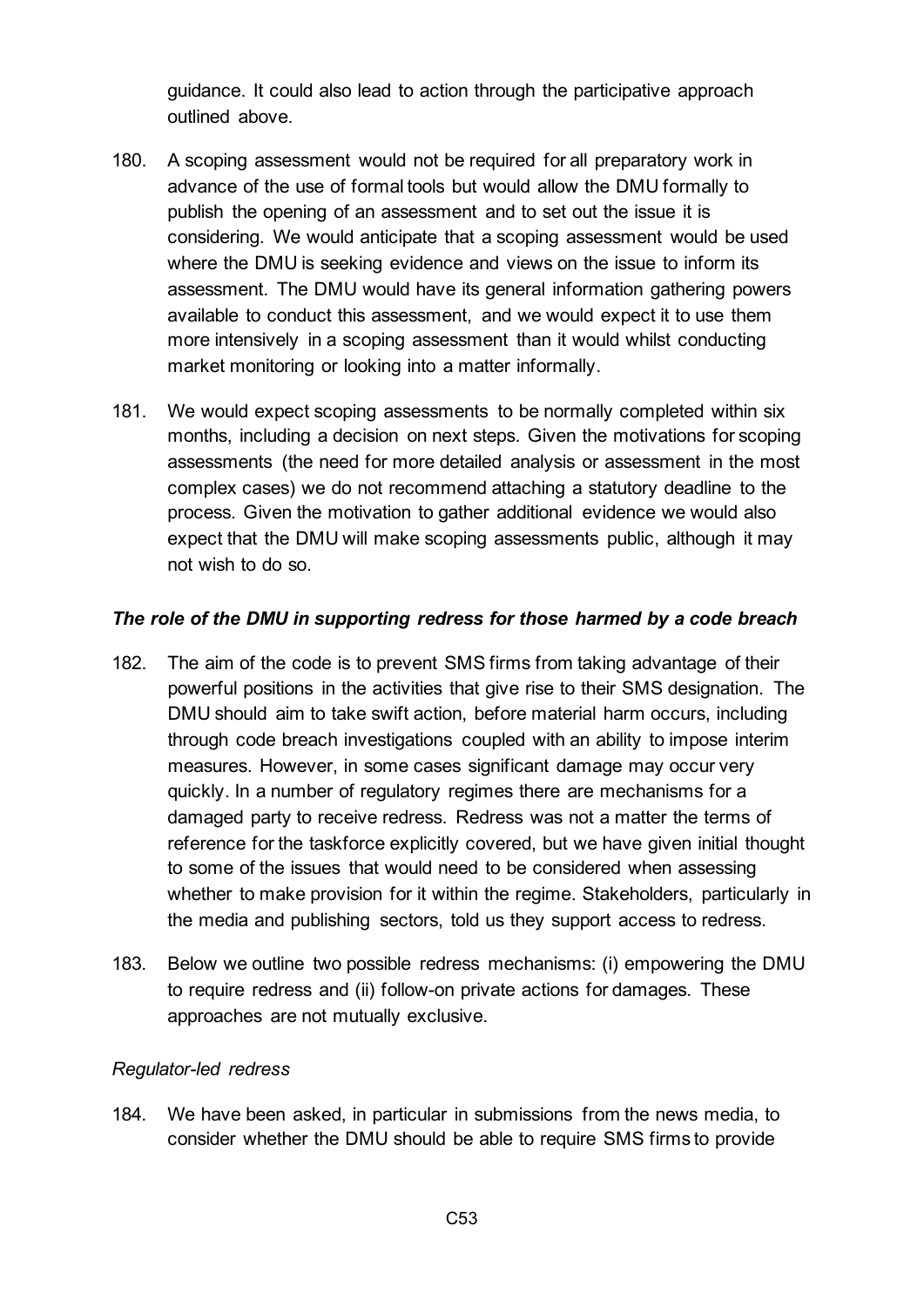redress if a code breach is found where there is strong evidence of financial loss.

- 185. In the UK, the FCA,  $72$  Ofcom  $73$  and Ofgem  $74$  are empowered to require redress for breaches of sector regulatory requirements. Ofgem and FCA may require redress for consumers and microbusinesses. Ofcom is able to require redress for an affected person: be they a consumer or business. These powers are flexible and can be used to restore affected parties to the position they would have been in absent the breach. This could be by requiring contract terms and conditions be restored or changed (which we envisage being possible in a code order), or by requiring monetary compensation for inconvenience, and/or for an estimated or quantifiable loss.
- 186. Enabling the regulator to require an SMS firm to pay redress, rather than requiring affected parties to seek this through the courts, could provide a cheaper and faster means of obtaining compensation for those seeking redress.[75](#page-53-3) The potential requirement on an SMS firm to pay redress can also add to the deterrence effect and increase incentives to comply with the code.
- 187. However, regulator-led redress would also involve complexities and challenges which would need to be carefully considered in the context of the SMS regime. These include:
	- Who would be entitled to redress under a regulator-led approach  $-$  for example whether this was limited to consumers and small businesses or also enabled access to redress for large businesses. We note that existing regulatory regimes generally expect large businesses to use private enforcement in circumstances where they suffer loss as a result of a breach of regulations.
	- The level of compensation required  $-$  the use of redress orders would require the DMU to be able to understand the scale of redress required. While an SMS firm or third party could be required to estimate it and propose a means of distribution, the DMU would need to have some level of assurance that it was sufficient. Determining the level of harm may be

<span id="page-53-0"></span> $72$  The FCA's powers enable it to require redress for consumers and small/micro businesses. See the FCA's requiatory handbook section relating to consumer redress and the underpinning legislation.

<span id="page-53-1"></span> $^{73}$  Section 151(7) of the Communications Act 2003, explains that an obligation on a communications provider to remedy the consequences of a contravention may include the requirement to compensate a person for loss or damages that they may have suffered due to the breach, or make a payment to a person to cover the inconvenience they may have experienced. Se[e https://www.legislation.gov.uk/ukpga/2003/21/section/95](https://www.legislation.gov.uk/ukpga/2003/21/section/95) and [https://www.legislation.gov.uk/ukpga/2003/21/section/151.](https://www.legislation.gov.uk/ukpga/2003/21/section/151) Note this refers to "a person" which may be an affected consumer or business.

<span id="page-53-2"></span><sup>&</sup>lt;sup>74</sup> Ofgem's powers enable it to require redress for consumers and micro businesses affected by a breach. Its approach is explaine[d here](https://www.ofgem.gov.uk/publications-and-updates/statement-policy-respect-financial-penalties-and-consumer-redress).<br> $\frac{75}{15}$  It would also be possible to enable the regulator to apply to the court to order redress – a power available to

<span id="page-53-3"></span>the FCA.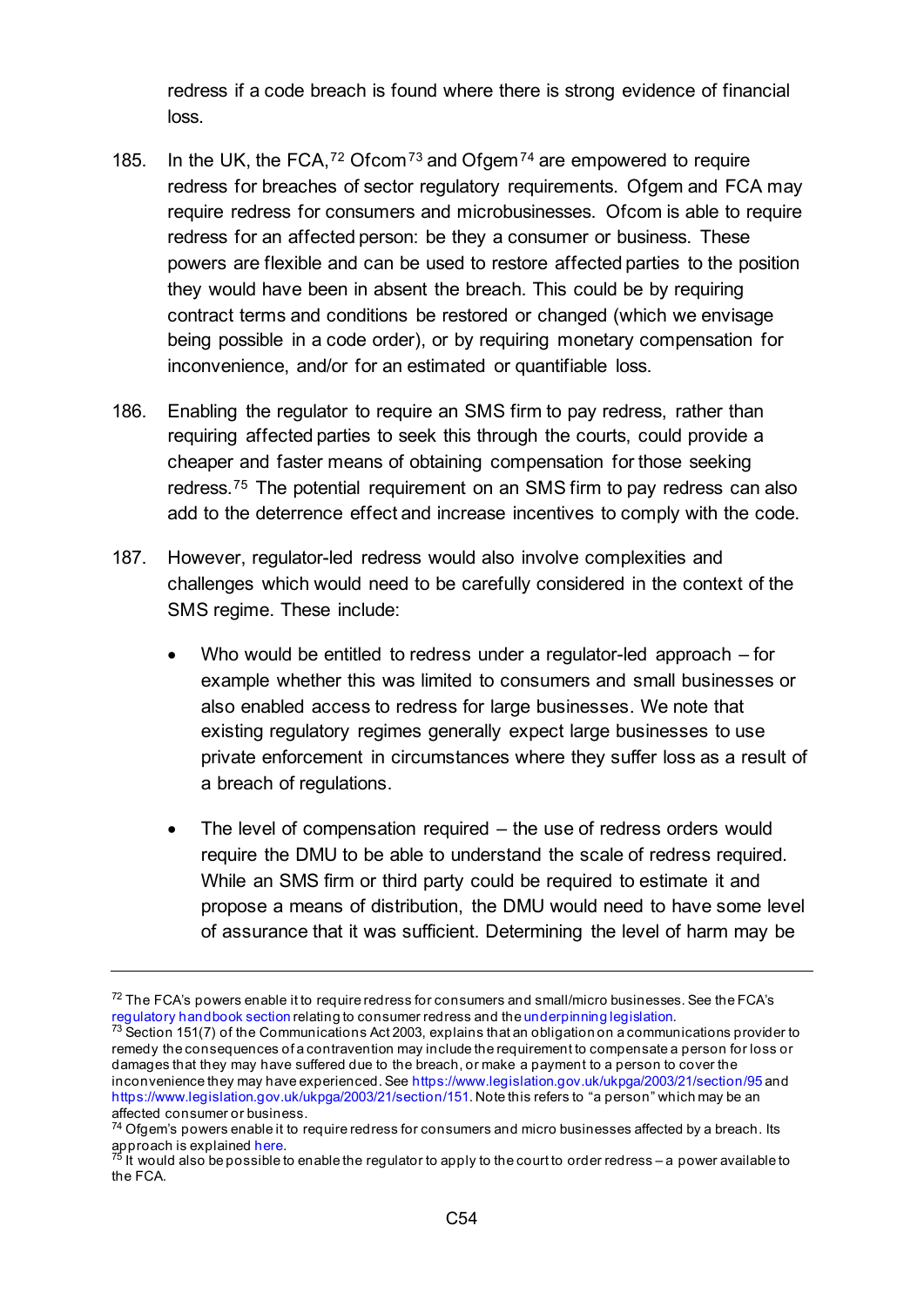hard and time consuming, and the DMU should not be in a position of negotiating or arbitrating between parties around the levels of redress.

- The effect on the wider regime  $-$  It would be important that provision for regulator-led redress did not compromise the wider regime, for example by creating a litigious rather than collaborative culture to resolving disagreements on how the code applies and slowing down resolution of code breaches.
- 188. Whilst we have given initial consideration to this issue, we consider that further work is necessary to consider the relative merits of the DMU having a power to require SMS firms pay redress when the code is breached.

#### *Private enforcement*

- 189. We recognise that, in addition to public enforcement, the objectives of the code may be supported by the possibility of private actions, through the courts, for loss caused by a breach of that statutory duty by an SMS firm. As a starting point, our expectation is that unless expressly disapplied in legislation, a breach of the duty on SMS firms to comply with an enforceable code, could give rise to a private cause of action with associated remedies, including damages.[76](#page-54-0) In this context, we do not consider legislation should be used to expressly give immunity from such potential private action to SMS firms who in breach of their statutory duty cause users to suffer loss or damage.
- 190. Nevertheless, we recognise, particularly in the early stages of the regime, the risk of potentially large private claims for breaches of the code may change the way SMS firms approach the regime or the DMU. Such claims at that point in time could distract from the work of the DMU to set the direction of the regime, make it more difficult to establish relationships with SMS firms, and make it more difficult for the DMU to take cases itself. We also recognise that the ability to directly act in respect of the code may create a litigious rather

<span id="page-54-0"></span> $^{76}$  We note there are examples where such a potential common law claim has been expressly disapplied, see for example section 956 *No action for breach of statutory duty etc.* Companies Act 2006. In other cases, express provision is made for private claims, e.g. the Enterprise Act 2002 in s.94, s.95 and s.167; and the GDPR and Data Protection Act 2018 (s.167-169). In other regimes like competition law the position was initially left to common law to establish if a breach of statutory duty claim was available, e.g. in *Garden Cottage Foods v. Milk Marketing Board*, and later procedural provision was made to enable claims rather than expressly give the right to make them. Whereas in other regulatory regimes more mixed provision is made e.g. in the Financial Services and Markets Act 2000 (and subordinate legislation) breaches of FCA rules expressly give rise to a cause of action but the FCA is empowered to exclude certain rules from giving rise to a potential private claim (s.138D), in the Communications Act 2003, whilst certain claims are enabled, some are subject to Ofcom's consent.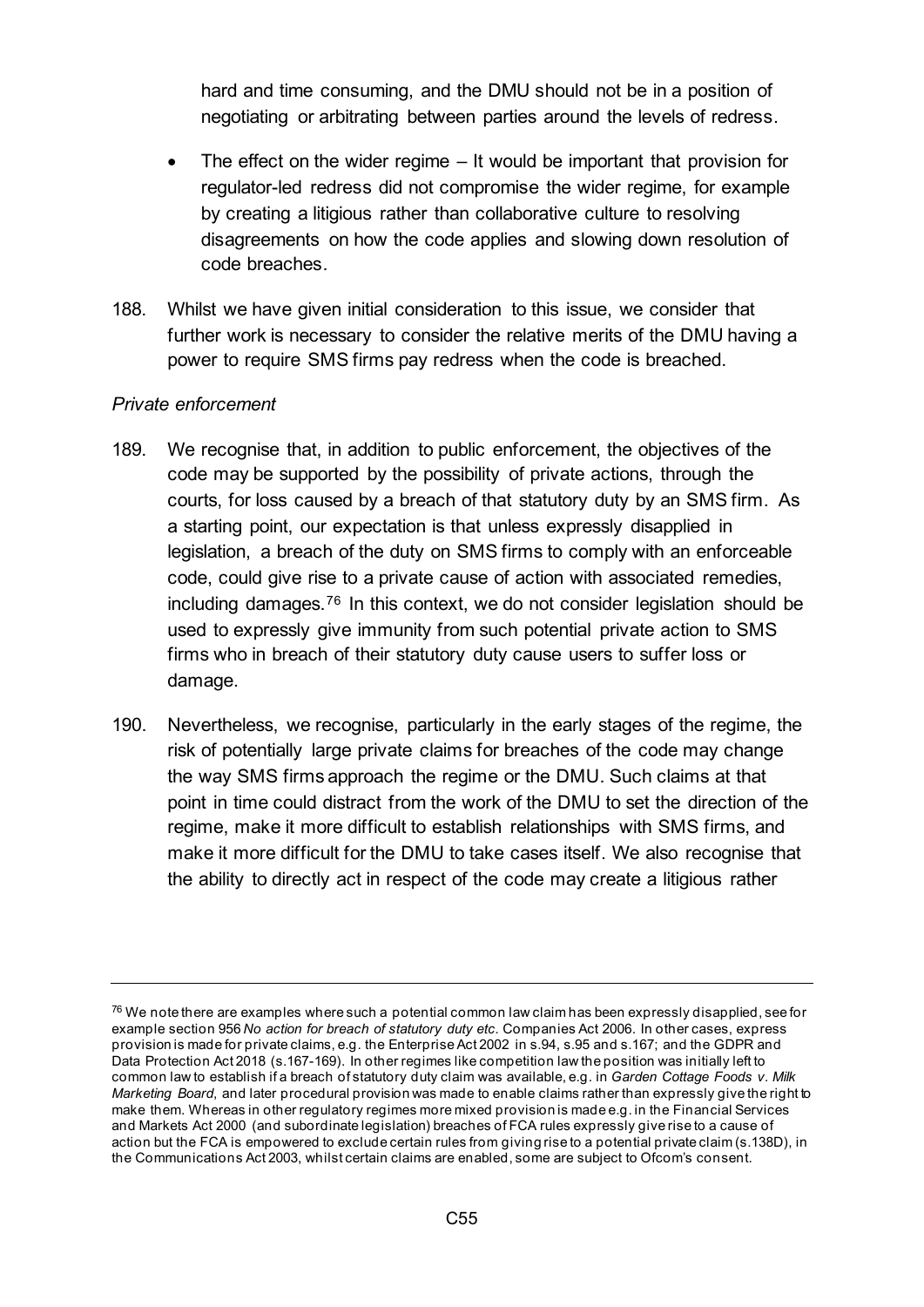than collaborative culture to resolving disagreements on how the code applies.[77](#page-55-0) 

- 191. With that in mind, we consider that the initial focus of the new SMS regime should be on public enforcement by the DMU. This means whilst parties should not be prohibited from pursuing private cases, including 'follow-on' claims;[78](#page-55-1) developing the procedural infrastructure to encourage and facilitate such actions should not be an early priority. It is more important at the outset to make the regime work by establishing the most effective regulatory culture. In due course, perhaps as part of the planned post-legislative scrutiny government now conducts of the effectiveness of new legislation, that position should be revisited.[79](#page-55-2) Making similar provision to that which has been made in recent years to enable effective competition law claims, for instance, collective action, fast-track procedures, and cost protection may be desirable at that point.[80](#page-55-3) Any such review should also consider how other regulatory regimes have balanced the desirability of redress for those who are harmed by a breach of a duty which is meant to protect them, and effective public enforcement. For example:
	- the provision in the Financial Services and Markets Act 2000, which gives the FCA the ability to specify certain rules are outside the scope of a private claim for breach of statutory duty; $81$  or
	- the provision in the Communications Act 2003, which requires claimants in certain cases, essentially where the claimant alleges a breach not previously established by Ofcom, to seek the consent of Ofcom to bring proceedings, and to comply with conditions Ofcom applies to any consent.
- 192. As this is an area where the potential for common law claims for breach of statutory duty is high, we think it is important that the legislation makes express provision either way on whether claims are permissible, and on what

<span id="page-55-0"></span> $77$  Albeit it was put to us that, notwithstanding our ambition for the DMU to be an expert regulator, where a business is pursuing enforcement of its rights privately, in a highly complex or technical area, it may be best placed to deploy the technical expertise and experience of the business in constructing and pursuing a targeted claim.

<span id="page-55-1"></span> $^{78}$  By 'follow-on' we mean making express provision that where a DMU decision is final, courts may treat the relevant findings of breach as conclusive. This will enable claimants in cases where the DMU has found a breach to focus their claim on the damage suffered, rather than establishing a breach.

<span id="page-55-2"></span> $79$  Another inflection point suggested to us would be to conduct a review at the end of the first period of designation.

<span id="page-55-3"></span><sup>80</sup> The Consumer Rights Act 2015 made amendments to the Competition Act 1998 and the Enterprise Act 2002. As did the Claims in respect of Loss or Damage arising from Competition Infringements (Competition Act 1998 and Other Enactments (Amendment)) Requisitions 2017.

<span id="page-55-4"></span> $81$  Section 138D, sub-section (3) allows the FCA to vary the general provision that a contravention by an authorised person of a rule made by the FCA is actionable at the suit of a private person who suffers loss as a result of the contravention, subject to the defences and other incidents applying to actions for breach of statutory duty. For example, the FCA has exercised this power such that breaching the high level 'Principles for Businesses' standard does not give rise to a right of action (PRIN 3.4.4). An alternative approach is that adopted in respect of the PRA which allows it to decide which of its rules are actionable s.138D(1).